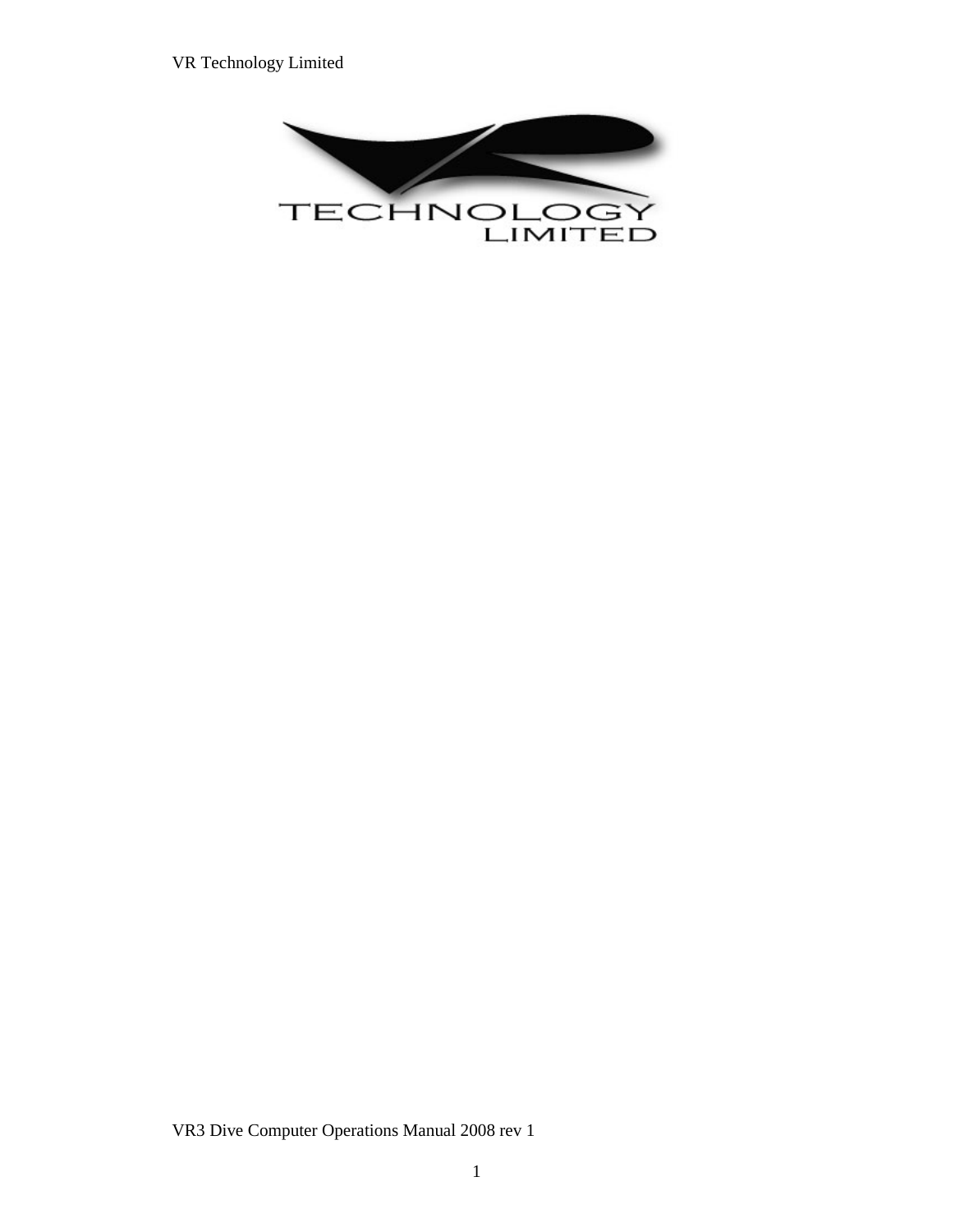# Contents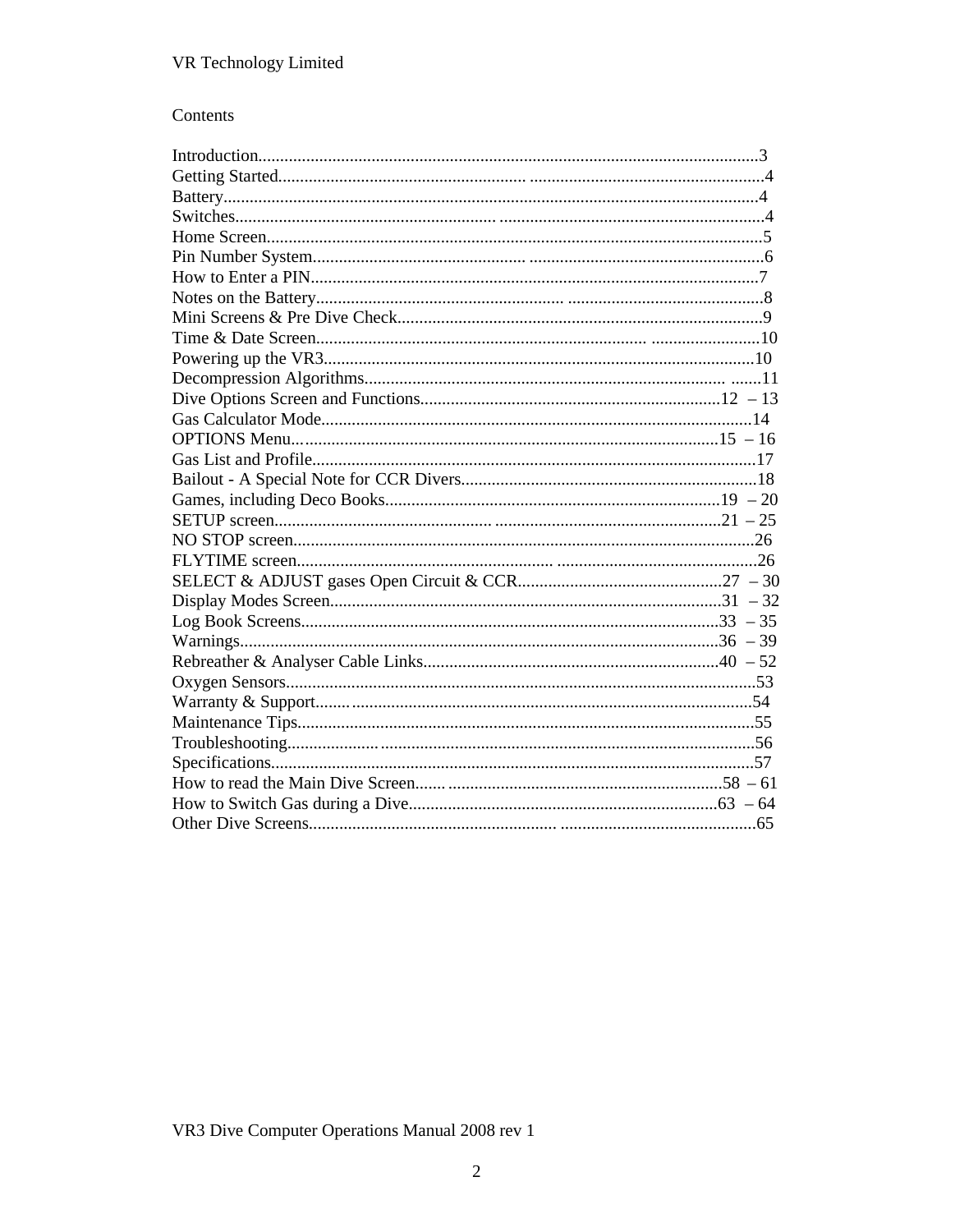Congratulations on your purchase of a VR dive computer.

You are going to have a lot of fun learning how to use your new VR.

Your VR3 has been delivered to you in G10 mode. This is the latest v ersion of VR3 software and, we believe, represents a considerable advance over earlier versions.

If you prefer, you can run the VR3 in G3 mode which almost identical to G10 mode but only allows you to preset three gases in the gas list.

You can also operate the computer in X10 mode which takes the VR3 back to the 2007 version of the software. This might be preferred by VR3 owners with long experience of the computers who have reac hed the point where they have an instinctive acquaintance with the way the computer used to work and prefer not to learn new navigation techniques.

Your VR3 is delivered to you in multicolour mode. If you have ordered the multicolour upgrade from new then of course multicolour mode will be permanent. If you have ordered a single colour VR3 you will be able to enjoy multicolour mode for your first three dives so you can see what it looks like before your computer reverts to single colour mode. If you then decide you preferred multicolour mode just call your dealer and buy the multicolour upgrade PIN and install it.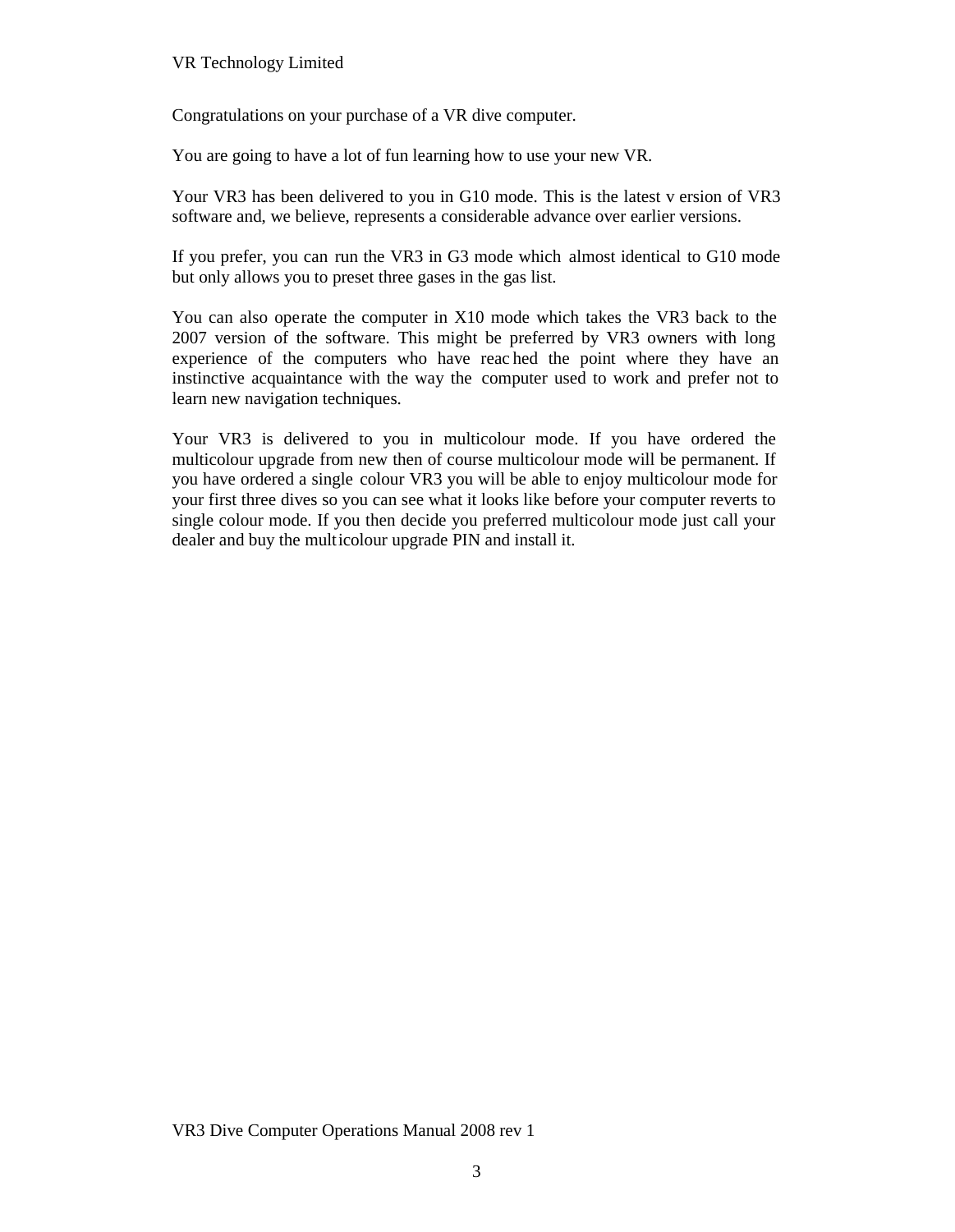### **Getting Started**

Looking at the computer (image below) in your hand



### **Battery**

The battery compartment is at the top of the case, accessible via the battery cap which is opened using the dedicated black two-pronged key that came in the box with your computer.

The VR3 is powered by a single AA battery.

### **Switches**

On the left and right at the bottom are two black plastic slide switches which you use to navigate your way through the functions o f the computer either on the surface or underwater.

The switches work in four ways, as follows:-

A short push and release of one switch

A push and long hold of one switch (hold the switch in until the screen changes.)

A short push of both switches.

A long push and hold of both switches (a gain, hold the switches in until the screen changes.)

In some cases 3 and 4 are shown as  $\langle \rangle$  with the option between the arrows. Your VR3 is activated by pushing and holding either switch. The first screen to be displayed will be the Home screen.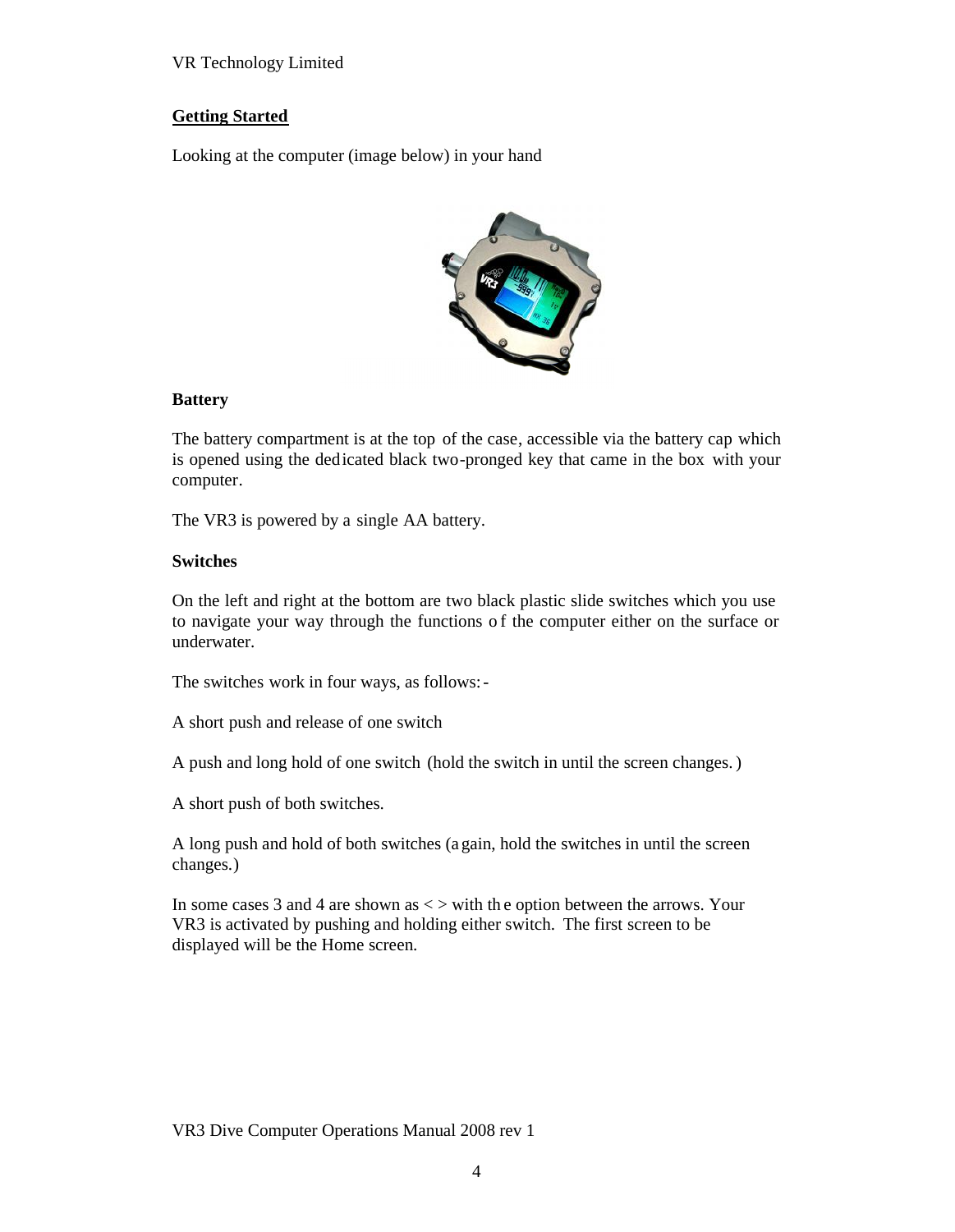## **Home Screen**



### **The Home Screen features**

- The current active gas, (top left hand corner)
- The current remaining battery voltage, (bottom left)
- A BAT LOW advisory when the battery voltage drops to 1.1V and an alkaline battery is being used or 2.8V when a 3.6V battery is being used.
- The Pre Dive Check mini screen feature, (on Start Up the log screen shows first, giving you a profile of your most recent dive.)
- A gas bottle graphic in the bottom left corner
- A menu graphic in the bottom right corner
- A GO graphic in the centre at the bottom

When the VR3 is sleeping and the Home Screen is still active , only the selected Mini Screen, active gas and a flashing BAT LOW warning will show.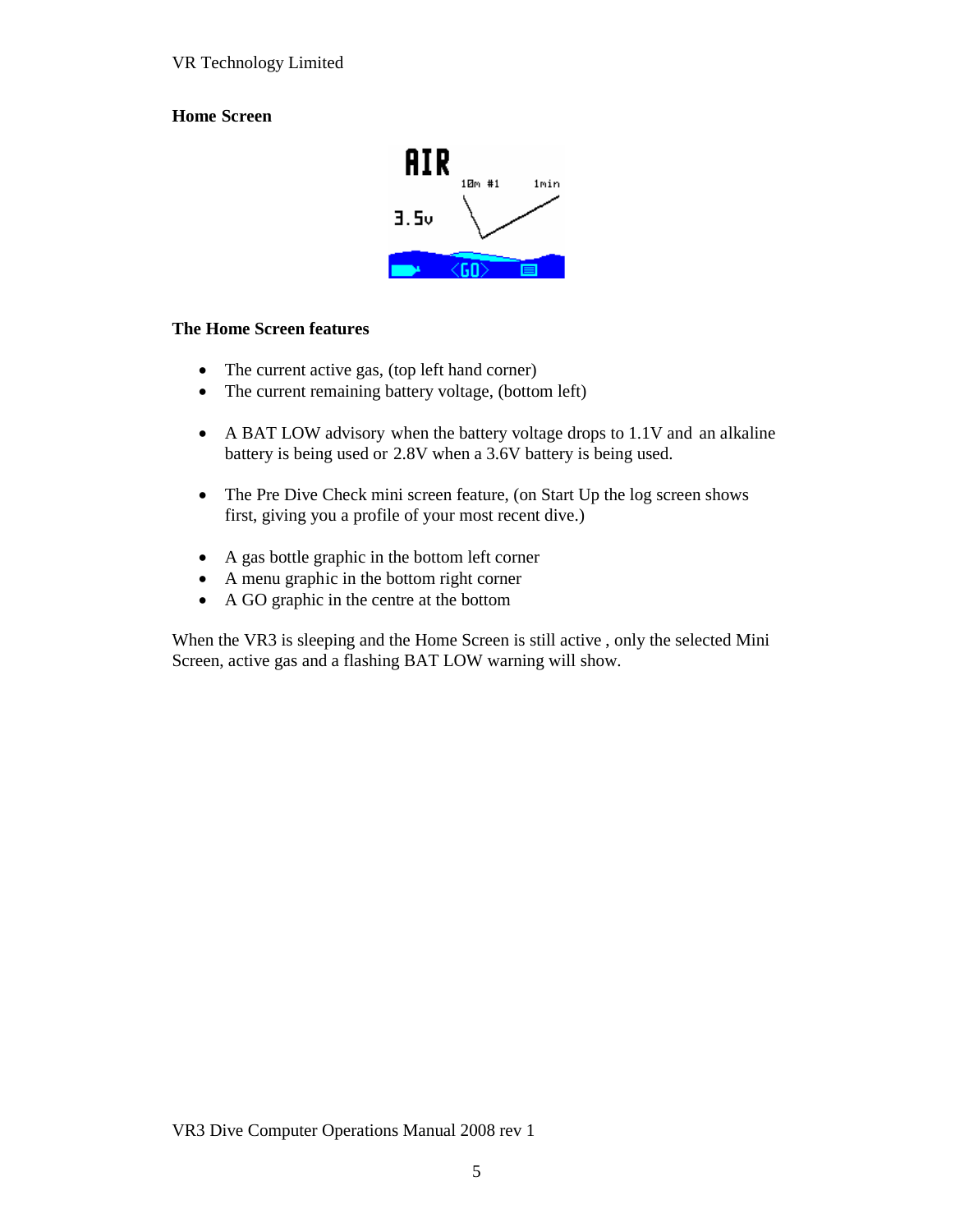## **Understanding Our PIN Upgrade System**

VR3 Dive Computers can operate on four levels :-

Level C1: Open Circuit Air / Nitrox

Level C2: Open and Closed Circuit Air / Nitrox

Level C3: Open Circuit Air / Nitrox / Trimix

Level C4: Open and Closed Circuit Air/ Nitrox / Trimi x

The computers are sent out of the factory as level C1 Open Circuit Air / Nitrox units but all are fully loaded with every currently available level and feature including the permanent Multicolour screen upgrade . These levels and features are locked but can be activated by purchasing and installing a number of unique dedicated 16 digit PINs.

If you bought your VR3 at level C2, C3 or C4, the PIN required to activate this level, along with the PIN or PINs for any other features you have purchased , including Multicolour screen, can be found on white strips attached to the plastic CD envelope that came with the computer. Please keep a note of these PINs, and any other PINs you subsequently purchase, in a safe place.

To activate the purchased level and featu res, enter the 16 digit PIN(s) following the procedure outlined below. To purchase further level upgrades or activate additional features, contact your VR Computers dealer. So that the dealer can give you the correct  $PIN(s)$ , when you make the purchase you will need to provide the unique 16 digit serial number of your VR. This Serial Number is on line 4 of the Pin screen which can be found in the SETUP menu.

The SETUP menu is accessible via the mini screen feature in the Home screen.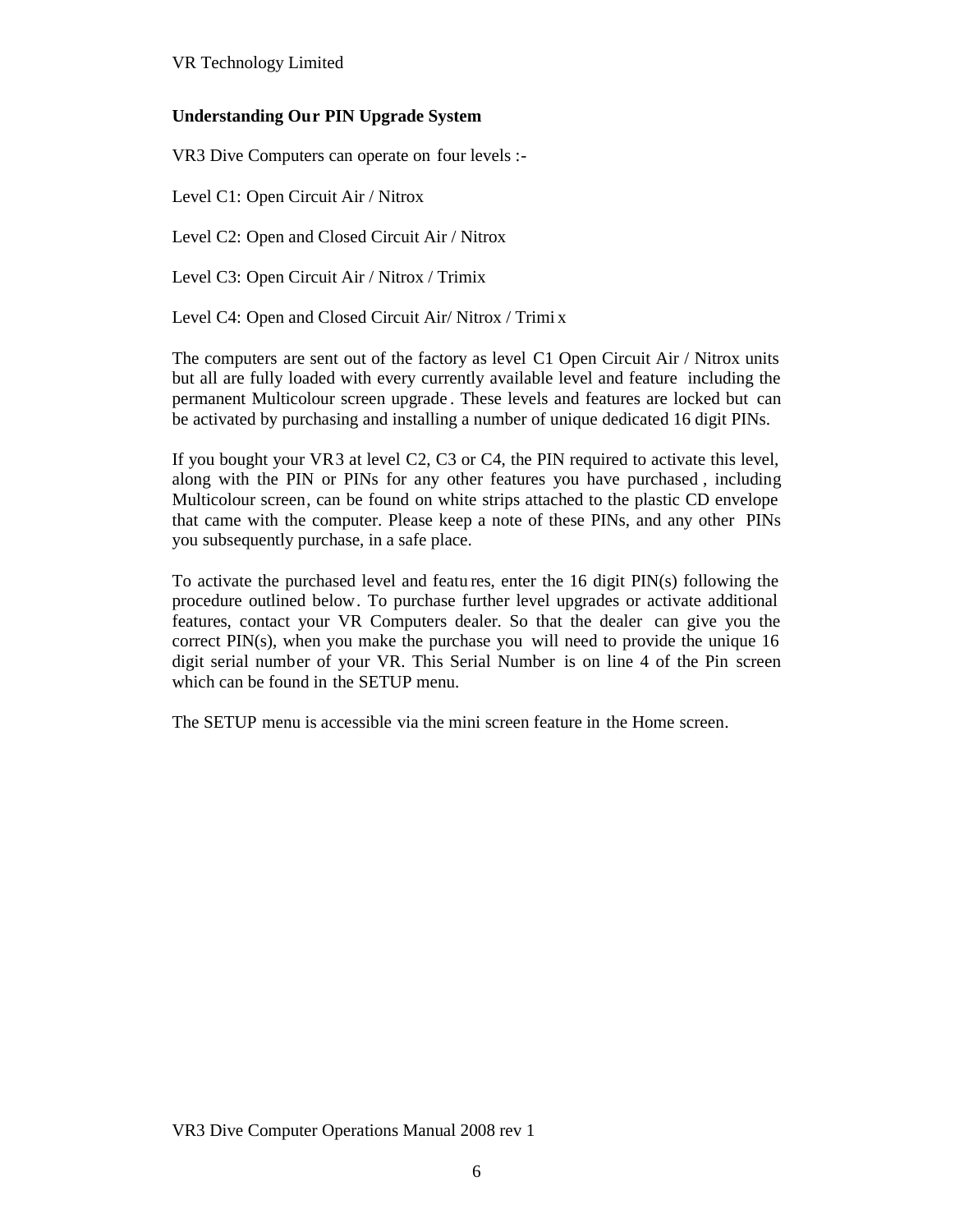### **How to enter a PIN**

PINs are keyed in using the switches and are logged in on the bottom line of the Pin Num screen. A short push on a switch will move the number highlighted by 1; a long hold will move it by 8. When keying in each digit or letter move forwar ds using the right hand + switch. Do not move backwards using the left hand - switch except to correct, as this may cause previously entered numbers to change. After you have keyed in the last digit of your PIN there will be a pause before the cursor moves to the top of the screen you can use the left and right switches to key in your name and phone number, or any other data you wish, in order to identify the VR computer as yours, (see below).

After a PIN has been successfully installed the bottom line of the screen will revert to 16 zeros.

### **Security and Trace-ability**

A key benefit of the PIN system is the security and trace -ability it offers. In order to change or remove the identifying particulars you have installed, someone would need one of your PINs so keep them in a safe place away from your VR 3. Then, if your computer is ever lost or stolen, notify us and, as your identifying particulars will still be there on the screen, we can look out for it in the event that it ever comes in to us for repair or upgrade. Also don't forget to write to us and register ownership via our website,  $www.vr3.co.uk$ . If you lose your PIN(s), we can only reissue them to you if we have you listed as the owner. If you should ever sell on your computer, you will need to give the new owner the PINs so that the security information can be changed.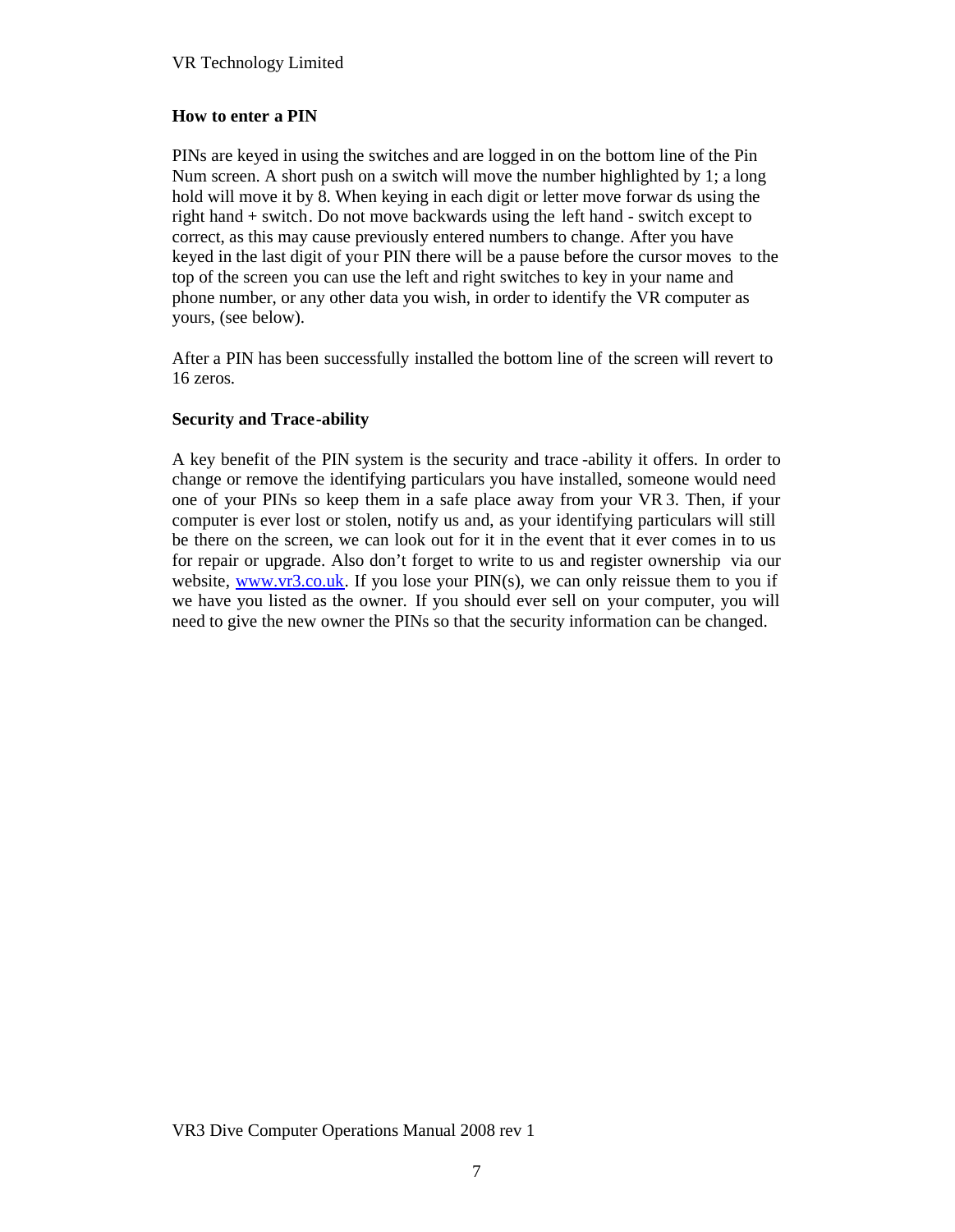### **Notes about the Battery and Cap**

The battery cap is protected by a pair of O-rings which should be replaced after 10 battery changes or if they become damaged or worn. Replacement O rings are available from your dealer, (item C36 in our Accessory List or as part of our Field Triage Kit.)

The battery must be inserted positive  $+$  end first or the VR will not work. Check the battery spring is in the cap before inserting the battery. The battery must move freely on the spring. If the battery coating is too thick and fits too tightly in the cap, this may lead to power supply problems during the dive and the computer will shut off. Make sure the cap and body threads are clean as these provide the system earth. When replacing the battery compartment cap, screw it in until it will screw in no further.

When changing the battery it is good practice to turn the unit on first and then le t it turn itself off again so the internal battery is fully charged. Install a new battery within 30 seconds of removing the old one to avoid the risk of losing some stored data.

Battery life is highly dependent on the operating mode of the active backli ght. To conserve power set Tm instead of ON or Don as the light setting in the Dive Modes screen. Keep an eye on the battery voltage reading in the Home Screen.

Remember that lithium batteries have a faster discharge curve than standard cells and although they last longer, they discharge quickly towards the end of their life. When a lithium battery's voltage begins to drop quickly, change it.

If you are not planning to go a diving for an extended period, (say three months or more), to avoid any risk of the battery leaking while in storage and damaging the computer, remove it. If you are keeping a PC log of your dives, download them first.

Install a new battery just before you are about to start diving again. Note that you will need to restore your gas list and set up data.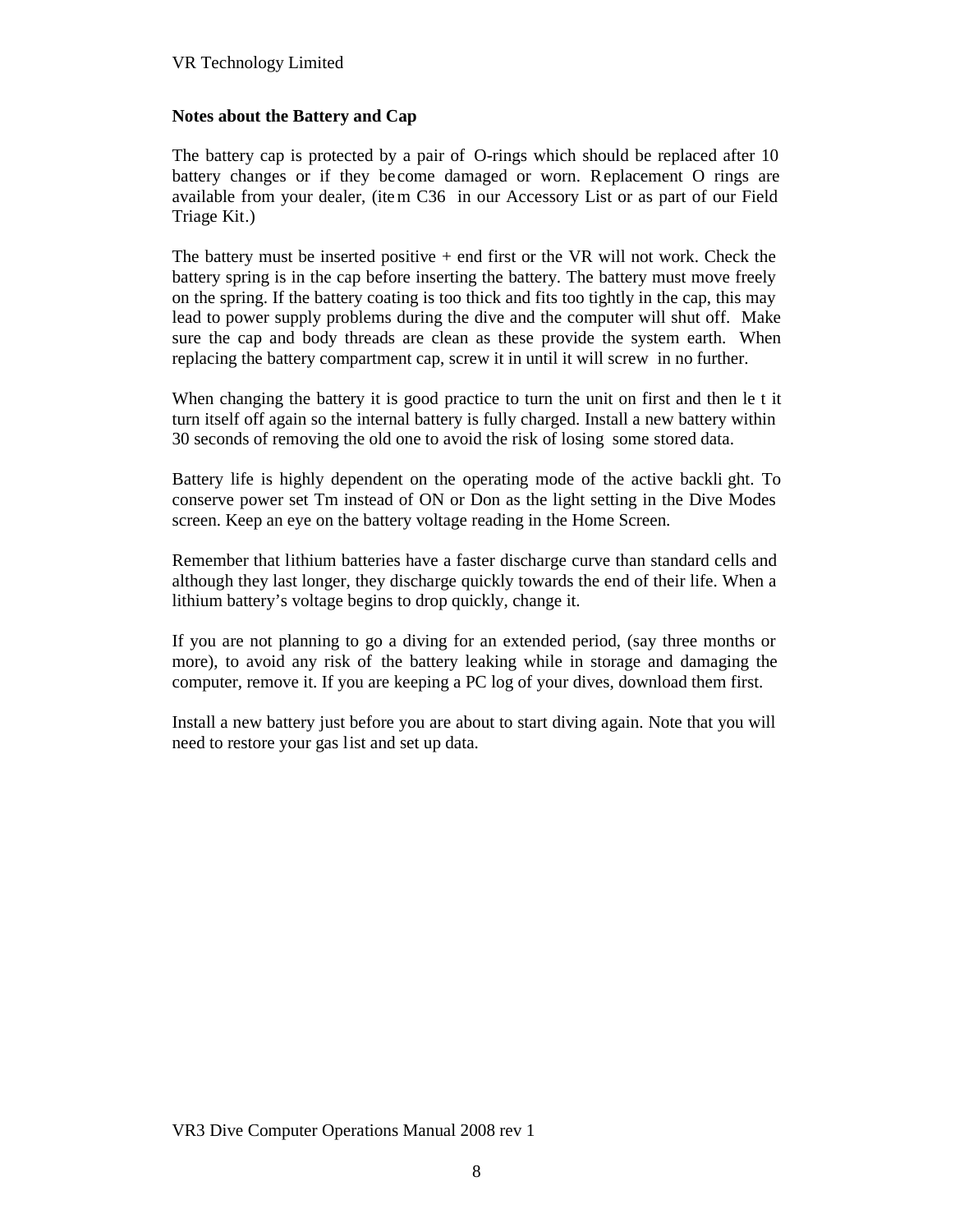### **The Home Screen – Navigation via Mini Screen Feature**



### **Pre Dive Check**

The Mini Screen feature in the Home Screen is designed primarily to make it easy for you to check the settings in your VR3 and allow you to change any of the settings if necessary before you dive.

A short push on either the right or left switch will allow you to move through the mini screens one by one. A short push of both switches <GO> will expand whichever mini screen is currently showing and allow you to change settings within the screen.

The mini screens appear in the following order with successive short pushes of the right hand switch

- Log
- Gas List
- Dive Options
- Fly Time
- Set Up
- Display Modes
- Time & Date
- No Stop Plan
- Gas Calculator (a PIN upgrade option: see Gas Calculator Section)
- Oxygen Sensor (a PIN upgrade option: see Rebreather Link and Oxygen Analyser sections)

A long push of the left hand switch at any time in the Home Screen will take you into the Gas List so you can set up, select o r adjust the gas mixes you are planning to dive with as well as set your computer to open circuit or closed circuit decompression calculations.

A long push of the right hand switch will take you into the Options Menu which will give you access to five further features, as follows



VR3 Dive Computer Operations Manual 2008 rev 1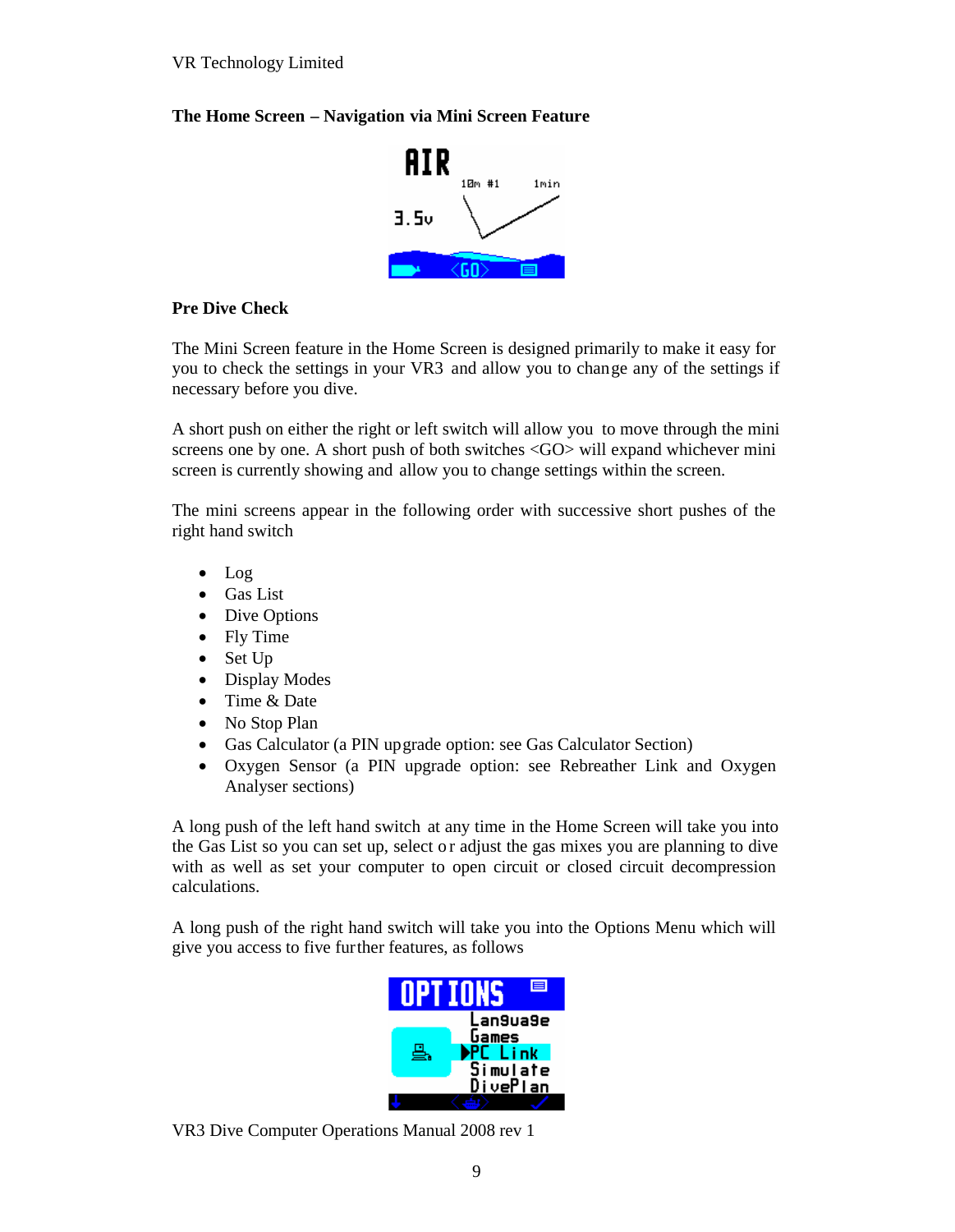# **Time & Date Screen**



The VR meets the European PREN standard for digital dive timing devices but it is not a precision chronograph. You may need to adjust it occasionally in order to display the correct time.

Changing the time will not affect desaturation calculations.

A short push of the right switch  $+$  will increment the highlighted field by one, a long push by ten.

A short push of the left hand switch will decrement the highlighted field by one, a long push by ten.

A short push of both switches together will move the highlight to the next field.

A long push of both switches will exit the screen, save the changes and return you to the home screen.

### **Powering up the VR3**

It is not necessary to power up the VR before you dive. The screen will automatically power up within a minute of exposure to an absolute p ressure of 1.3 Bar or greater. Note that this means in practice that if you do a very fast descent the VR computer may not switch on until you are at depth.

If you want the screen to be on from the moment you enter the water, power up the VR before you dive and push either switch once. The screen will stay active for 5 minutes. (On the surface, if no switch is pushed the VR will turn itself off after about a minute to save power.)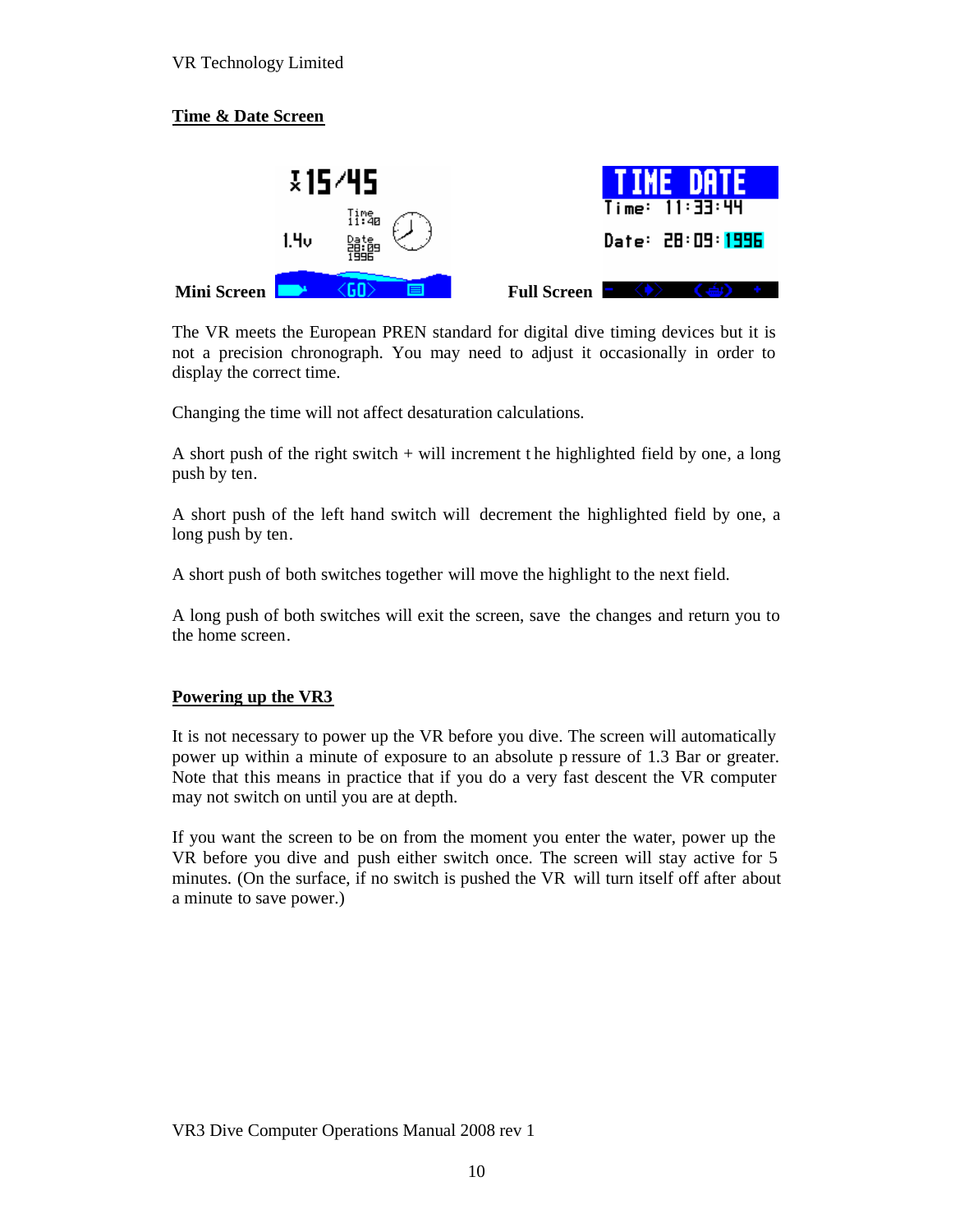### **Decompression Algorithms**

VR dive computers use a derivative of the Buhlmann ZHL 16 algorithm modified to assimilate the latest thinking in practical micro -bubble avoidance for enhanced decompression safety.

You will note that on all decompression dives, the VR will prompt for deep -water controlling stops of 2 minutes in duration. Deep -water stops are recognised by their duration (normally two minutes) and  $a + next$  to the time. It is important that these stops are conducted correctly for a safe decompression as they help to reduce the problems associated with potential micro -bubble growth during an ascent.

Should a microbubble stop be missed, a "Use tables" message will appear. The decompression schedule displayed thereafter, although very close to the required duration, may be in error. If this occurs consult backup tables and add additional stops or stop time as required. While continued diving with the VR is possible, the decompression displayed may not be exact. "Use tables" will show for 24 hours.

 There is also an optional upgrade available which gives VR owners a choice between the standard decompression algorithm (above) and an alternative algorithm incorporating a variable permeability model (VPM). This upgrade can be activated simply by purchasing and installing a PIN. (Ask for the V1 upgrade PIN.) Depending on gas selection and dive depth and time, the VPM based option may provide a reduced decompression requirement compared to th e modified Buhlmann algorithm, although this is not always the case. What it does is smooth out the profile. There are no deep micro-bubble stops and 'normal' decompression stops begin much deeper. In general, intermediate stops are longer and shallower st ops are shorter.

A major advantage is that after activating the V1 upgrade you still have access to the original Buhlmann algorithm and can even switch between the two algorithms from dive to dive if you wish depending on the type of diving you are doing . This is possible because although the decompression profile on your VR screen reflects only the selected algorithm, the computer still records tissue and bubble states using bo th.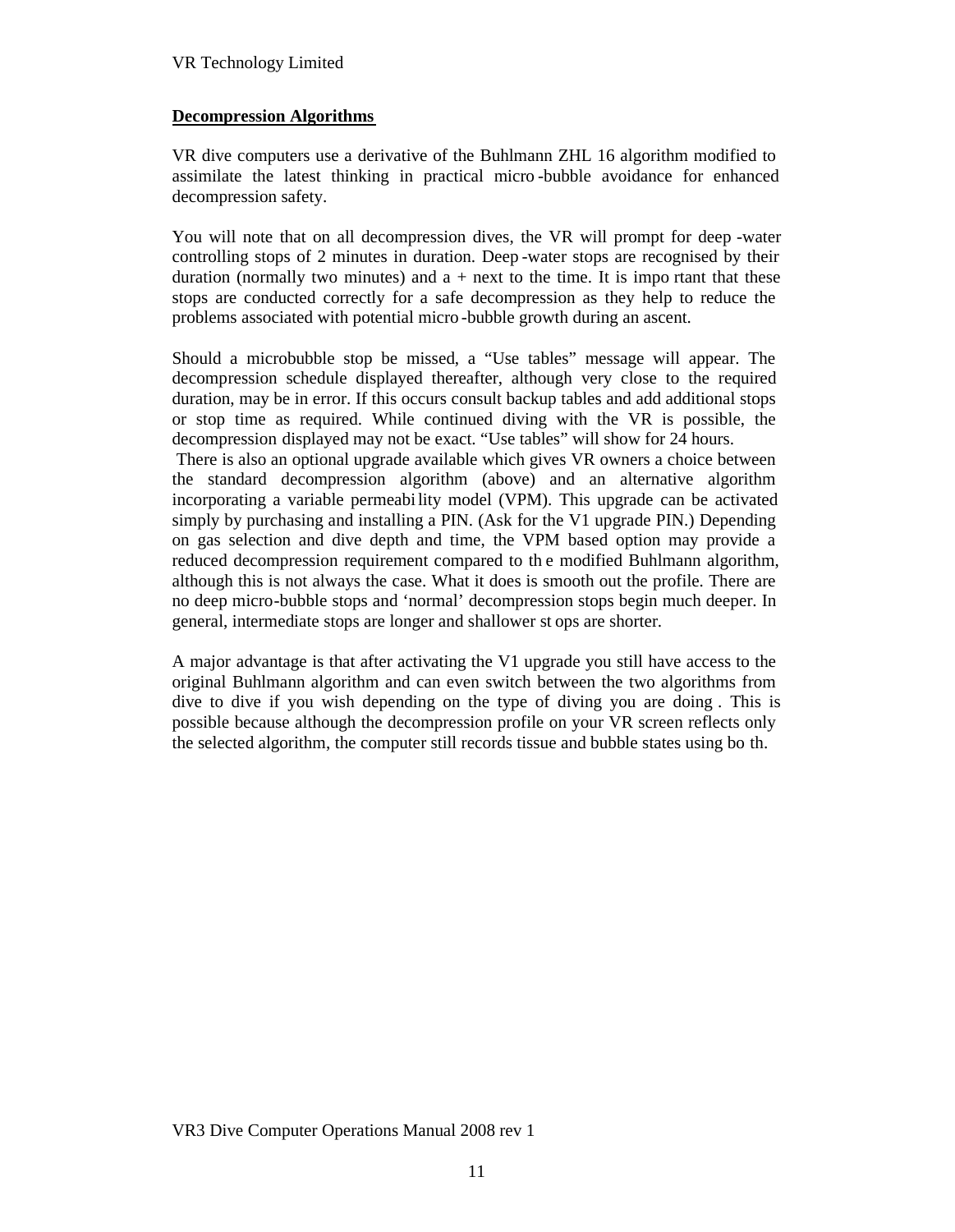### **The Dive Options Screen**

|         | Dive Options                                    |  |
|---------|-------------------------------------------------|--|
| BG<br>N | XFunc XDec<br>ÖFF<br>0FF<br>Lisht StopD<br>15ft |  |

In surface mode the Dive Options (DVo) screen is accessible from the Home Screen, (toggle through the mini-screens).

Underwater, the Dive Options (DVo) screen is accessed by a short push of both switches when you are in the second dive screen. You get to the second dive screen from the main dive screen via a long push on the right switch.

The screen allows the diver to get quick access to a number of useful controllable features.

In this screen, a short push of both switches will move the highlight from one feature to the next, a short push of either the left - or right + switch will change the setting. If you do not have a particular feature enabled, the highlight will not land on it.

#### **XFunc**

Change XFunc to correspond to the type of sensor connected to the I/O port:

- i. OFF = no sensor connected. When no sensors are connected XFunc should be set to OFF to avoid connector damage.
- ii. ii.  $XO2 =$  External PO2 sensor (analyzer or rebreather) connected.

#### **XDec**

This feature is enabled when you purchase one of our rebreather linking cables and the relevant software to allow you to track real time decompression via an external oxygen cell. In closed circuit mode the XDec setting controls which PO2 figure is used in the decompression and tissue updating calculations. (In semi closed mode the PO2 is reported as an FO2).

To summarise, when  $XDec = ON$  the reading from the external sensor is used.

When XDec = OFF the selected gas and internal setpoint are used.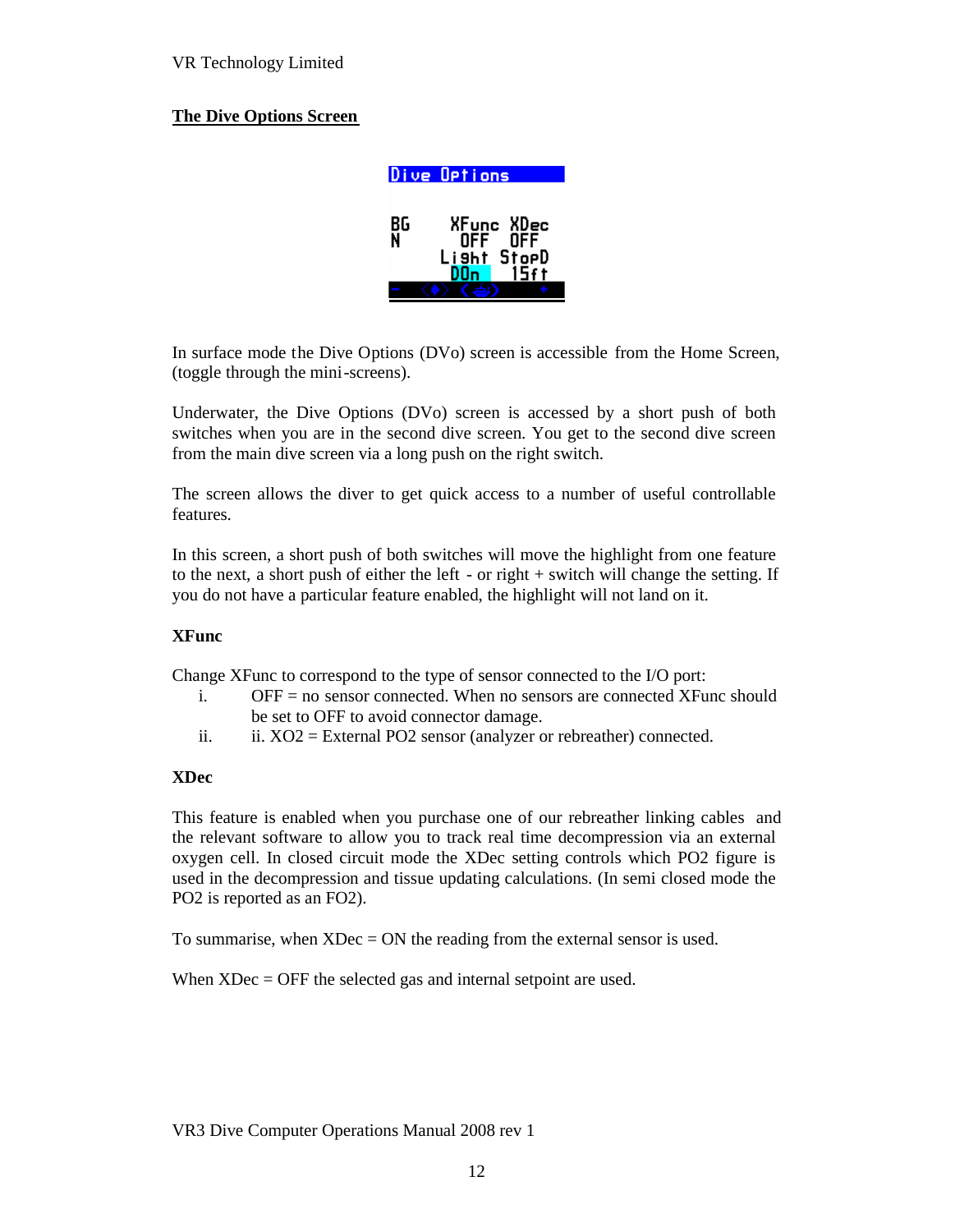## **BG (Big Graphics)**

(This is only available with the VR3 in X10 mode.)

When you buy the PIN to activate Gas Calculator mode in your VR (item UG 15) you also get the PIN for Big Graphics Mode free of charge. This enables you to double the size of the depth and time digits in the Dive Screen with the VR3 in X10 mode only. Note that CNS% and Time to Surface (TTS) information will not appear on the Dive Screen while Big Graphics Mode is ON. Your No Stop Time (NST) remains visible, as do your decompression ceiling and time at stop if you are carrying out a decompression dive.

## **Light**

Switch between three screen backlight modes

| Tm Light on for 10 seconds at the surface or underwater |
|---------------------------------------------------------|
|                                                         |
| DOn Light off at the surface, light on underwater       |

### **Stops**

Switch between 3 optional final decompression stop depths, 3m, 4.5m and 6m.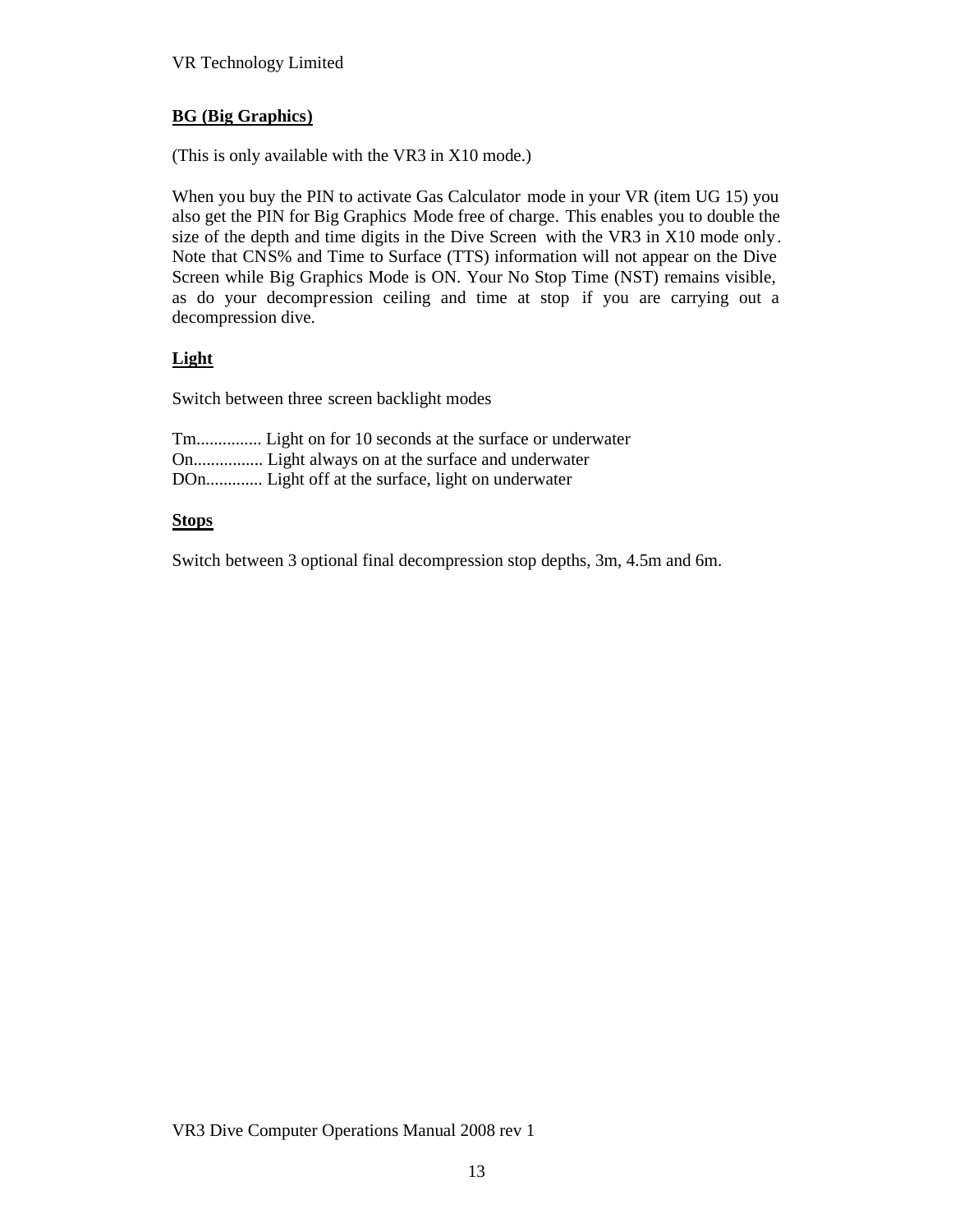### **Gas Calculator Mode**



You have the option to purchase a PIN to activate this feature. When this mode is enabled, you can gain access from the Home Screen, (toggle through the miniscreens). Gas Calculator mode will allow you to work out partial pressure gas fills on your VR3.

To find out what gases you need to add to adjust a gas mix, enter your current cylinder fill in the HAVE column and the gas mixture you need in WANT. The ADD BAR column will automatically show the fill pressures to add.

If you are filling an empty cylinder, leave the HAVE column at 0 (zero). You can also define the WANT column by changing the MaxD (maximum depth), EAND (Equivalent Narcotic Depth) and PPO2 settings.

In this screen, a short push of both switches will move the highlight from one field to the next and a short push of either the left - or right + switch will change the highlighted number by 1. A long push of  $-$  or  $+$  will change the highlighted number by 10. A long push of both switches will return you to the Home Screen .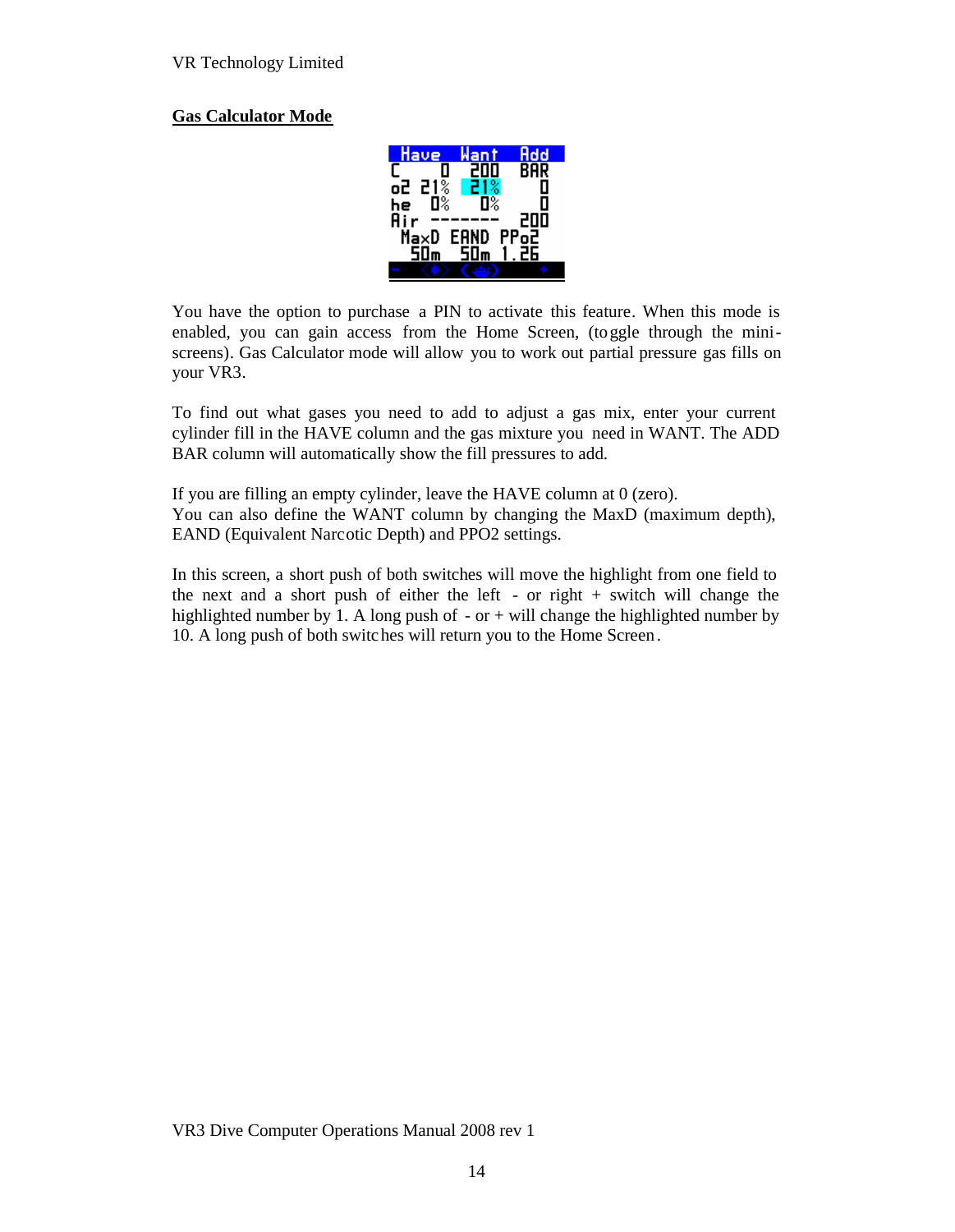# **OPTIONS**

From Home screen a long push on the right hand switch takes you to OPTIONS.



In the OPTIONS screen a short push of the left switch moves the highlight downwards. A long push on the left switch moves the highlight upwards.

A short push on the right switch takes you into the highlighted feature screen. A short push on both switches returns you to the Home screen.

The features and functions in the OPTIONS Menu are

### **Language**

| <b>LANGUAGE</b>              |                                                |
|------------------------------|------------------------------------------------|
| Deutsch<br>Polski<br>Russkii | En9lish Francais<br><b>Italiano</b><br>Espanol |
|                              |                                                |

Gives you a choice of English, French, German, Spanish, Italian, Polish and Russian

### **Games**

| Octopus       |  |
|---------------|--|
| <b>Book</b>   |  |
| Buddies       |  |
| Find<br>Wreck |  |
|               |  |

Shows you the games you can play on decompression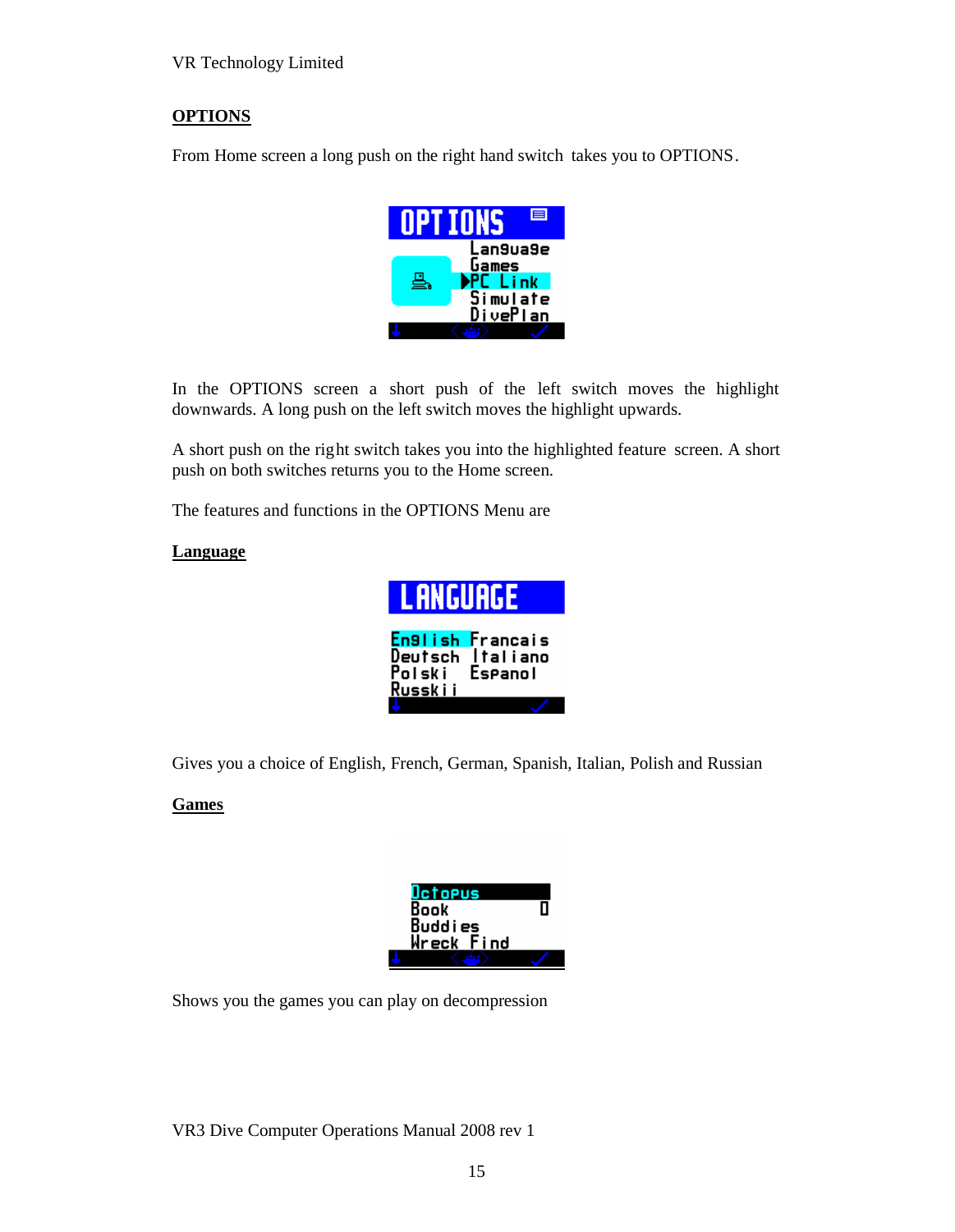# **PC Link**



The screen to go to if you want to download dives from your VR3 to a PC.

## **Simulate**

Simulate mode gives you a chance to practice using the computer in the dry before taking it under water. A long push The to the DIVE display and a depth of around 10m will be displayed. Short pushes of the left and right switches will increment or decrement the depth. To exit a simulated dive do a long hold of both switches or ascend to zero depth.

## **Dive plan**

|                        | <b>DIVEPLAN</b> |  |
|------------------------|-----------------|--|
| $S1$ + $Ihrs$<br>Depth | 80m             |  |
|                        | Time 30min      |  |
|                        |                 |  |

Once you have set your planned dive gases in the VR 3, Diveplan allows you to enter depth, time and surface interval and calculate a set of backup tables.

A short push of both switches moves between fields. A short push on either the left or right switch adjusts the number in the highlighted field.

Once the parameters are set, a long push o f the both switches will display a dive screen.

There will be a slight delay while the VR computes the plan.

In the dive screen long pushes on the right switch will show page after page of decompression stops as in normal Dive mode.

Simulate and Diveplan work on current tissue state. If you have just dived with the VR3 your residual inert gas loading will be taken into account by the VR3 in its calculations.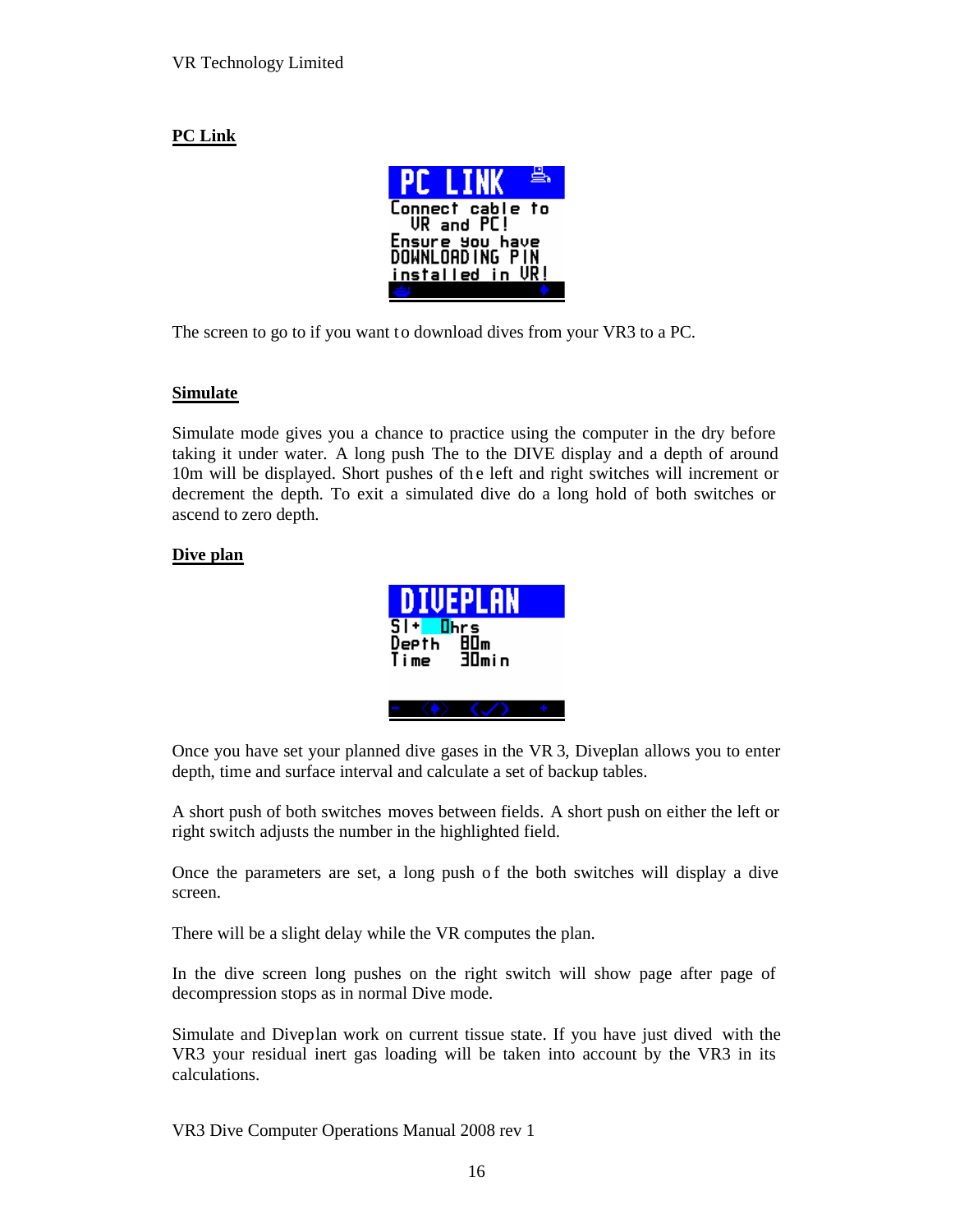## **Mini Screens**

# **GAS LIST**



The gas list is accessible via the mini screen feature in the Home Screen. It shows you at a glance which gases you have currently active on your VR3 and the maximum operating depth you have set for each.

| <b>PROFILE</b> |     |
|----------------|-----|
| <b>CURRENT</b> |     |
| $\blacksquare$ | IIP |
|                |     |

A short push of both switches in the GAS LIST scr een takes you to PROFILE which you can use to programme sets of gases, as follows.

First select which gases you want to include in a gas profile. U se the right-hand switch + to pick a profile memory into which you want it saved (A , B or C). A long push of both switches saves the selection.

Repeat the process to set up other PROFILES. A short push on the left-hand switch will return you to the Home screen.

Any time you want to choose a saved profile, return to the PROFILE menu and use the right-hand switch  $+$  to bring up the profile you want (A, B or C). A short push of both switches <Get> programmes the selected Profile of gases into your VR3. You will see the word RESTORED. Then a short push on the left switch takes you into the ADJUST screen where a long push on both switches takes you into the SELECT screen. Here you can double check which gases you have set by repeated short pushes of the left switch. If they are correct a short push of the right-hand switch returns you to the Home screen.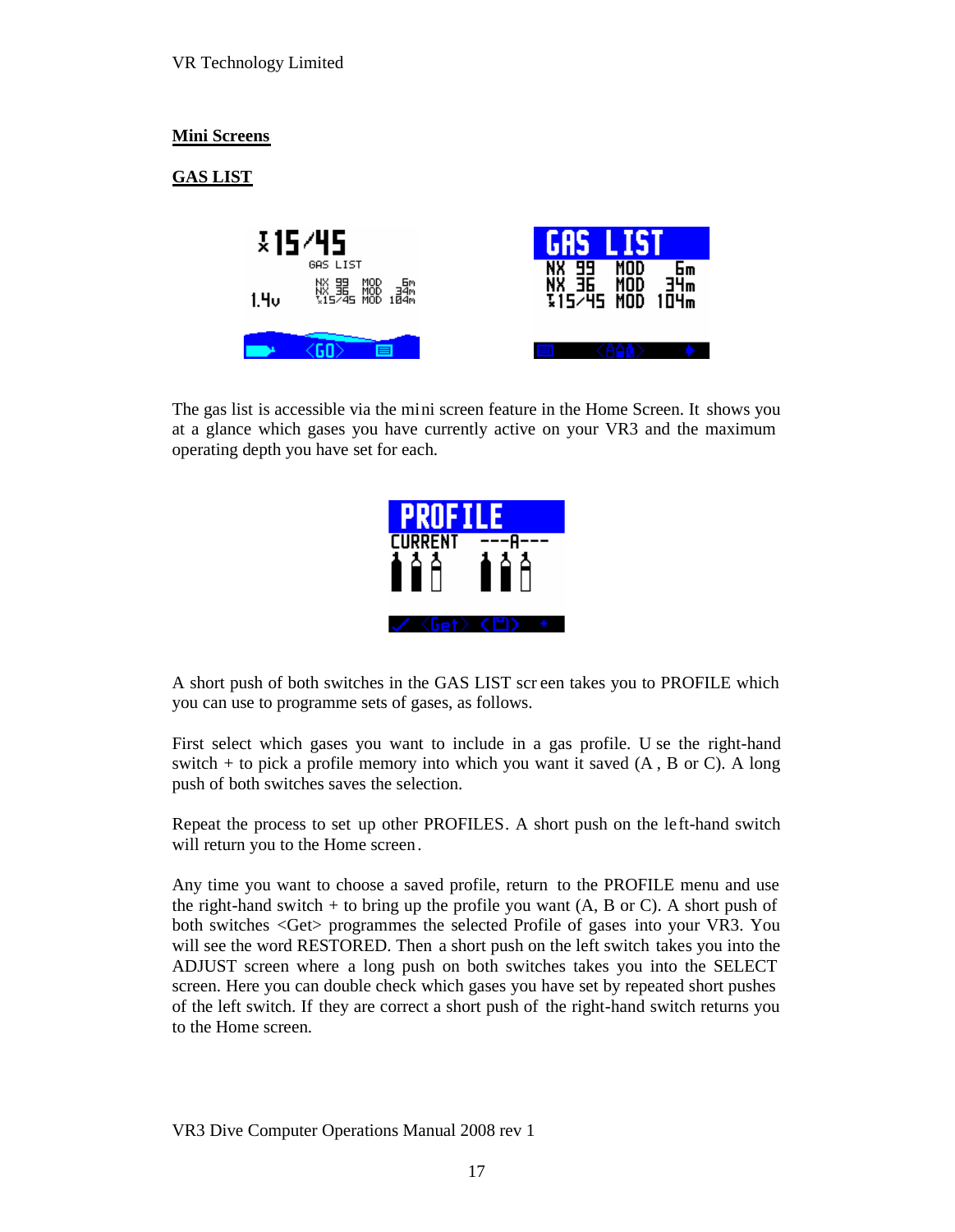### **Bailout! A Special Note on Profile B for CCR Divers**

If you are a CCR diver, you can use Profile mode as a convenient way to set your bailout gases and enable you to install in Profile B the bailout gases that you will be carrying on the dive.

Follow the instructions above on how to add and save a profile.

Then, if during the dive you then find you have to bailout to open circuit, you acc ess a new Bailout screen with a long push on the left switch from the dive screen then a long push on both switches to take you to Open Circuit.



There you have the option either to bailout to your diluent gas with a long push on the left switch (DIL) or bailout to the gas or gases that you have preset in profile B with a long push on the right switch (PrB).

Cancel the bailout with a long push on both switches <ABORT>

Check the details are correct on the select screen, confirm with a long push on the right switch and confirm again with a second long push on the right switch. Decompression will now be calculated based on your bailout gas or gases. (Once the first gas in the bailout profile is confirmed any others in the profile will appear as a prompt when their MOD is reached).

If you enter the Bailout warning screen in error a long push on both switches (ABORT) will return you to the main dive screen.

Note: If you are diving with your VR3 connected to your CCR via a cable, XDec has been activated and you are running on real-time decompression based on the PO2, the external cell reading is automatically switched off as s oon as you switch to Open Circuit.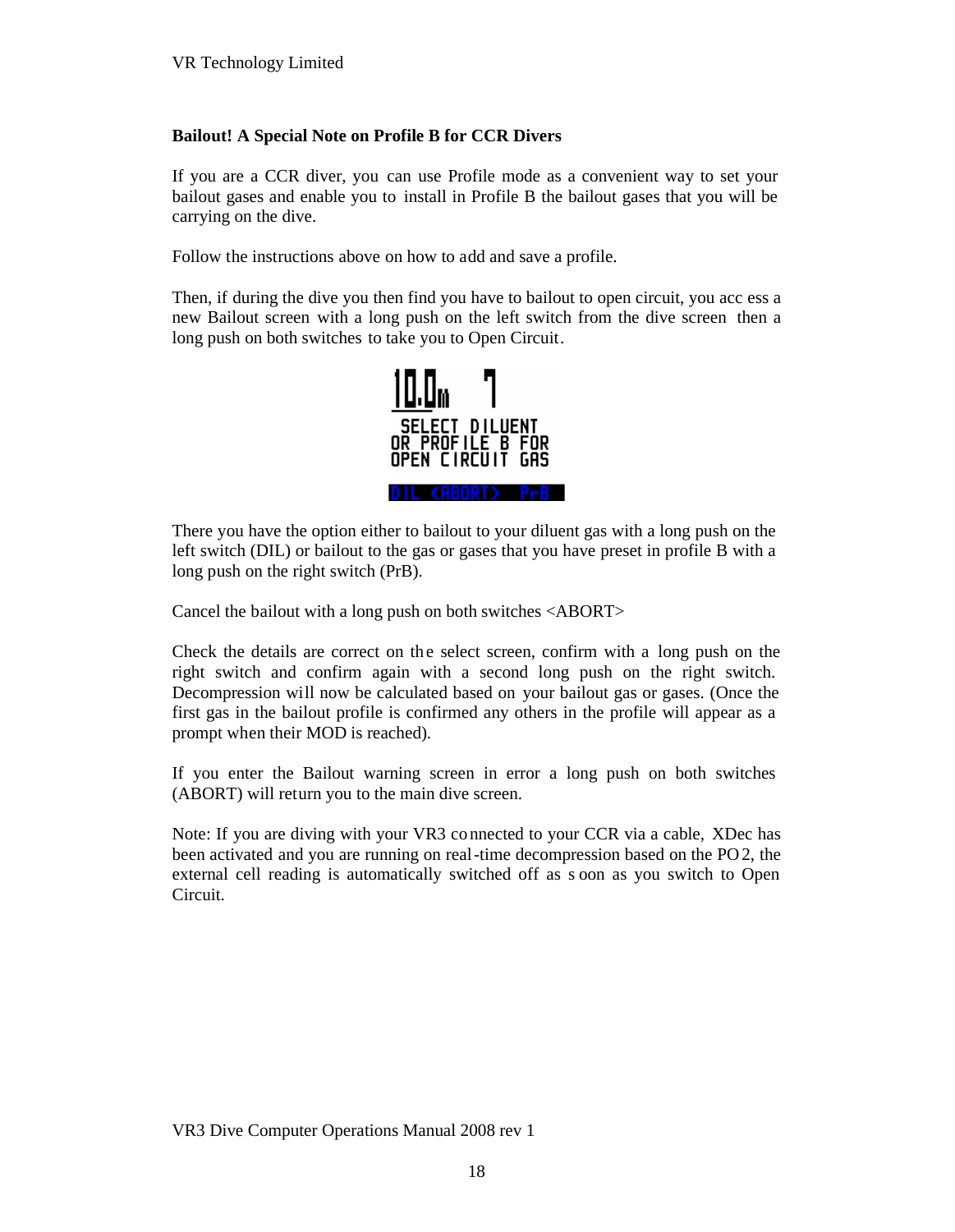## **GAMES**

| Octopus    |  |
|------------|--|
| Book       |  |
| Buddies    |  |
| Wreck Find |  |
|            |  |

#### **THE OCTOPUS GAME**

The Octopus Game works like this: The aim is to try to hit the white octopus with a squirt of ink from the black octopus. The white octopus will explode when he is hit and you will then get a summary of your score. In the game screen short pushes of both switches will move you between Ang (angle), Vel (velocity) and Fire modes. When you are in Fire mode a jet of ink will squirt from the black octopus and, if your angle and velocity are correct, you will hit the white octopus. If not, you need to adjust the angle and velocity settings and this you can do in Ang or Vel mode, by a short push of either the right hand  $+$  or left hand  $-$  switch. (A long push will increment or decrement the setting by 10). While you are firing you will see Tide appear. This is a random setting; the strength and direction of the tide will change from game to game just so that it does not all become too easy!

#### **DECOBOOKS AND MORE GAMES**

Please note: You must have purchased and installed in your VR Computer both the C11 Downloading PIN AND the UG 15 PIN add on downloading package in order to use these features. Please consult your dealer to purchase. After you have bought and installed the DecoBooks PIN, go to your VR computer's OPTIONS MENU and scroll down until Games is highlighted. Then a long push of the right switch takes you into the screen where you will see four options, Octopus, Book, Buddies and Wreck Find. Octopus, Buddies and Wreck Find are your game opt ions, (see details below). Book is your DecoBooks viewing screen. A short push of the left switch scrolls through the options. A long push of the right switch takes you into the option you have selected. The number next to Book option shows how many charac ters are currently loaded. The VR computer can take a maximum of 20000 characters at a time, (around 40 pages).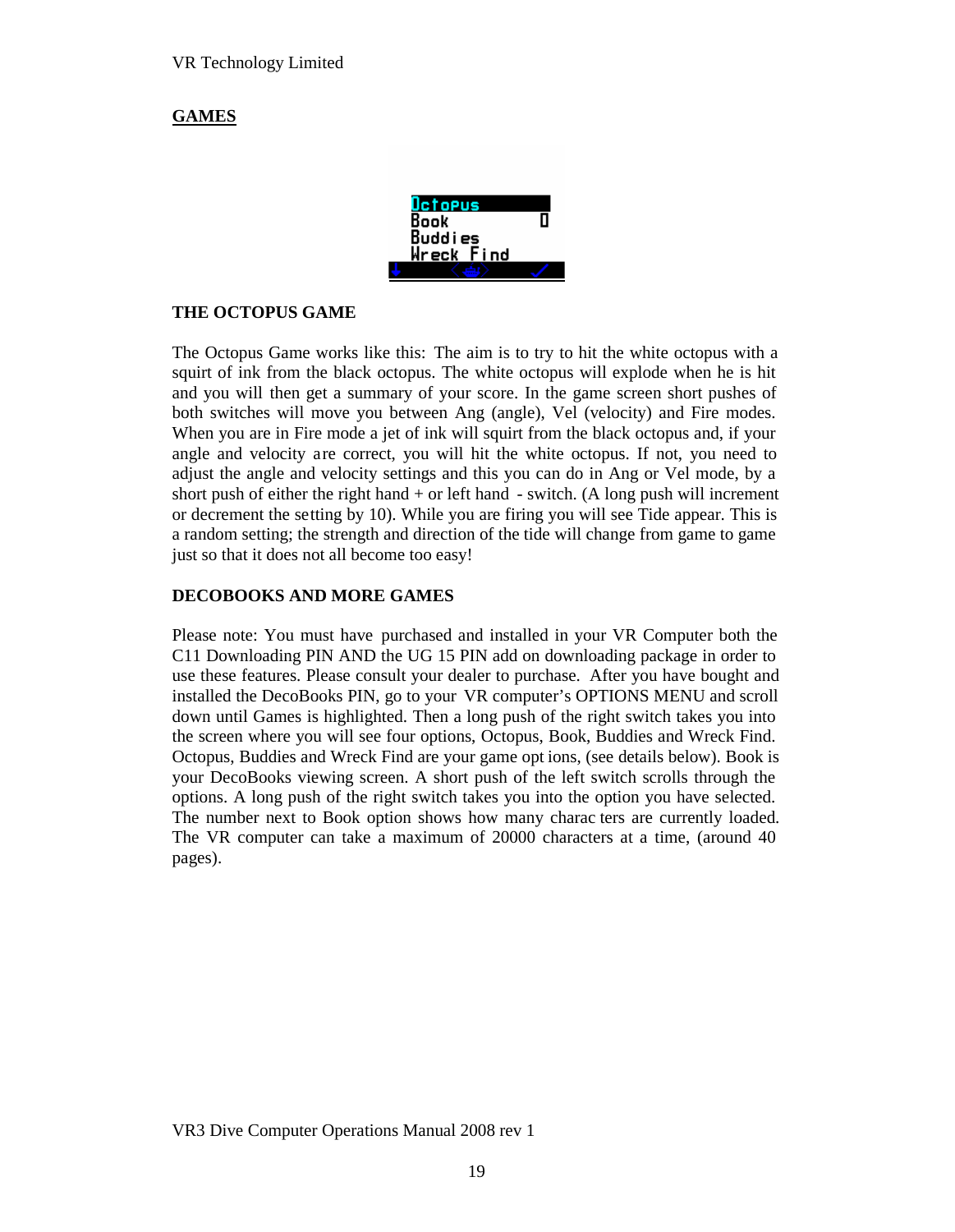## **DECOBOOKS**

Enter Prolink on your PC and click on Book send.Select a .txt file from your PC and check it appears in File Name box.En sure your VR computer is in PC Link mode and Connected. Click on Book send. You scroll through pages using the left and right switches. A single short push scrolls one page. A long push scrolls 1000 characters. The number (in this case 0) in the lower menu area shows the cursor position in the file. When you have finished reading and leave the screen, your VR computer will remember where you left off and return you to the same point in the file when you next open the screen. A short push of both switches re turns you to the Dive Screen.The book-viewing screen shows text from the book that has been uploaded into the dive computer. You can download text (.txt) files from any source to your PC (see next page). If files are in another format save them as .txt fil es in Notepad before transferring them to your VR computer. Please note that you can only transfer and store in the VR computer 20,000 characters at one time so divide large texts such as novels into sections.

### **Buddies Game**

The idea of this game is essentially the same as the card game Pairs. You as the player are seen on the screen as "?".Use the left and right switches to move around the screen. Short switch pushes move you left and right, a long push on the left switch jumps up a row, a long push on the right switch drops down a row. When you are over a particular card a short push of both switches will turn the card over and reveal a letter or symbol. Once that letter or symbol is revealed, your task is to find the same card in another position and re veal it with the next turn of a card. If you are unsuccessful both cards turn face down again. If you are successful the selected cards disappear. The aim of the game is to find all the pairs until no more cards remain. Each attempt to find a pair is recor ded as a try in the bottom left hand corner. The best score, i.e. the lowest number of attempts needed to clear the screen, is dis played.

### **Wreck Find Game**

There are pieces of a shipwreck hidden in the sand. You as the wreck -finder are seen on the screen as "?".Use the left and right switches to move around the screen. Short switch pushes move you left and right, a long push of the left switch jumps up a row, a long push of the right switch drops down a row. When you think you might be over a piece of wreckage a short push on both switches will reveal what is hidden below you. Each piece of wreckage is shown as a cross. When you have found all ten pieces of wreck, the game finishes. The idea is to find them all in the fewest number of attempts. The number of attempts in the current game to date is shown in the bottom left of the screen. The best (lowest) score is displayed in the bottom right of the screen. It is mostly a game of chance but if you are a true wreck -finder you can bring in an element of skill to find the wreckage more quickly and ge t a better score, (think "Battleships"!!)A long push on both switches exits Games.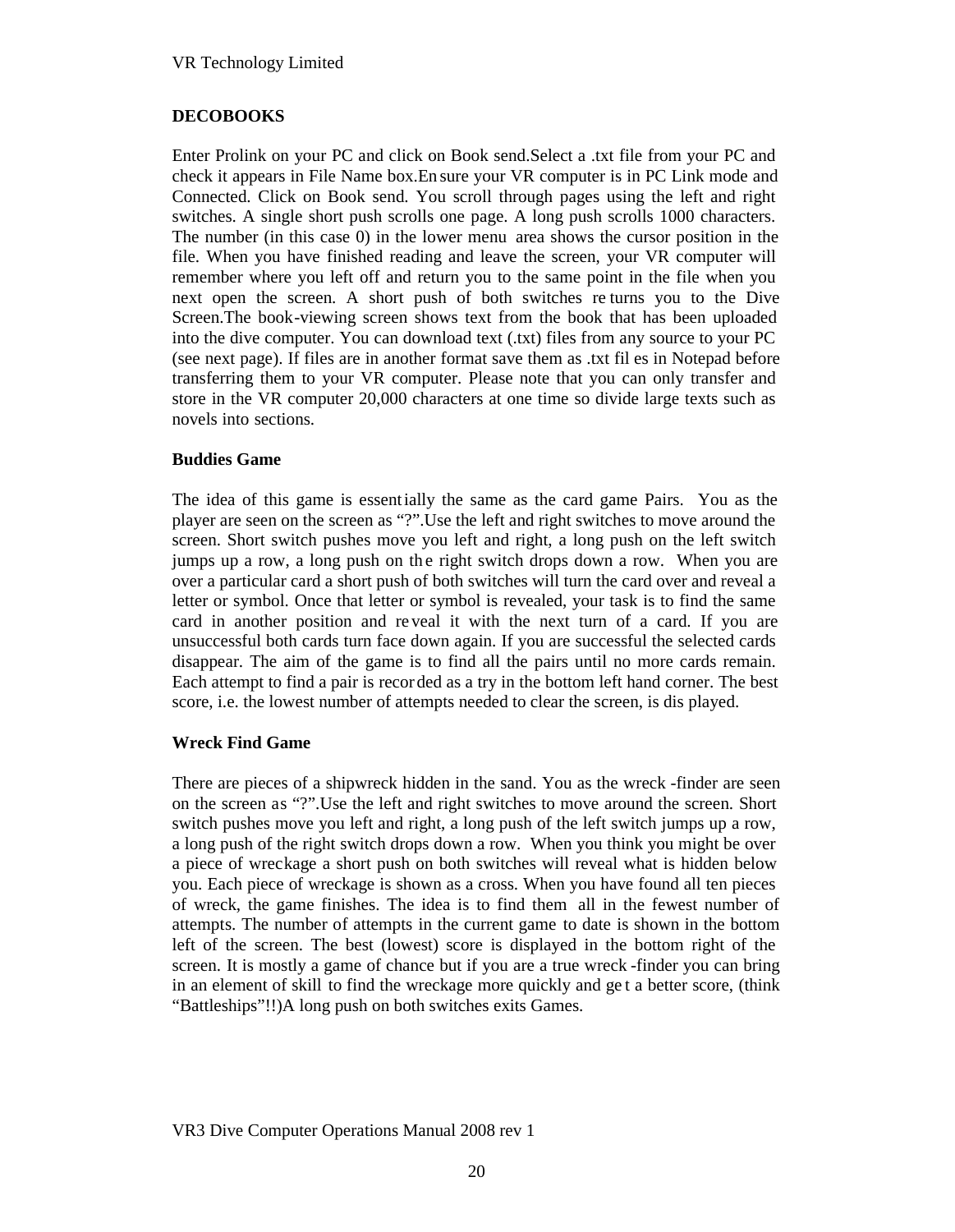# **SETUP**



Selecting SETUP from the Mini-Screens in the Home Screen will give you access to a range of sub-menus, which allow you to configure the VR3 according to your personal preference.

A short push of both switches moves the highlight to the next setting. A long push of both switches takes you back to the Home Screen.

### **Units**

When "Units" is highlighted, a short push of either the right-hand + or left-hand switch will change the depth and temperature settings in your VR3 from metric (m) to imperial (ft) or vice versa.

### **Safe**

This enables you to make the VR3's decompression calculations more conservative.

A push on the right-hand + switch or left hand – switch when "Safe" is highlighted changes the setting by 10%, from 0% up to a maximum of 50%.

Every 10% increase adds a theoretical 2% to the inert gas content of the gas selected for the purposes of decompression calculati on.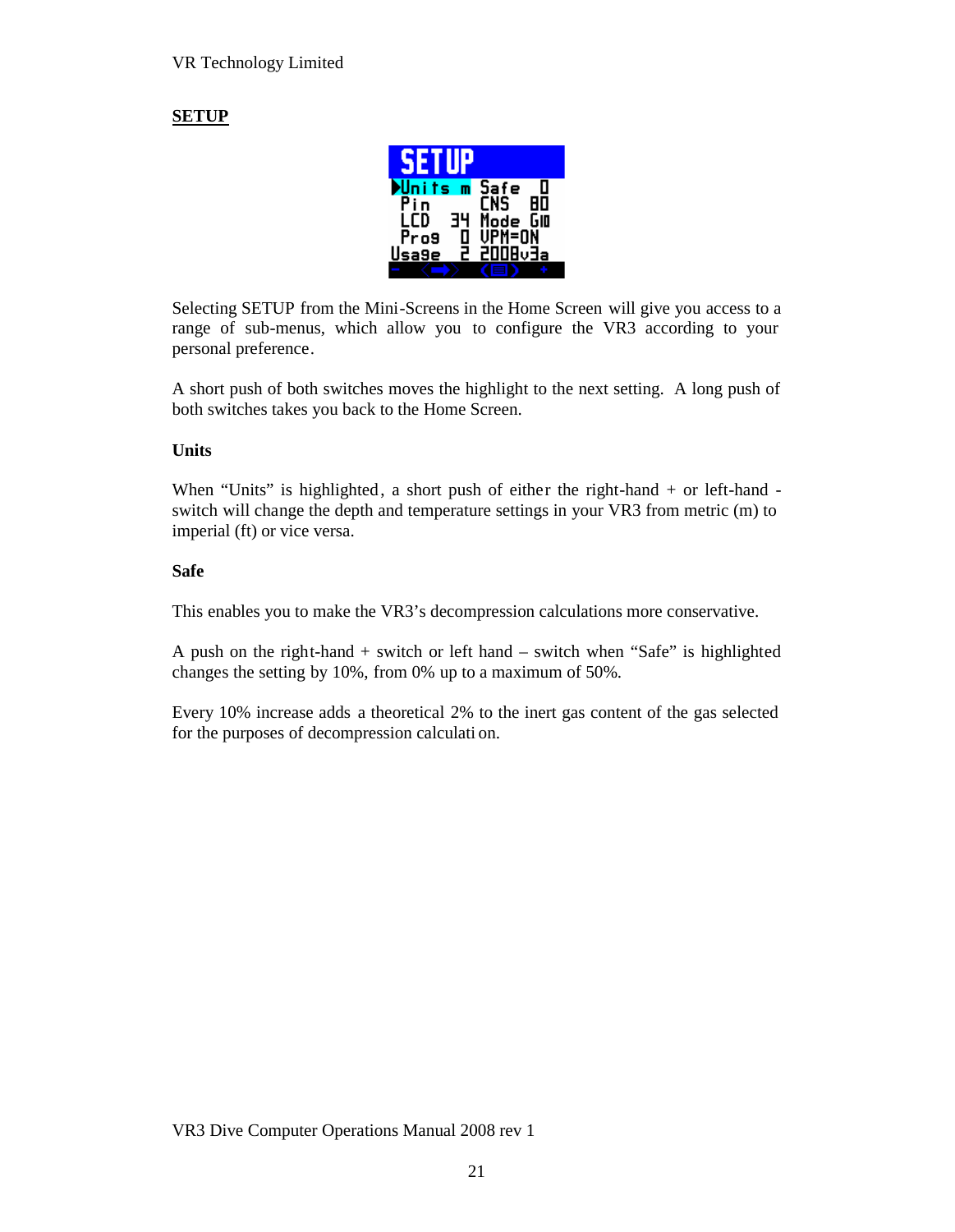# **Pin**

When "Pin" is highlighted a short push on either switch will take you into a screen where you will see



- a) your VR3's 16 digit Serial Number
- b) a list of letters and numerals denoting which VR3 features are currently enabled
- c) a line of zeros where you can input PINs to activate new features
- d) an empty space at the top of the screen where you can key in your name, telephone number or anything else you wish to add to identify the computer indelibly as yours.

### **CNS**

A push on the right-hand + switch or left hand – switch when "CNS" is highlighted will change by 10% the level at which you want the CNS Air Break warning to appear in your dive screen, from 80% up to a maximum of 200%.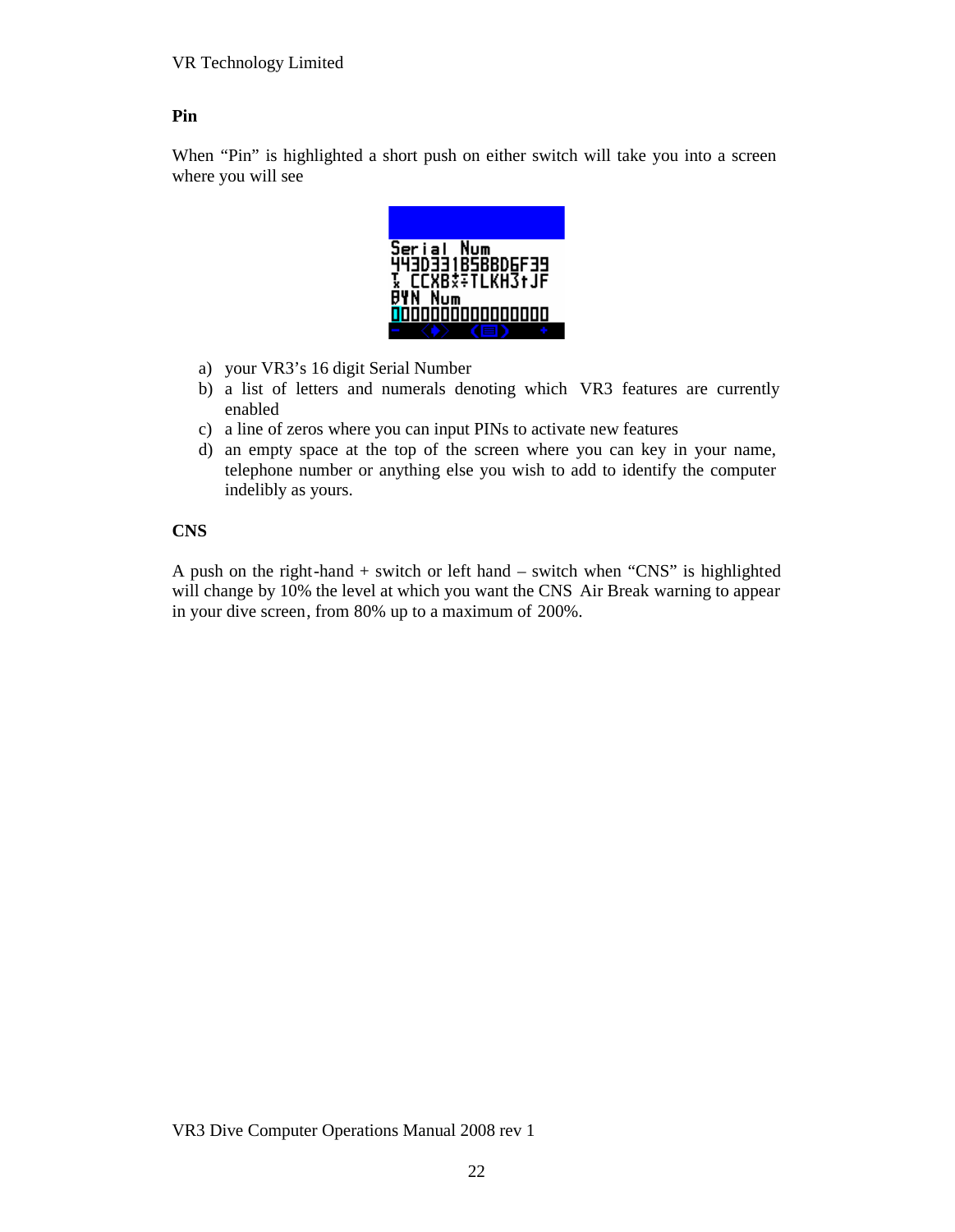# **LCD**

On Single Colour VR3s, LCD is the contrast control feature. A second screen is accessed by a short push on the right switch. Increase the number to make the screen darker. Reduce the number to make the screen brighter.

A short push of both switches <Inv> causes the screen colours to become inverted.



On Multi-Colour VR3s, LCD takes you to the Color Modes screen which allows you to change the colours associated with particular functions and areas of the VR screens.

| Color Modes                                         |                                                   |
|-----------------------------------------------------|---------------------------------------------------|
| Type<br>Color<br>A<br>B<br>Color<br><b>CONTRAST</b> | NORMAL<br><b>BLACK</b><br><b>WHITE</b><br>Default |
|                                                     |                                                   |

If you are happy with the default colours that we have selected for your VR3 there is no need to adjust anything in this screen. If you want to adjust the colours , follow the instructions below:-

When you first enter the screen the panel next to "Type" will be highlighted. "Type" refers to a particular area of the screen. Use short pushes on the right -hand + or lefthand - switch to move from area to area. There are eleven areas:-

**NORMAL -** this is the middle area of each screen.

**HILITE -** this is the colour used to highlight.

**MENU -** this is the lower area of each screen that defines what each switch will do at any given time

**HEADER -** this is the upper area of each screen

**MAIN-HD –** these are the colours used for the title section of the mini screens in the Home Screen

**MAIN-GR –** these are the colours used for the main section of the mini screens in the Home Screen

VR3 Dive Computer Operations Manual 2008 rev 1 **MAIN-TP** – these are the colours used for the main section of the Home Screen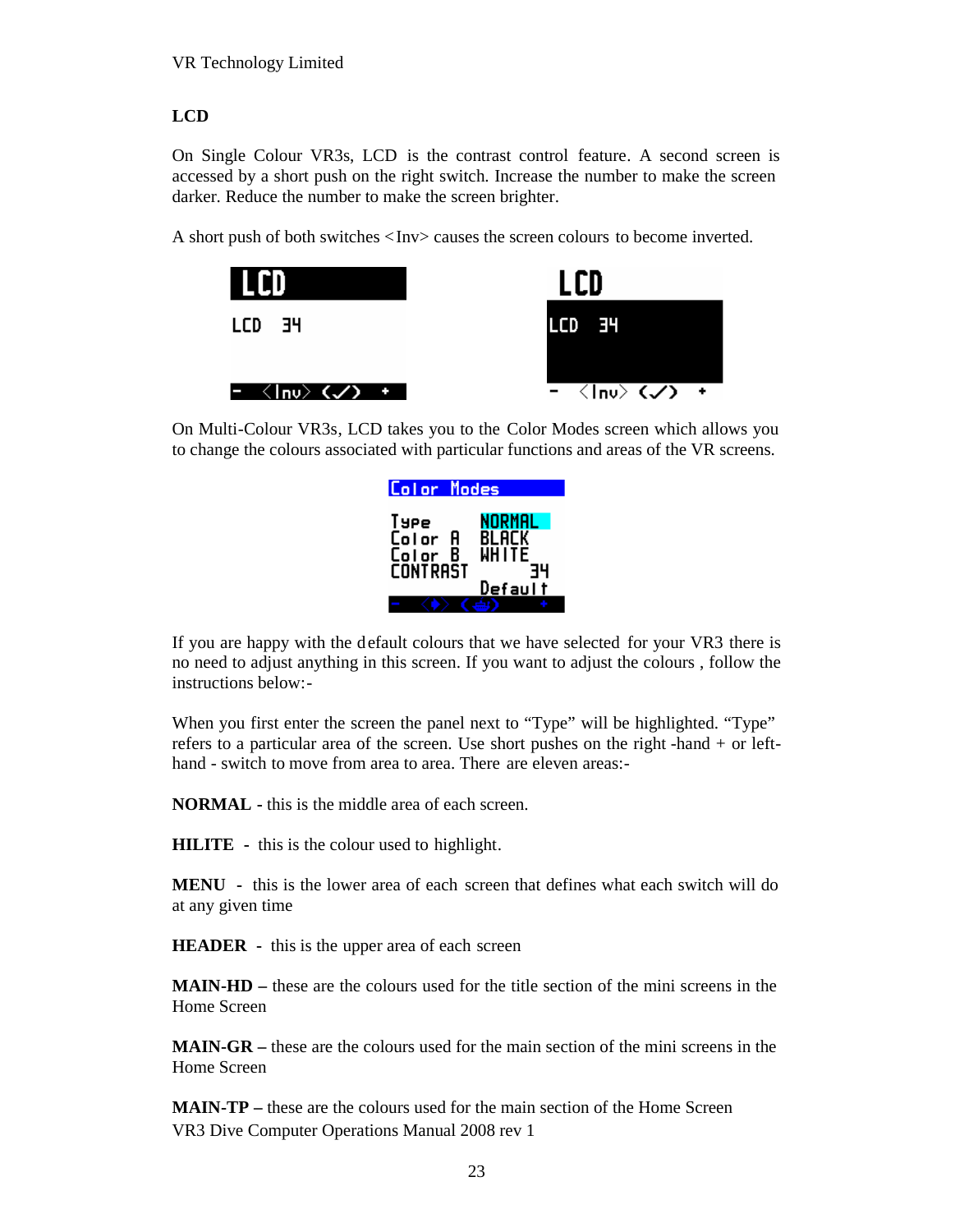**MAIN-BM –** these are the colours used for the bottom section of the home screen

**GRAPH –** these are the colours used for the graphs in the dive and log screens

**SCROLL** - these are the colours used for the opening logo screen.

**SCR RB** – these are the colours used for the screen saver in Universal Rebreather Monitor mode

Each area has two colours associated with it, Color A, the foreground (text) and Color B, the background colour.

A short push of both switches will highlight Color A and, while this is highlighted, short pushes on the right-hand  $+$  or left-hand  $-$  switch will change the foreground (text) colour in the section listed next to "Type".

A further short push of both switches will highlight Color B and, while this is highlighted, short pushes on the right-hand  $+$  or left-hand  $-$  switch will change the background colour in the section listed next to "Type".

CONTRAST changes the appearance of the screen colours to optimise them for viewing. This may need adjustment based on the colours chosen.

A further short push of both switches will highlight CONTRAST. While this is highlighted:-.

- $\bullet$  short pushes on the right switch + make the screen darker
- short pushes on the left switch make the screen brighter.

A further short push of both switches will highlight "Default" . While this is highlighted a short push of either switch will retu rn all colours and the contrast level back to the factory settings.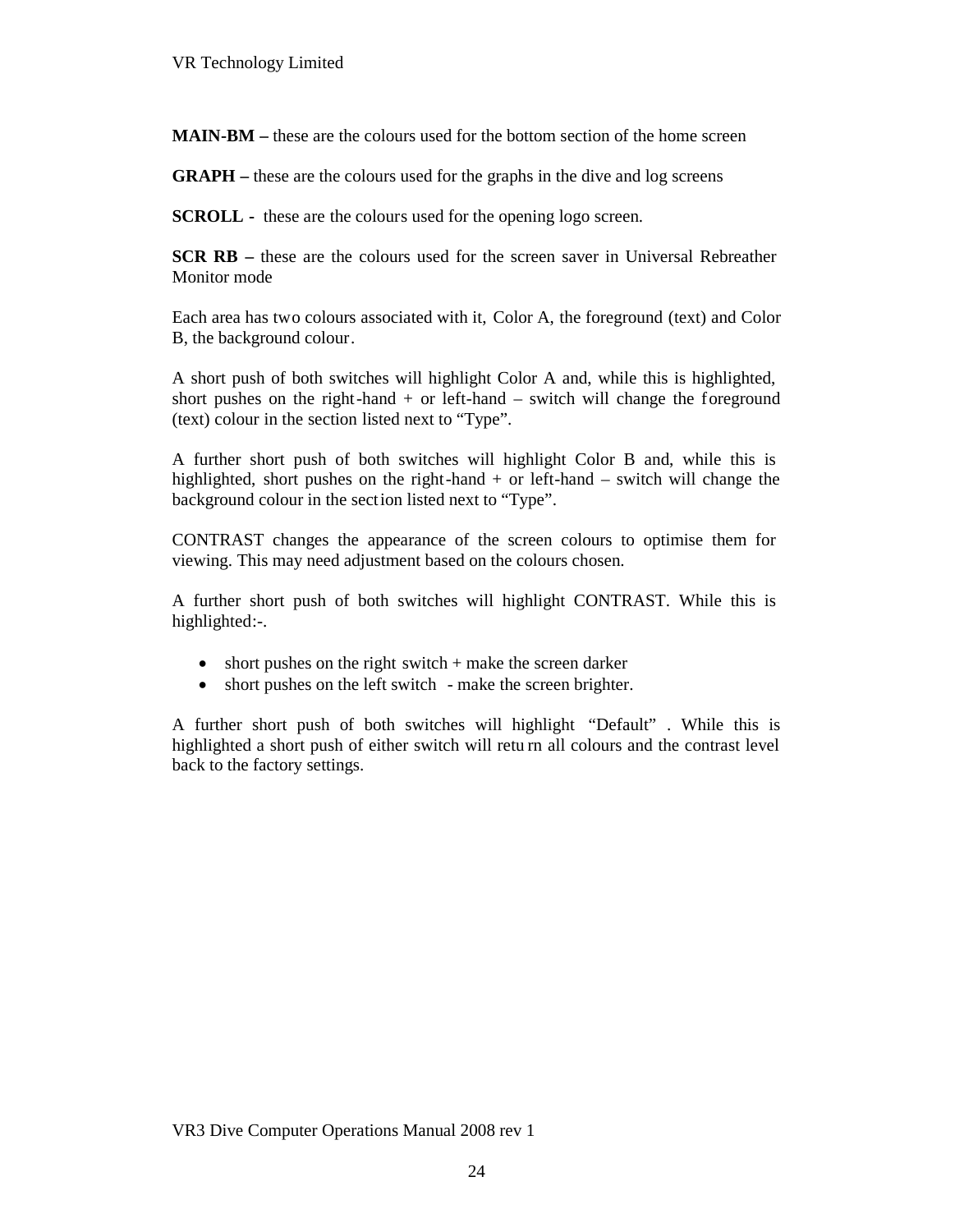### **Mode**

Your VR3 comes with G10 mode enabled. This is standard 2008 software with all the features and options referred to in this manual.

A push of either the right-hand  $+$  or left-hand  $-$  switch when mode is highlighted will change your VR3's mode to either G3 or X10 mode.

G3 mode is the same as G10 mode except you can only preset 3 gases in the gas list.

X10 mode causes the VR3 to revert to old 2007 software, primarily fo r users who prefer the previous configuration

**Prog -** DO NOT ENTER THIS FEATURE unless programming via the website. If you access this accidentally, you will see this screen



 enter NO with a long push of the left switch. If the unit freezes in this screen simply remove the battery for ten minutes to reset it.

**VPM –** if you have purchased the optional V1 a lternative VPM algorithm**,** a short push of either the right-hand + or left-hand – switch when VPM is highlighted will toggle between VPM ON and VPM OFF.

When VPM OFF is selected decompression will be calculated using our standard modified Buhlmann ZHL 16 algorithm with 2 minute deep stops.

When VPM ON is selected your VR3 will calculate decompression using a VPMbased algorithm developed by us.

**Usage -** this figure tells you the total dive hours carried out on your VR computer to date.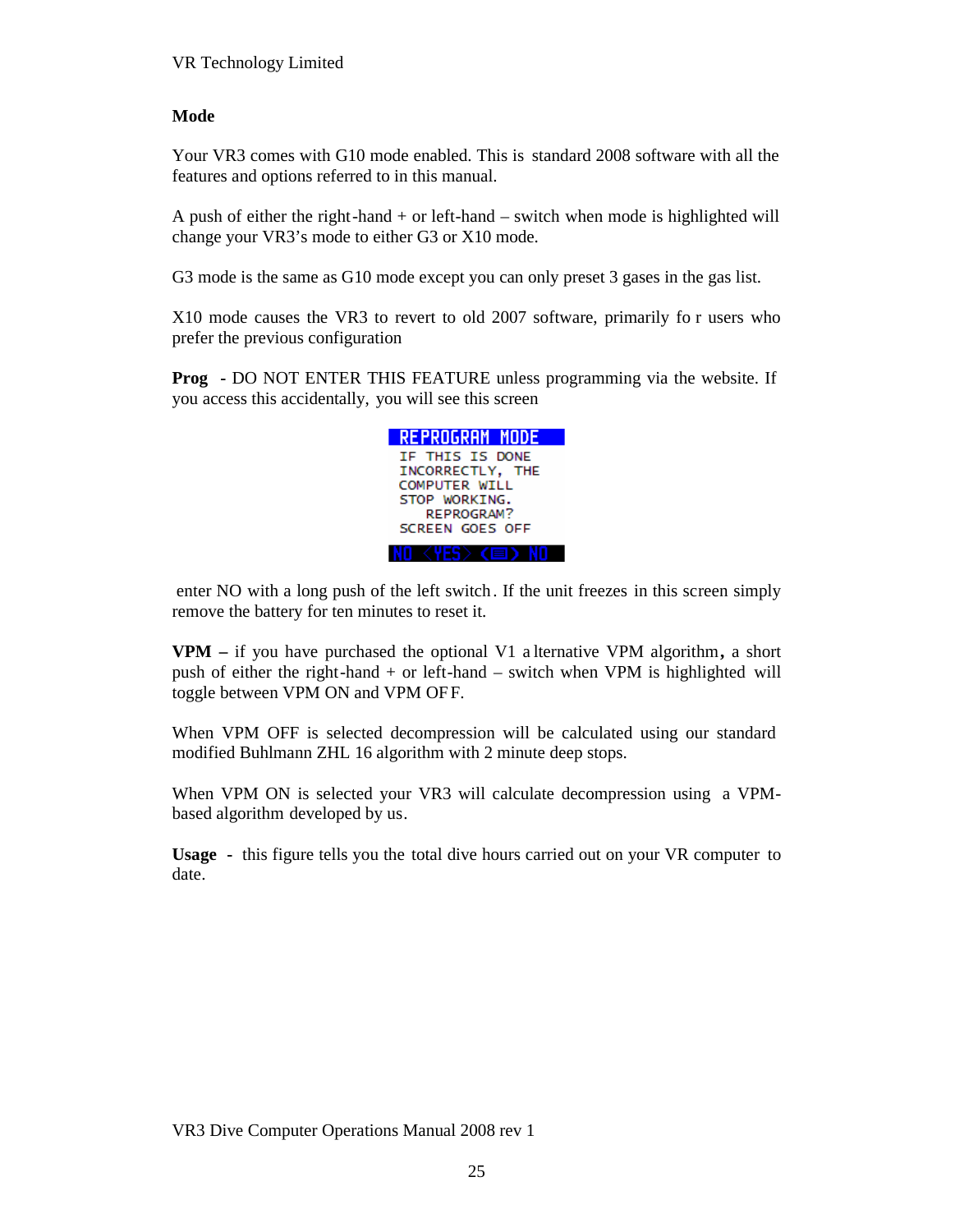## **NO STOP**

| No Stop Plan                      |                        |
|-----------------------------------|------------------------|
| $\overline{\mathsf{S}}$ i<br>MaxD | <b>Ohrs</b> AIR<br>NST |
| 29m                               | 14mins                 |
| 30m<br>31m                        | 13mins                 |
|                                   | 12mins                 |
|                                   |                        |

In this screen you can see No Stop Times (NST) for depths to 41m, taking into account your previous dives and surface interval. The surface i nterval and target depth are user changeable. Note that the surface interval figure that you set is in addition to time already spent out of the water. You may be surprised that the No Stop times appear to be short. They do in fact correspond to standard B uhlmann dive tables which incorporate safety stops. For instance: VR3 18m dive No Stop Time  $=$  39 mins VR3 18m with 3 min stop at 4.5m = 54 mins This means that if you were to do a dive to 18m on air with 54 minutes bottom time, you would see a required 3 mi nute stop at 4.5m on your look ahead schedule as you began your ascent. (Times are on air and assume no residual nitrogen to take into account).

# **FLY TIME**

The FLYTIME screen shows the time that must elapse before you may fly in a pressurised aircraft and the length of time before your tissues will be totally desaturated.

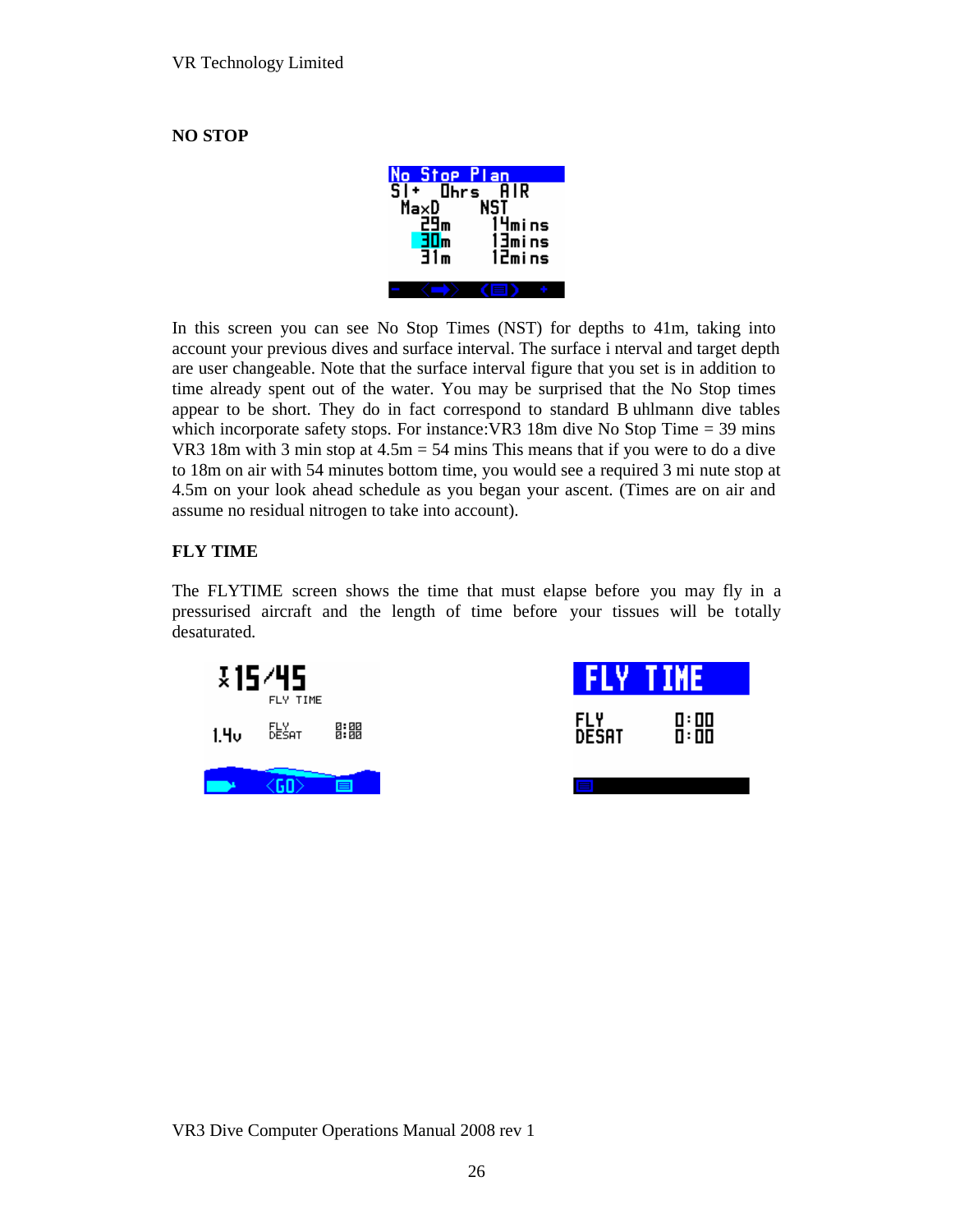### **SELECT and ADJUST gases**

From the Home screen, the SIMULATE screen AND the Dive screen, you can access the gas SELECT and ADJUST features with a long push of the left-hand switch.

| <b>SELECT</b>    | <b>ISELECT</b>   |  |
|------------------|------------------|--|
| GAS: B $V15/45$  | DIL:8 V15/45     |  |
| MOD 104m PP 1.71 | MOD 104m PP 1.71 |  |
| ↓〈Э━С〉(m@m) ./   | ↓ 〈>⊂〉(FAL) ノコ   |  |

In the gas SELECT screen, short pushes on the left-hand switch take you through the ON gases. Up to 10 gases are available for selection. Simply keep pressing until the gas you wish to breathe at the start of the dive is displayed. Once you are confident that the correct gas is indicated, a push of the right switch will confirm. Your selected gas will now be displayed in the centre of the Home screen (or the DIVE scr een if you are diving). Only turn ON the gases you intend to breathe on the dive. In closed circuit mode, only turn on the gas to be used in closed circuit. Bailout gases should be in the list but turned OFF until needed.

While diving, the current depth is displayed at the top of the gas select screen.

If you wish to change the gas displayed in the SELECT screen or any of its parameters, or you want to programme a new gas, a short push of both switches brings up the ADJUST screen.

| <b>RDJUST</b>                             |  |
|-------------------------------------------|--|
| GAS:O <b>AIR</b><br>ŌŃ<br>MÖD 66m PP 1.60 |  |
|                                           |  |
| ADJUST screen MOD highlighted             |  |
| <b>ADJUST</b>                             |  |
| GAS:1 <b>NX</b> = <b>e</b> i<br>ŌŃ        |  |
| Em PP 1.58<br>MODI                        |  |
|                                           |  |

ADJUST screen Nitrox O2% highlighted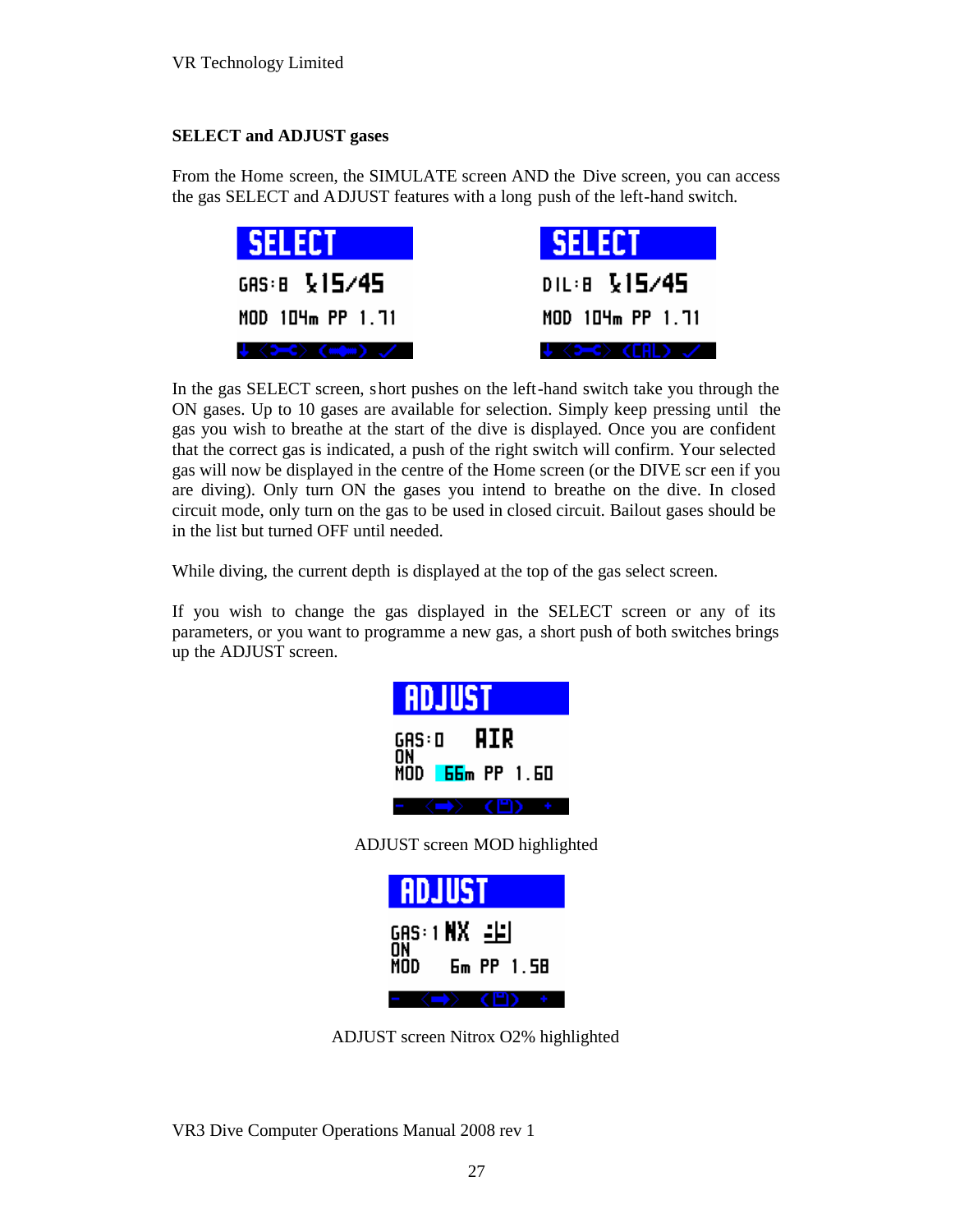

ADJUST screen Trimix O2% highlighted

Several options are now available.

With a short push of both switches, a new field will be highlighted and can be adjusted using by a short push of either switch  $+$  or  $-$ .

The fields available are:

- A) The gas number (0 to 9) Ten gases can be set in the gas list.
- B) ON (active) or OFF (inactive). Set to ON the gases you will be carrying on the dive in question, set all other gases in the gas list to OFF. (Note: if you turn all gases OFF you will not be able to exit the ADJUST screen. )
- C) The oxygen and helium levels in the mix:-
- Air is displayed as AIR. Gas 0 is AIR and cannot be changed.
- Nitrox is displayed as NX followed by the oxygen fraction, (e.g. NX36)
- Trimix is displayed as TX then the oxygen fraction followed by the helium fraction e.g. TX 18/35. The helium content setting can be reached by a short push of both switches after the oxygen content has been set , (as long as the Trimix activation PIN has been purchased and installed.)
- D) The MOD: As you change the MOD the PP (PO2) will adjust accord ingly.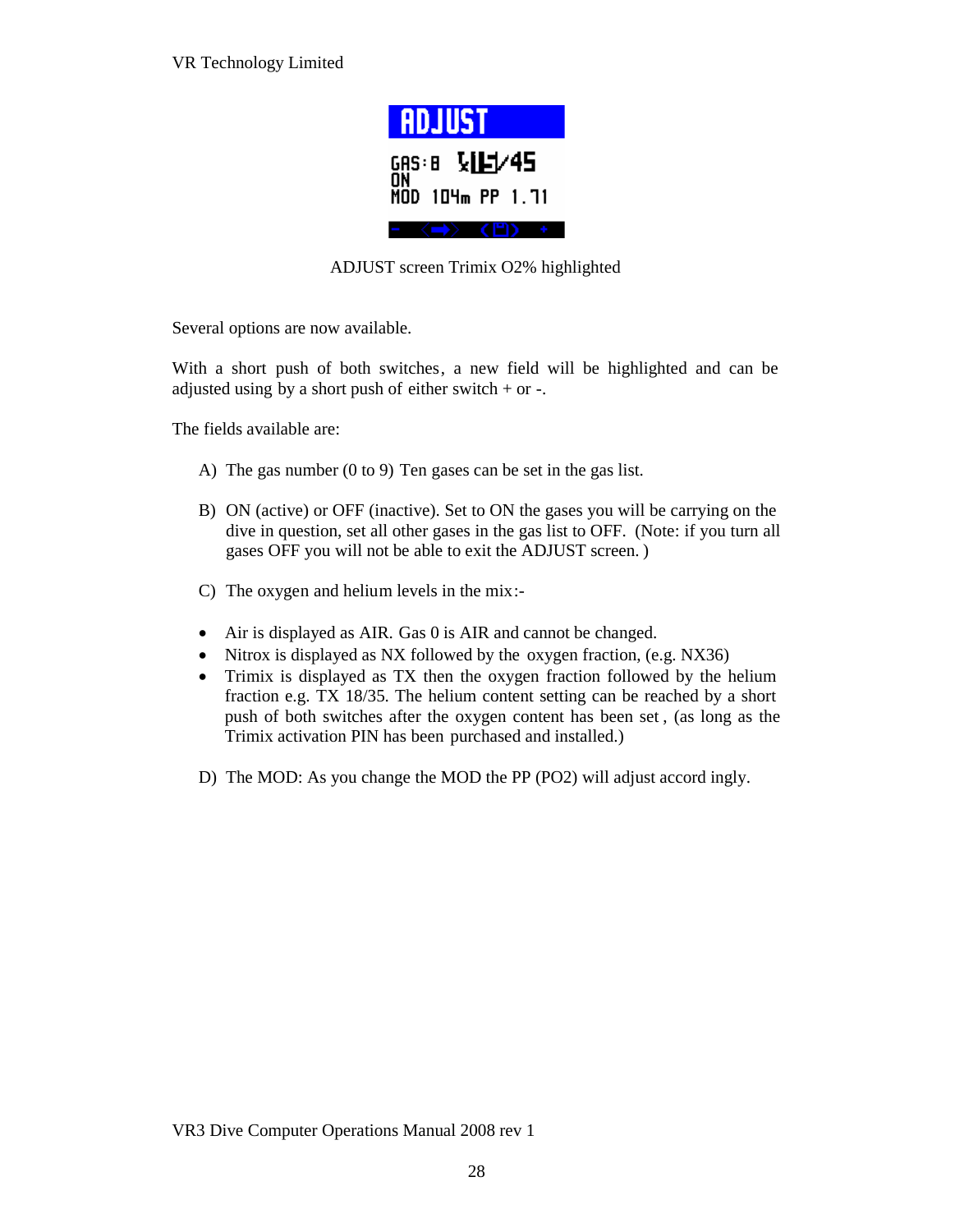## **Selecting closed circuit gases and PO2 Set point**

If you have purchased and installed the PIN for the closed circuit upgrade, you will have a Closed Circuit option in your GAS SELECT screen. Press and hold both switches to activate this.



Entering this mode allows the selection of a closed circuit decompression algorithm and opens a CLOSED CCT screen. In this screen the gas mix you have selected is displayed as a diluent (DIL). Change the diluent as required by a short push of both switches then following the same procedure as outlined above for selecting and adjusting an open circuit gas.

A selectable PO2 setpoint is also shown in this screen. With successive short pushes of the left switch the PO2 will increment in steps of 0.05 bar . Once you have the desired PO2 a short push of the right switch will confirm and take you back to the Home screen (or Dive screen if you are diving). The P02 and the diluent will be displayed there.

You can preset two different PO2 setpoints and switch between them during your dive. To do this, re-enter the CLOSED CCT screen, select another PO2 and exit again.

During your dive a long push on  $+$  in this screen will enable you to toggle between the two setpoints.

The VR3 assumes that the PO2 selected is the PO2 that the rebreather will maintain as its setpoint during the dive and it will calculate decompression based on this and the diluent set. Your PO2 can change, especially on ascent and descent, and depending on the characteristics of the rebreather and its operator. You are strongly advised to be conservative with your PO2 selection. If you are diving and see a PO2 displayed which is higher than the selected setpoint, this is because you are at a depth where the diluent PO2 exceeds your setpoint. From the CLOSED CCT adjust screen, a long push of both switches will select open circuit mode, where , in the event of a bailout being required, you can select the gas you want to breathe in open circuit.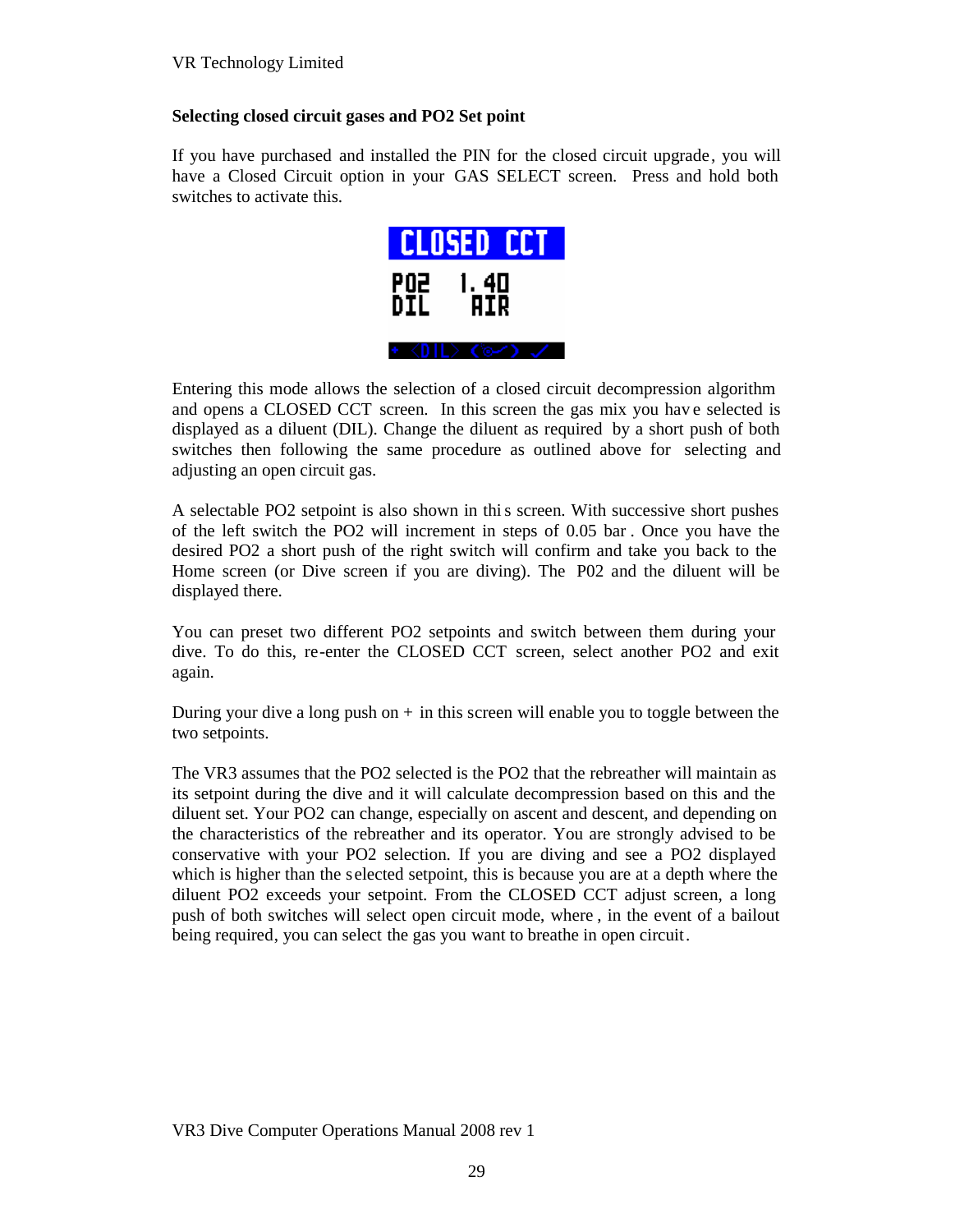## **A Note on the MOD setting and Gas Switches**

The MOD setting of an ON gas is important as this is the depth at which the VR will prompt you to switch to that gas. The look -ahead Time To Surface (TTS) and decompression profile will also assume a switch to deco gas at that depth. If you mistakenly set the MOD shallower than the preferred switch depth, you can still switch and tell the VR you have done so. Switching to a decompression gas too deep will trigger a PO2 warning. Incorrectly setting the MOD, or leaving gases ON which will not be used, means that the optimum look -ahead TTS and decompression profile will not be calculated or displayed. What you actually do during the ascent and any gas switches you make and tell the VR about will still be factored into the calculation but the on-screen prediction may not be the most efficient profile. The TTS includes ascent time and time at all decompression stops based on the diver switching to all the ON gases in his gas list at the MOD selected for each gas. If you plan to switch to a deco gas on ascent but subsequently do not in fact switch, the stop times shown will remain the same but the VR minutes will take longer to elapse in real time. If at any point during the dive you modify a gas content on the ON list, the decompression profile prediction will alter to take this into account. When you change to a different gas, in a few moments the VR will modify the decompression list and re -calculate all decompression. The decompression screen stays inactive for 20 seconds. Every time you push a switch whilst in this screen the 20 second timer starts again and the decompression calculations are temporarily frozen.

## **A Closed Circuit Dive Planning Example**

A Trimix rebreather dive is planned with 18/35 as the diluent. The diver will use closed circuit Trimix throughout and then switch to open circuit surface -supplied oxygen at the 6m stop. In the event that an open circuit bailout is required the diver plans to carry an 18/35 cylinder and a Nitrox 36 cylinder. 18/35, Nitrox 36 and oxygen are selected as the three gases. The Nitrox 36 and oxygen remain OFF leaving Trimix 18/35 as the only ON gas. This will be seen as the DIL when the diver chooses the CLOSED CCT screen. In the CLOSED CCT screen the diver selects a PO2 of 0.7 for the start of the dive, then exits and re -enters the screen to select a second PO2 setpoint of 1.3 which can then be switched to at depth. If the diver were to leave Nitrox 36 and PO2 ON then they would be factored into the decompression prediction. Having said this, even if they were left ON accidentally the actual decompression would still be based on the gas selected as the DIL. In other words the prediction would be wrong but the actual decompre ssion would be correct. If the required diluent is not displayed, in the PO2 select screen press <DIL> (short push, both switches) to get to the gas select screen. This is similar to the gas select screen for Open Circuit. Once there, by pressing you can s croll through the range of programmed diluents until the one required is found. Pressing confirms your selected diluent and returns you to the PO2 SELECT screen.

Note: Setting CCR Bailout gases is covered in detail in the Gaslist section .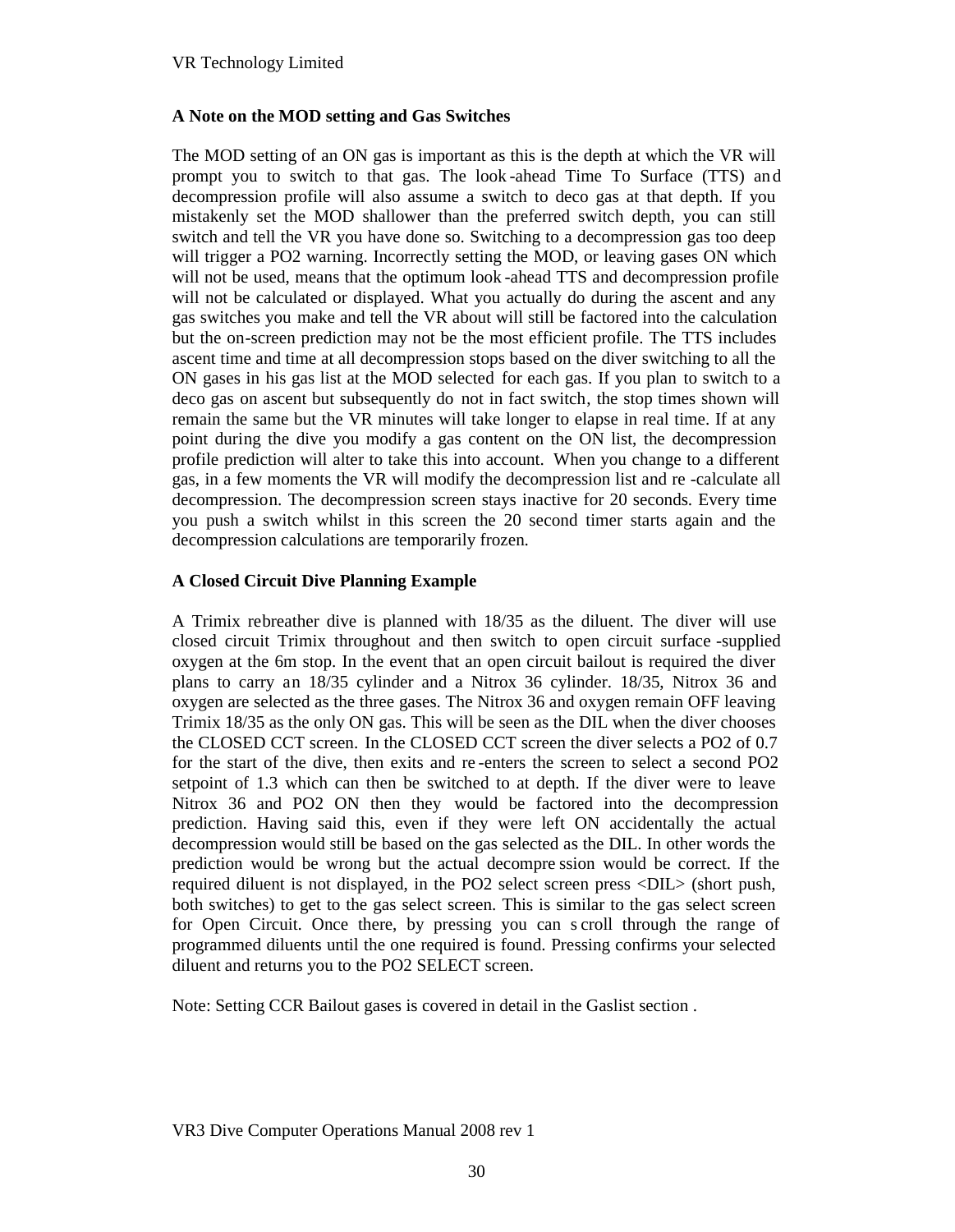## **Display Modes Screen**

The Display Modes screen is a revolutionary unique feature which is new in 2008 VR3s. For the first time, a diver can choose which information he sees in his primary dive screen and customise it to his own preferences. The VR3 is the only computer that allows a diver to do this.

It is accessible via the Mini-Screen Feature in the Home Screen.



This screen offers you the opportunity to decide which information appears in your primary dive screen. Check the option s you require and leave unchecked the information you don't require. All checked options will be shown in the dive screen. (Note: you must choose your preferences; you cannot check everything as there is insufficient space in the screen!)

A short push of both switches moves the highlight from one setting to the next, a short push of either switch will check or uncheck as required.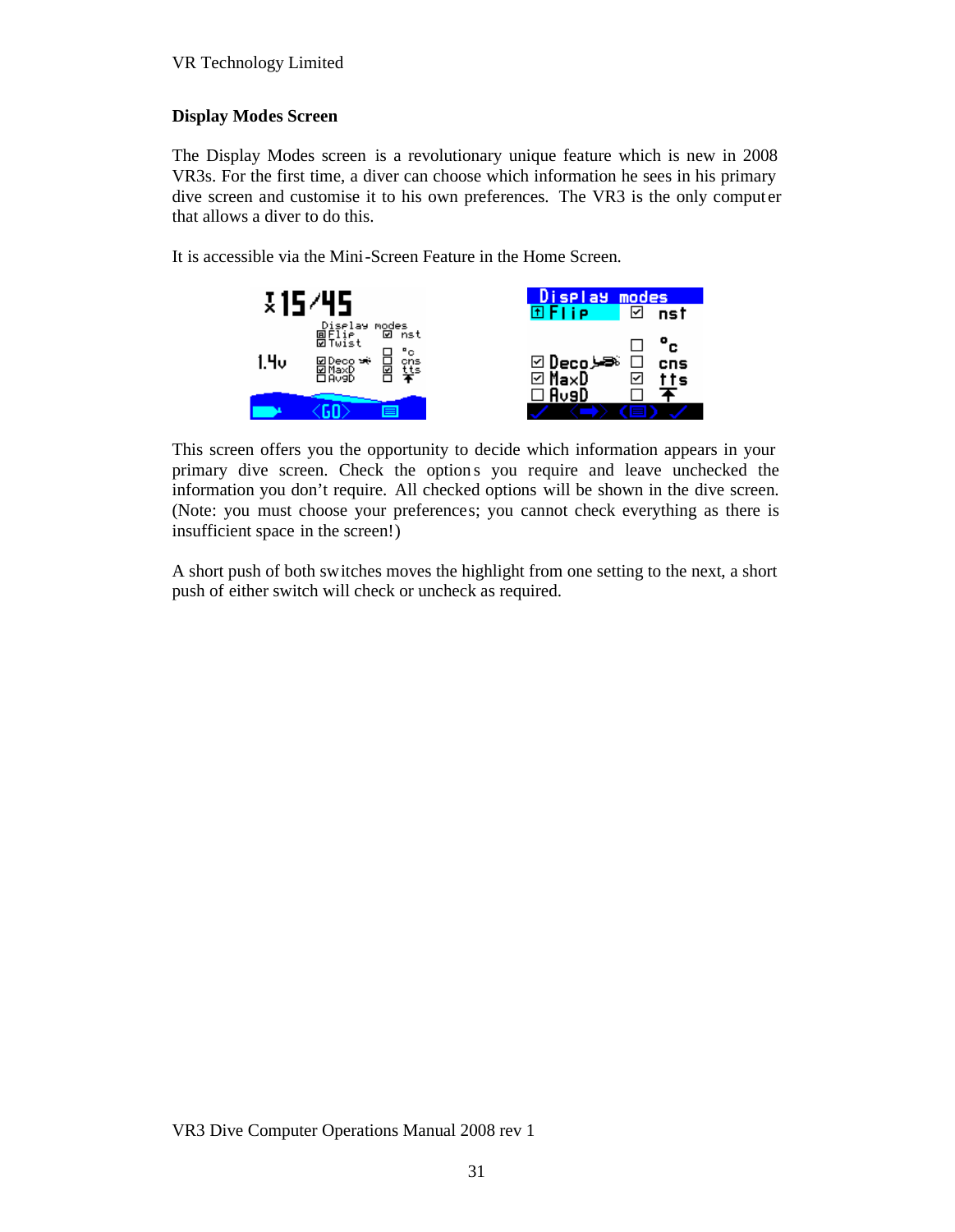### **An Explanation of the Options in the Display Modes Screen**

**Flip**

Flip – turns the screen in 180 degrees.

An upward arrow positions the screen for use on a divers left arm,

A downward arrow configures the screen for use on a divers right arm.

**Deco** – gives you decompression information on the dive screen. If you do not require this uncheck the option.

**MaxD** – gives you a reading on the primary dive screen of the maximum depth reached on the dive so far

**AvgD** – gives you a reading on the primary dive screen of the average depth on the dive so far, (for on the fly decompression calculation by those who use this technique.)

**nst** – adds No Stop Time information to the primary dive screen

**C (or F)** – adds An Ambient Temperature reading to the primary dive screen

**tts** – adds Time To Surface information to the primary dive screen

**cns** – adds information on your current CNS loading to the primary dive screen

**Ceiling Icon –** gives you an accurate reading of your current ceiling depth. Use this along with the diver-on-the-line feature to ascend "following the curve".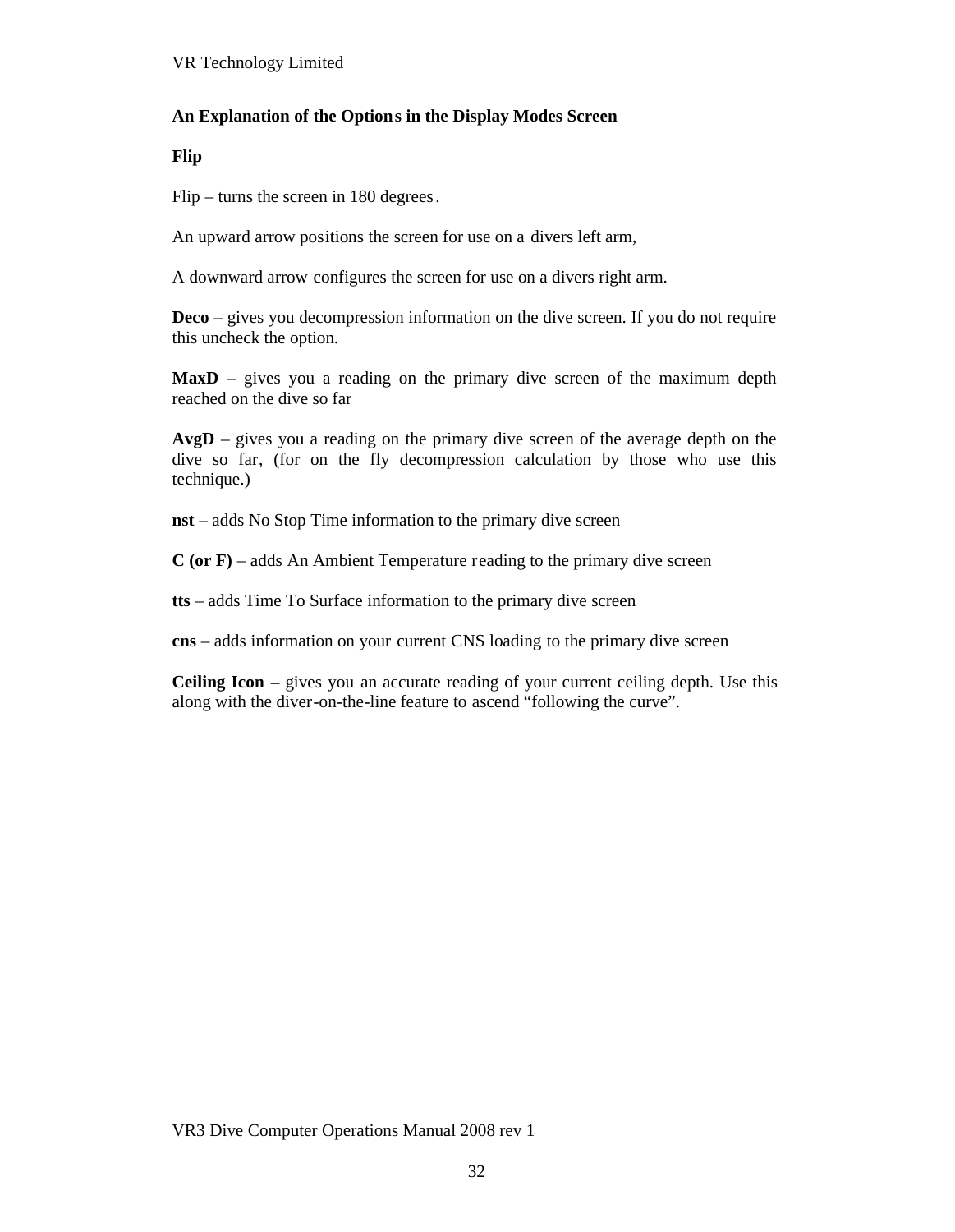# **Log Screen**



In the Home Screen, when the graph depth and time of your last dive are shown on the mini screen, a short push of both switches will take you to the Dive Log Feature **.**

| LOG:         | <b>MISSED</b><br>E<br><b>STOP</b><br>30 |
|--------------|-----------------------------------------|
| - 33<br>Ma×D | SEP<br>96<br>27<br>Av9D<br>Mins         |
| 1 0 m        | äöö i<br>Ŝ۱                             |
|              | nrs+<br>ᆲ                               |
|              |                                         |

The logbook screen shows depth, time and surface interval information as well as accumulated OTUs (oxygen tolerance units). If a decompression stop is missed or violated during a dive, the MISSED STOPS warning is displayed in the top right corner of the screen. If multiple stops have been missed, the number of stops missed is shown immediately after the word STOPS.

One dive at a time is displayed. With a short push of the right switch, the next dive i n the sequence will appear. A long push jumps 10 dives. The logbook stores 100 onscreen dives.

If the PC download PIN and cable link have been purchased and installed, dives can be downloaded to a PC and can be displayed in much more detail.

Your VR3 can store 22 hours of diving for downloading, stored at 10-second intervals. When the memory is full, it simply overwrites and starts again.

If long, detailed dives are logged, they should be downloaded as soon as possible to avoid losing them.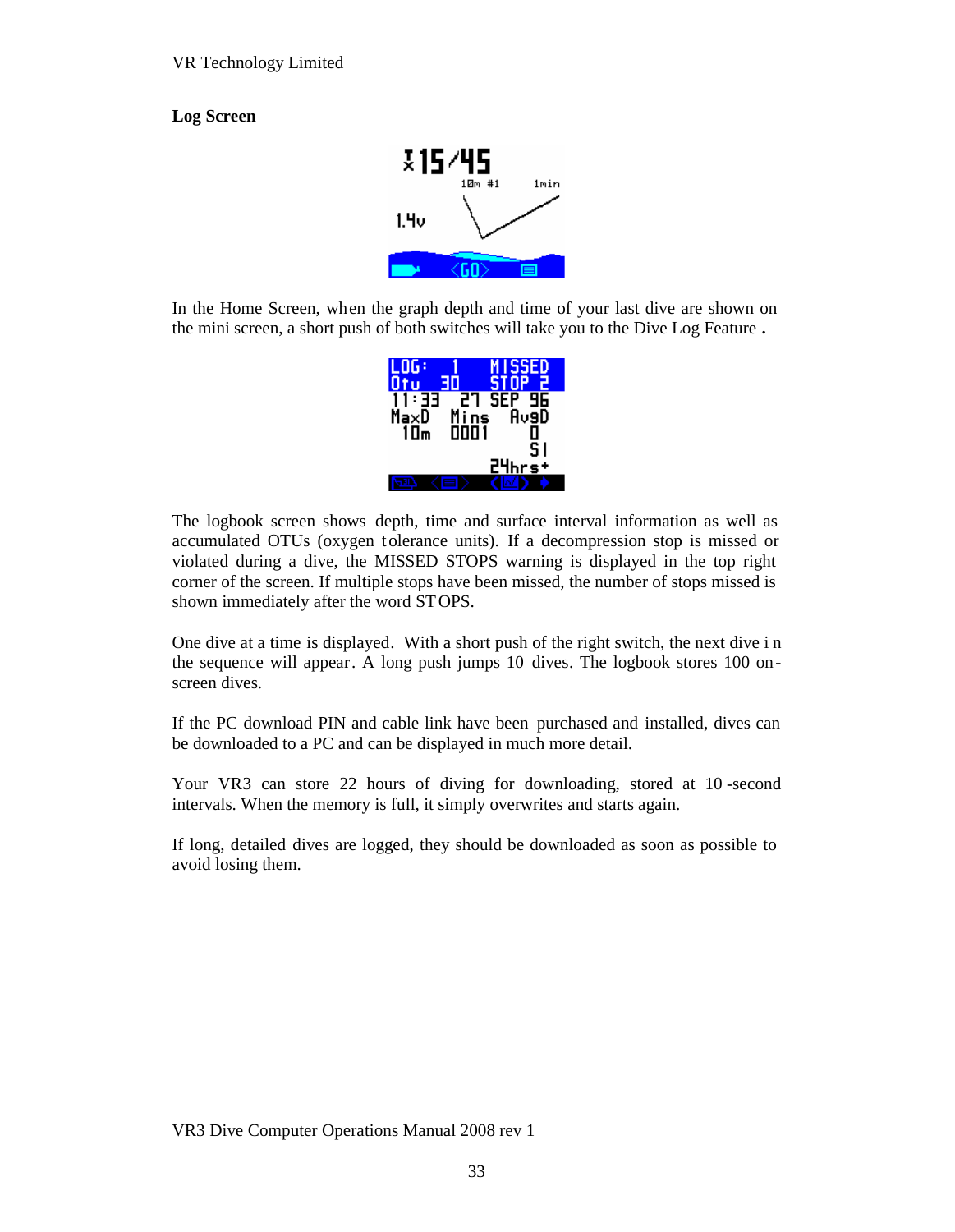**Graph**



The VR3 has a second log screen, accessible by a long push of both switches, in which a graphic profile of the dive is shown. While in the graphic profile screen, a short push of both switches will bring up a screen showing a graph of ambient temperature throughout the dive.



The word xfunc appears for five seconds before being replaced by mins (time). A short push of the right switch in any pro file screen will bring up a log of the next dive, a short push of the left switch will take you back to the original log screen.

If you have an external oxygen sensor connected and activated, a further short push of both switches will bring up a graph of the external oxygen sensor reading throughout the dive. For the O2 reading graph to reflect data correctly the Xfunc mode must be set to the external sensor option prior to the dive. If the external function is changed during the dive, the graphing mode may become confused and caution is advised in interpreting the graph data if this has occurred.

#### **Markers**

At any time during a dive when the main dive screen is displayed a long push of both switches will place a marker "x" at the top of the screen in the graphic log profile and the word MARK will appear in the upper right section of the div e screen.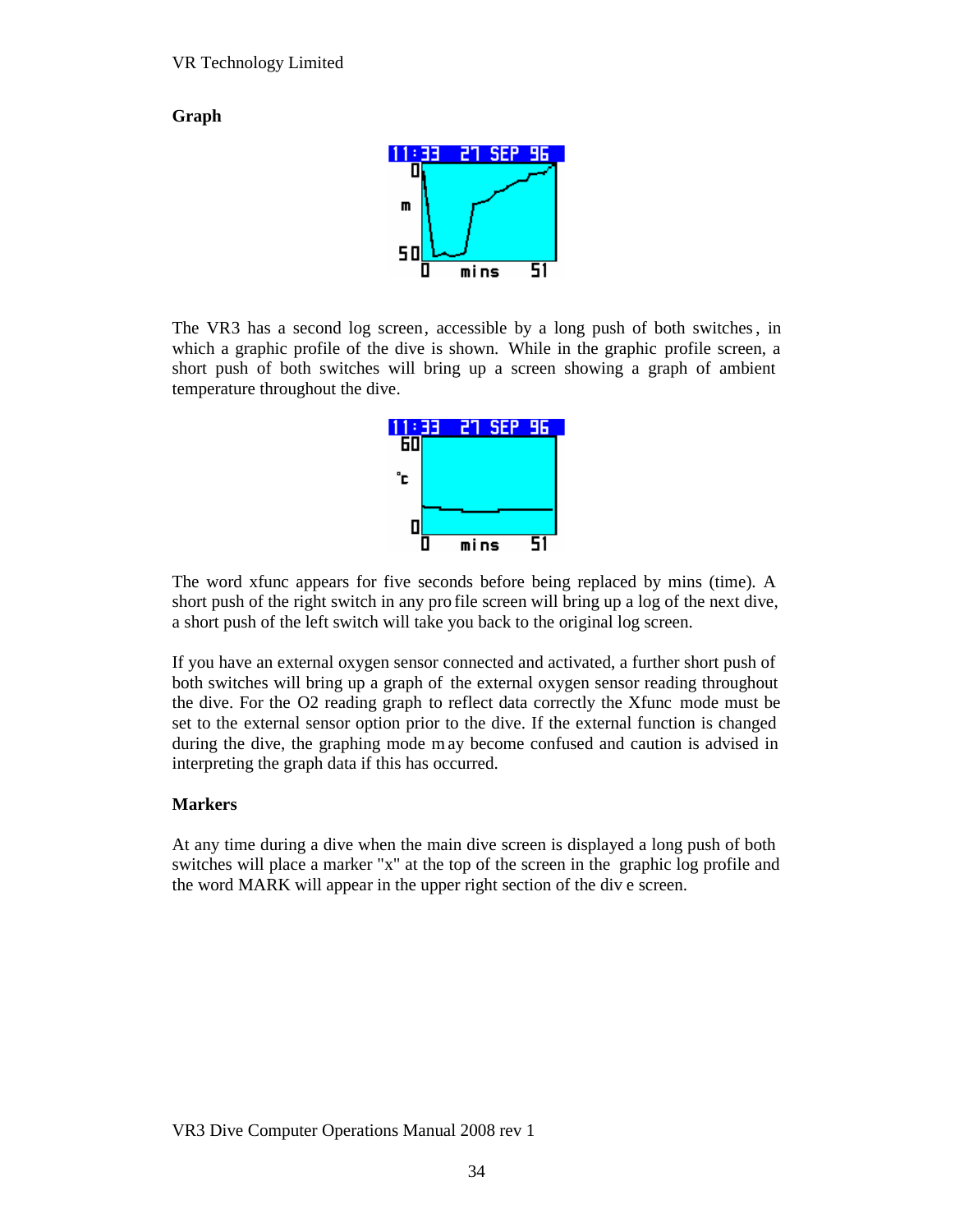## **Calendar**

From the main Dive Log screen, a long push on the left switch takes you into calendar mode.



A short push on  $+$  or  $-$  moves the marker back and forward one day. A long push moves 30 days. Days with dives are highlighted.

A short push of both switches takes you to the activity screen.

| <b>SEP</b><br>ĦН    |
|---------------------|
| AΥ                  |
| REST<br>DAY         |
| DŸ<br>DIVE          |
| BIRTHDAY            |
| <b>ALARM</b><br>OFF |
| <b>Book</b><br>n9   |
|                     |

In the activity screen, a short push of both switches moves you between fields. A short push of the right switch sets the activity in the calendar, (e.g. F=FLY DAY) .

To set an alarm highlight ALARM OFF, then set the time using  $+$  and  $-$ . Use  $\lt$   $>$  to move from hours to minutes. When the time on that date is reached, the unit will automatically turn on. When you are reading a calendar day on which a dive has taken place, Log Book will be displayed in the Activity Screen.

When Log Book appears in the screen and is highlighted, a short push of the right switch will take you back to the logbook.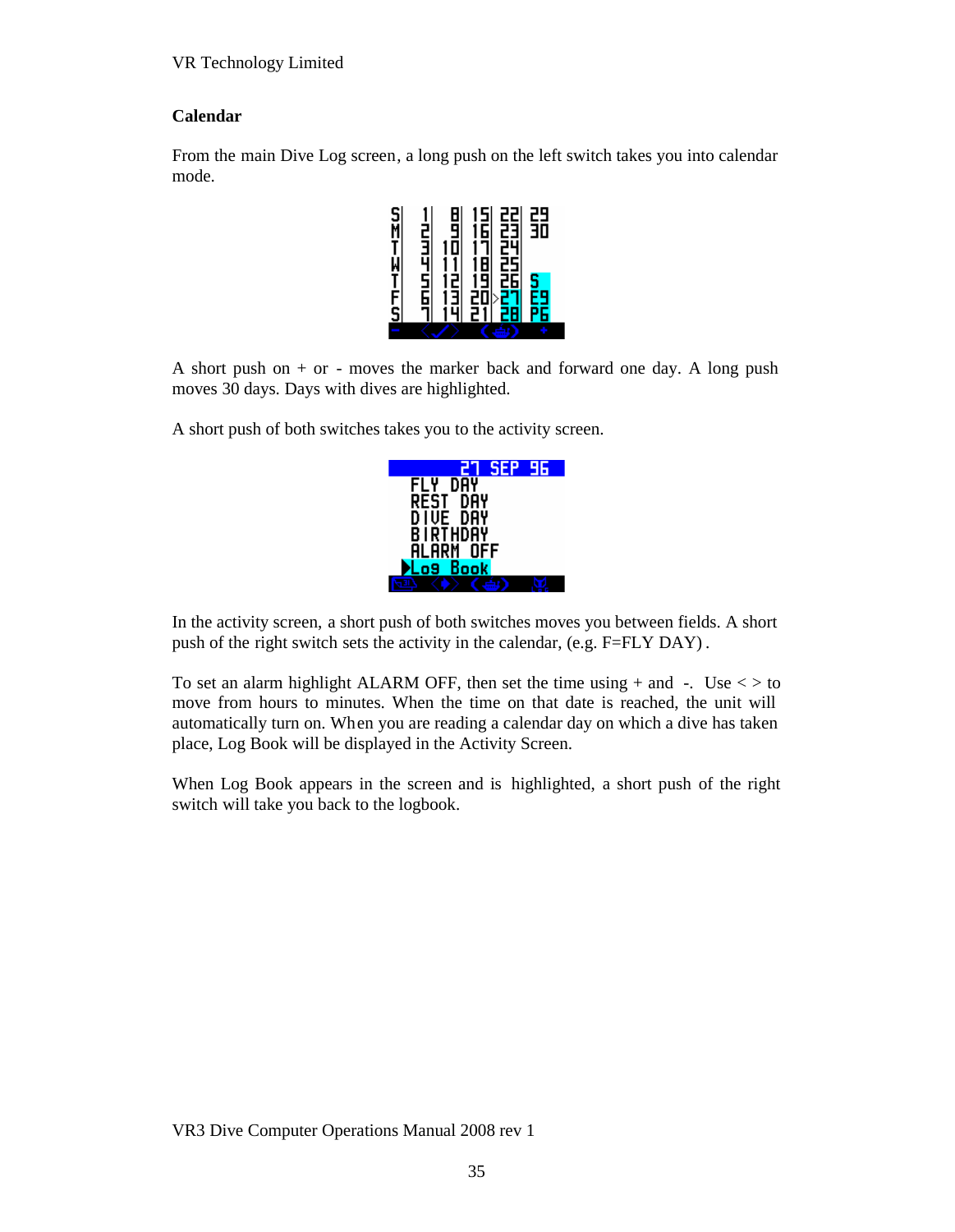## **Warnings**

The VR3 displays warnings in the form of on -screen messages in the top right section of the dive screen and the backlight flashing. On multicolour VR3s the right hand side of the screen goes red.



A Downward Arrow means "Descend, you have violated a decompression ceiling"



An Upward Arrow means "Ascend, your PO 2 is at a dangerously high level and you have no alternative active gas to switch to."



The Hand Icon means "Slow down, your ascent rate is greater than 10m/min."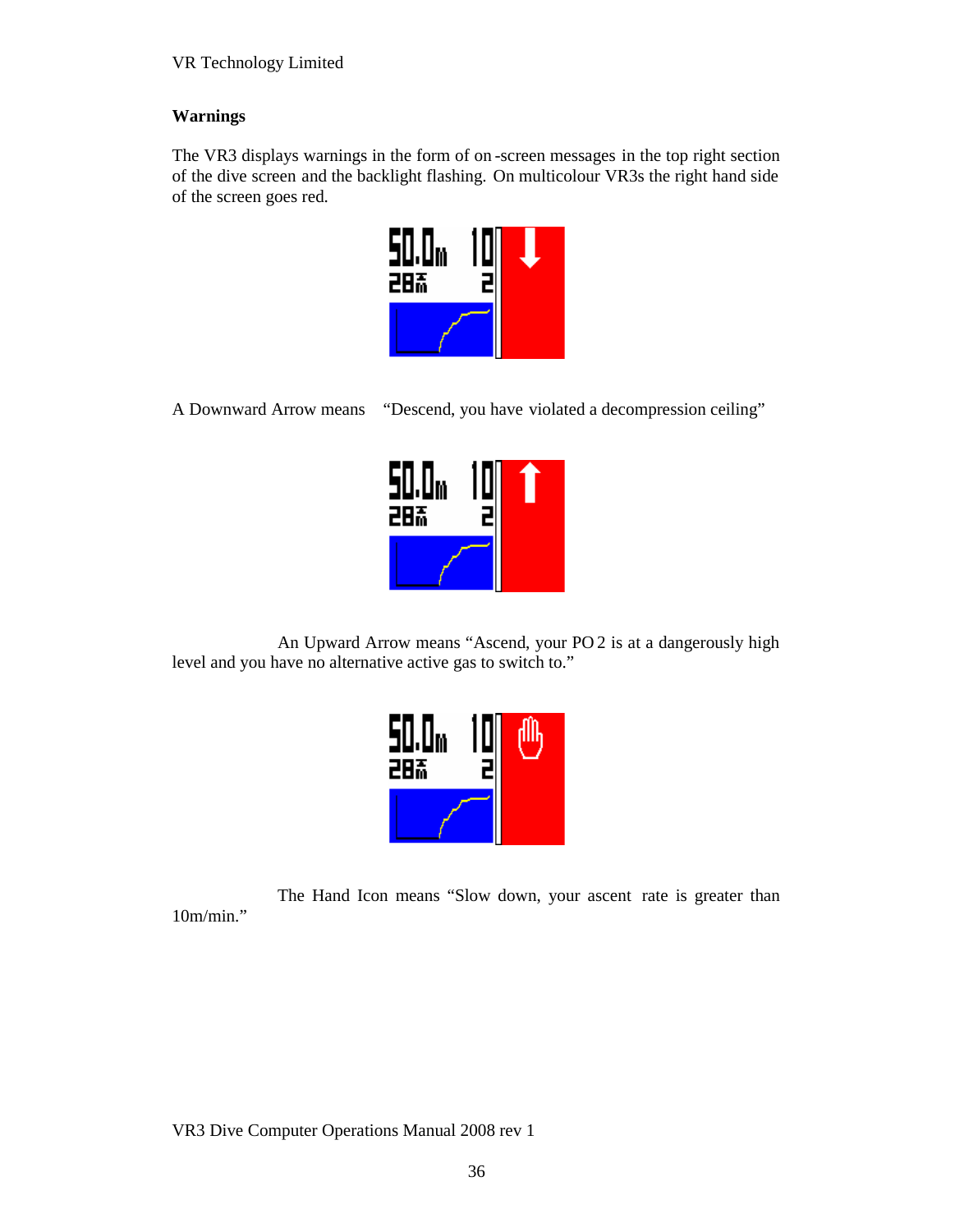

"USE Table" means "Decompression has been violated on current dive, or previous dive within the previous 24 hours."

"Missed stops" is shown on reaching the surface after a dive where a decompression stop has not been completed. •

"Violated stops" is shown on reaching the surface after a dive where a decompression ceiling has been breached for longer than 1 minute, but all required estimated stops have subsequently been carried out as advised by the VR in USE TABLES mode. •



The two bottles with arrow icon means "Gas Switch warning. Switch to another gas in the gas list you have set."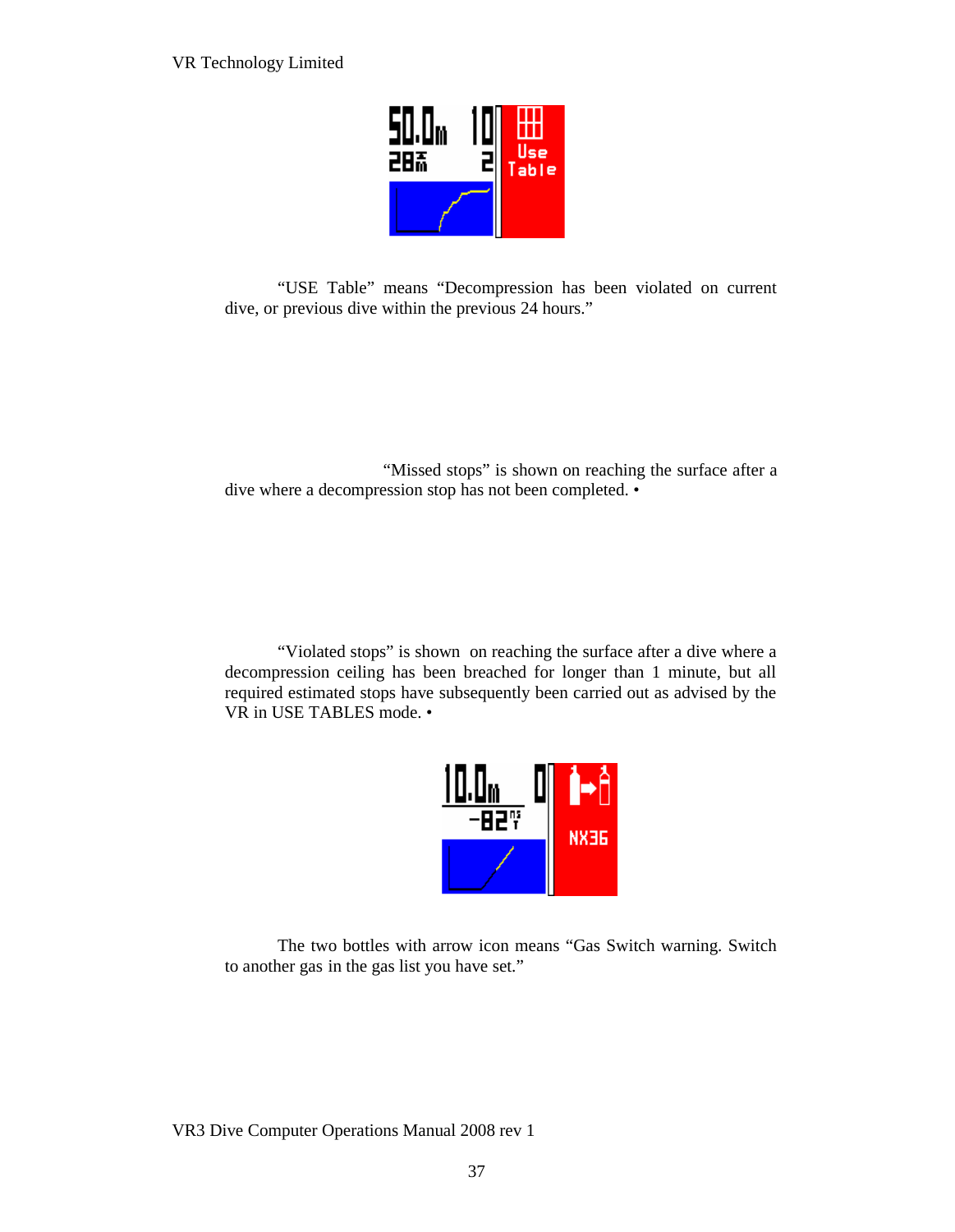The single bottle icon with AIR to the left is the Air Break warning. Repeats for 5 mins every 30 minutes while CNS % is above the limit you have chosen in the SETUP screen.

#### **Rebreather related warnings**

XP Fail meansPO2 sensor reading at 0 - your external sensor is not showing any reading. The cell has failed or is not connected.

X Check means your FO2 is dangerously low i.e. the PO2 is low compared to the diluent at depth, for instance air diluent at 10m should read a minimum of 0.42 and no less.

Check FO2 means FO2, depth and gas type do not match up. For instance if you are at the surface and have air in the counterlung and the FO2 is less than 21%. This would indicate a possible calibration error.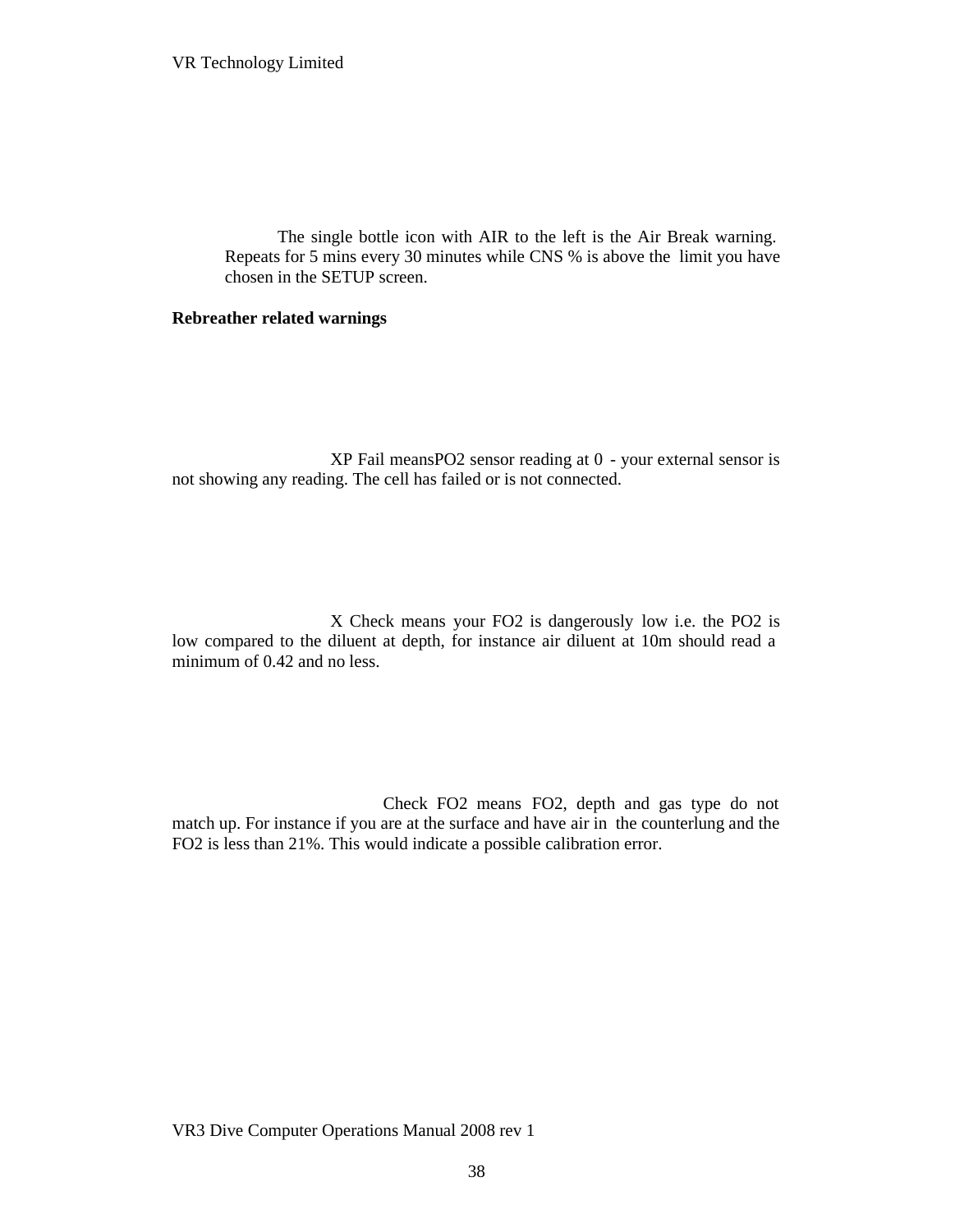### **Decompression Stop Violation**

If you ascend past a decompression stop to a level where the tissues may become over-pressurised, then the down arrow message appears and a 60 second timer display starts to count down. If the warning is ignored, after 60 seconds a message will appear which says USE TABLE. Once this message appears the VR will continue to display 'best guess' decompression data. This mea ns that the decompression displayed may be in error because of the missed stop and that you should consult back up tables and add additional safety stops as required. But your VR will continue to track. If you temporarily break a decompression ceiling and get back to the correct depth within 60 seconds the timer will start to count up again. When it reaches 60 the decompression calculations will restart. Depending on the extent of your excursion you should build in extra safety for the remainder of the dive . MISSED STOPS warnings will be stored on the logbook and the warning will be displayed for 24 hours on the home screen. The VR will not lock you out. If you re -enter the water, best-guess decompression will still be shown but should not be relied upon.

### **Gas Switch**



During a dive, while ascending or descending you may notice a SWITCH message in the top right hand corner of the screen and a prompt for a gas other than that which you are breathing. This is the VR asking whether you wish to switch gases bas ed on the plan you have entered and/or the gases you have switched on. The SWITCH message comes on when the MOD you entered for that gas has been reached. You may ignore this if you wish and carry on using the same gas.

#### **Air Break**

This warning will be displayed when the user set CNS warning limit is exceeded. This will continue to be displayed for five minutes every thirty minutes thereafter.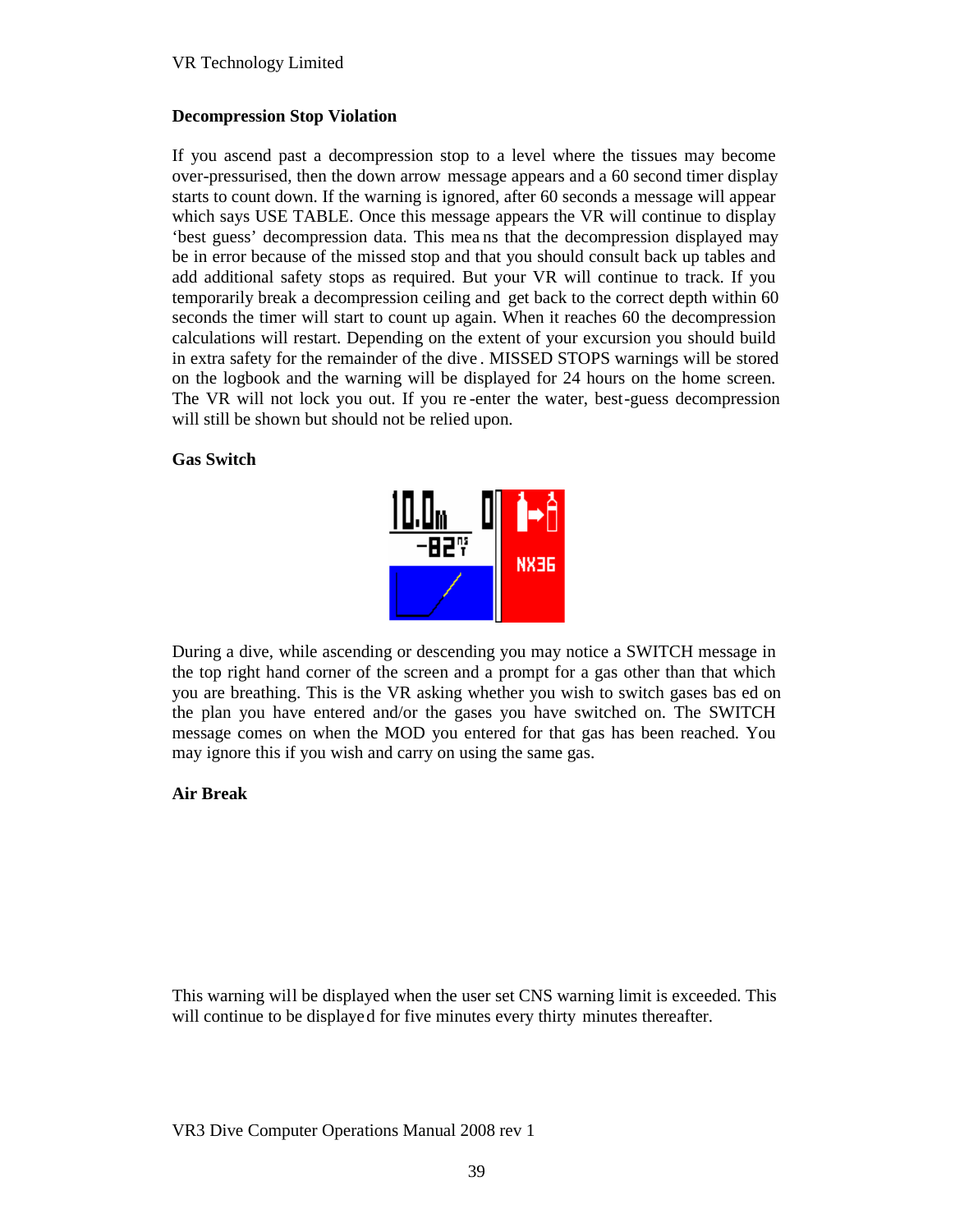### **Rebreather & Analyser Links**

The VR can be fitted with a remote oxygen cell to permit

- a) surface use as an oxygen analyser
- b) underwater use with a semi-closed rebreather
- c) surface and underwater use with a closed circuit rebreather.

An accessory cable and dedicated PIN are required.

The accessory cable connects to the seven pin I/O connector on the left hand side of the VR3. Remove the plastic cap to gain access to the connector

Once you have installed the dedicated PIN to activate the VR's I/O connector, in the Dive Options (DVo) screen you will find you are now able to move the highlight to the XFunc and XDec features via successive short pushes of both switches.

To use the VR with an analyser or to calibrate a rebreather link, with the highlight under XFunc use short pushes of either switch to bring up XO2.

You will then be able to bring up the O2 SENSO R mini screen on your VR3's Home Screen

When you have a cable connected from your VR3 to an oxygen cell in a rebreather, ensure that XDec in the Dive Options screen is set to ON s o that your VR3 will calculate decompression based on the reading from the e xternal cell.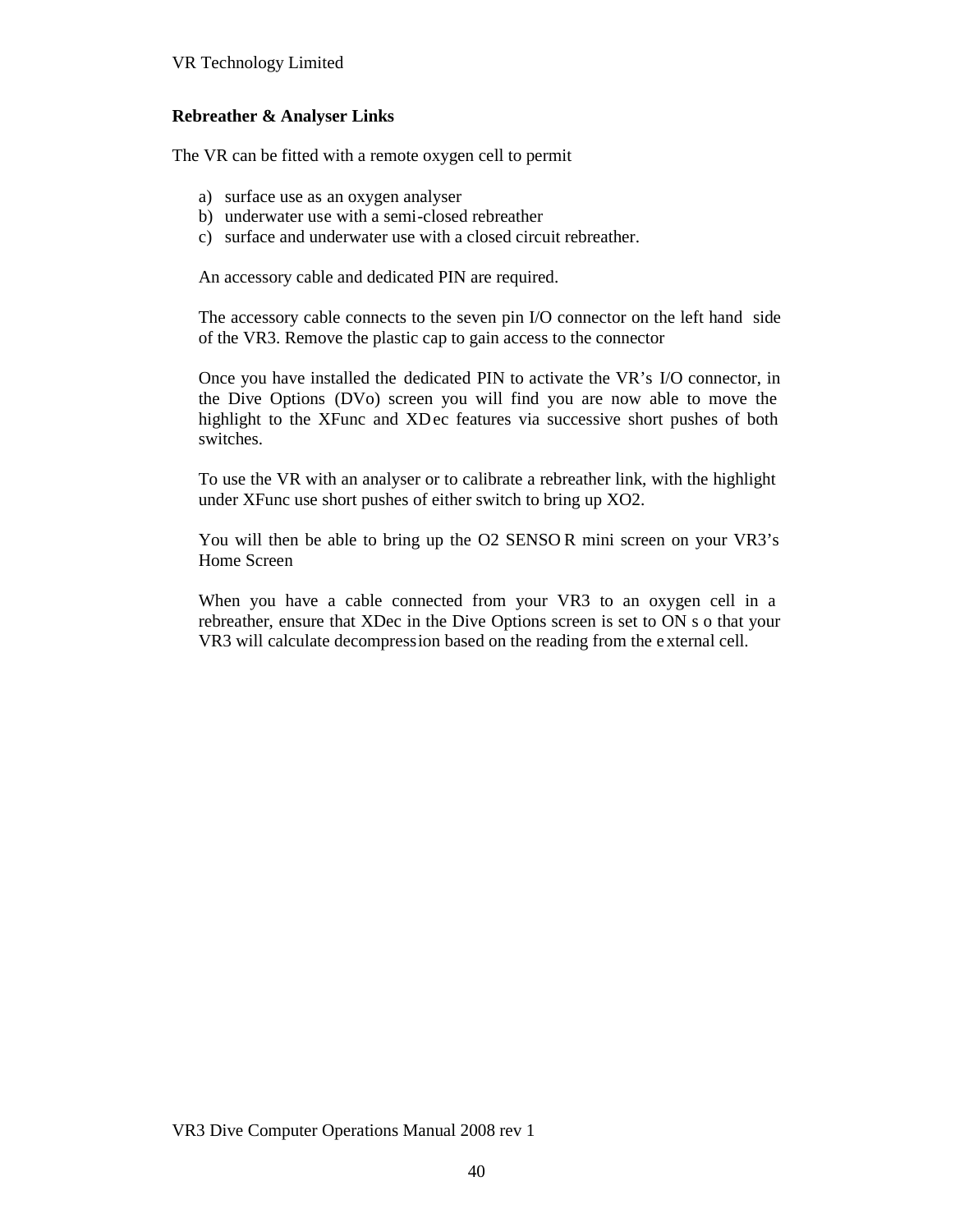### **How to use your Open Circuit VR3 as an Oxygen Analyser using the C8b Oxygen Analyser Kit**

Connect the sensor cable to the VR3's I/O port.

Ensure the R17 oxygen sensor cell is installed on the end of the cable.

You can calibrate the analyzer either in ambient air or by inserting the cell in a "Quick Ox" cylinder connection kit and attaching the connection kit to an air cylinder.

When using the "Quick Ox" connection kit attach it to an air cylinder and increase the flow gradually until the sensor reading changes, then decrease the flow until the reading comes back down and becomes stable.

That is the correct flow rate to use in future.

Switch on your VR3

Analyser calibration is normally carried out in air and on Open Circuit VR3s air is automatically set as the only CAL gas.

In the Home Screen on your VR3 scroll through the mini screens until you reach the SENSOR screen, where you will see the current oxygen percentage , the most recent oxygen fraction saved and a PO2 bar graph. A short push of both switches will GO TO this screen.



The PO2 bar graph has no digits but the bottom of the bar is zero and the top 2.0. The small arrow to the left of the bar represents the VR 3's internal PO2 set point.

A long push on both switches then takes you into CAL (calibration) mode.



If you are using an Open Circuit VR3 you will see a reading and a measurement of the oxygen sensor cell output (in millivolts mV).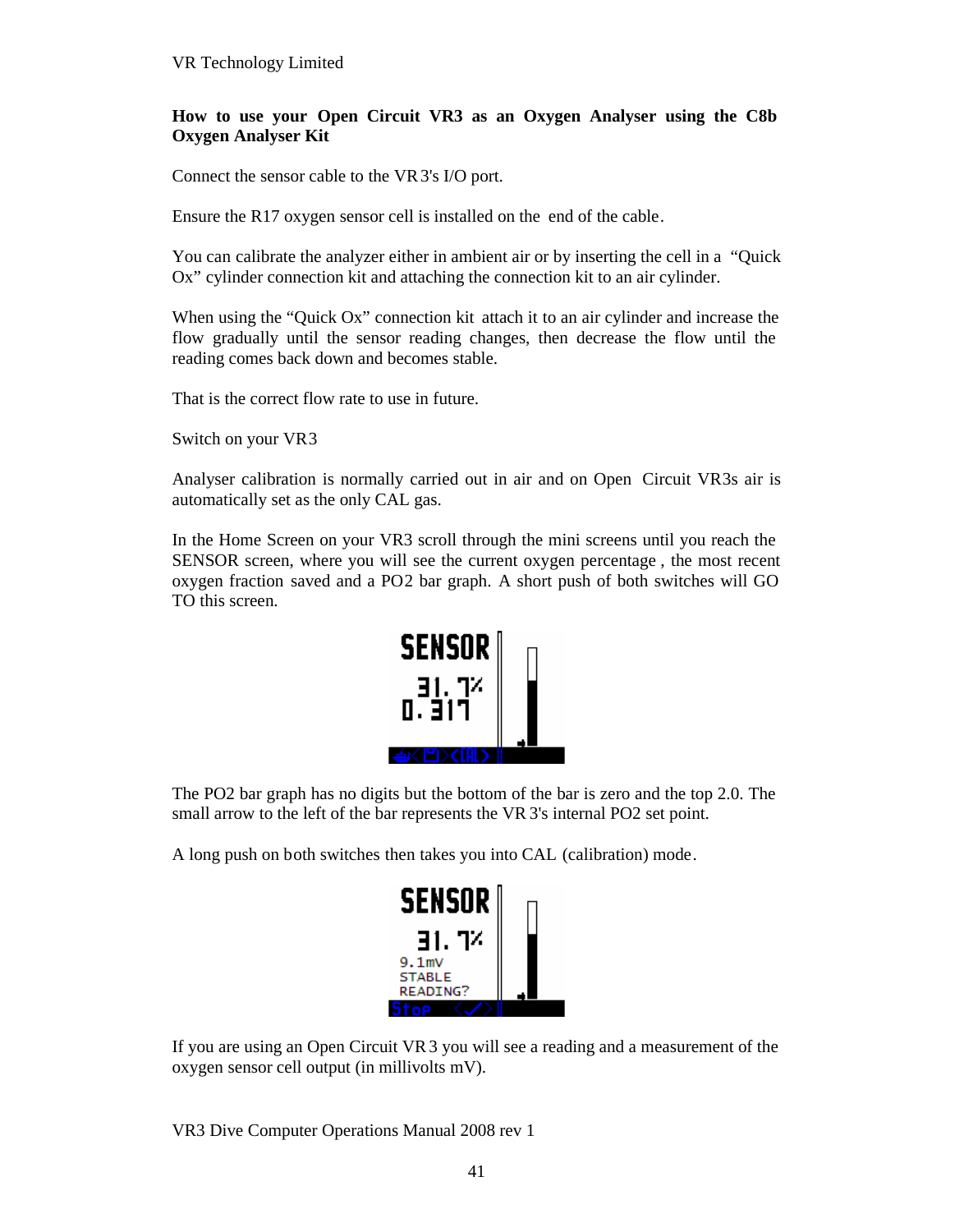When the reading on this screen is stable, a short push of bot h switches will calibrate the sensor (at .209 if using AIR as the CAL gas).

Your VR3 is now calibrated.

A short push of both switches will save the reading.

A short push on the left switch will return you to the Home Screen.

Note: When saving you may be shown a WARNING CELL LOW or a WARNING CELL HIGH message. This refers to the mV output of your Oxygen Sensor Cell and may indicate that you have the wrong type of cell connected, that your cell needs replacing or the wrong CAL gas has been selected.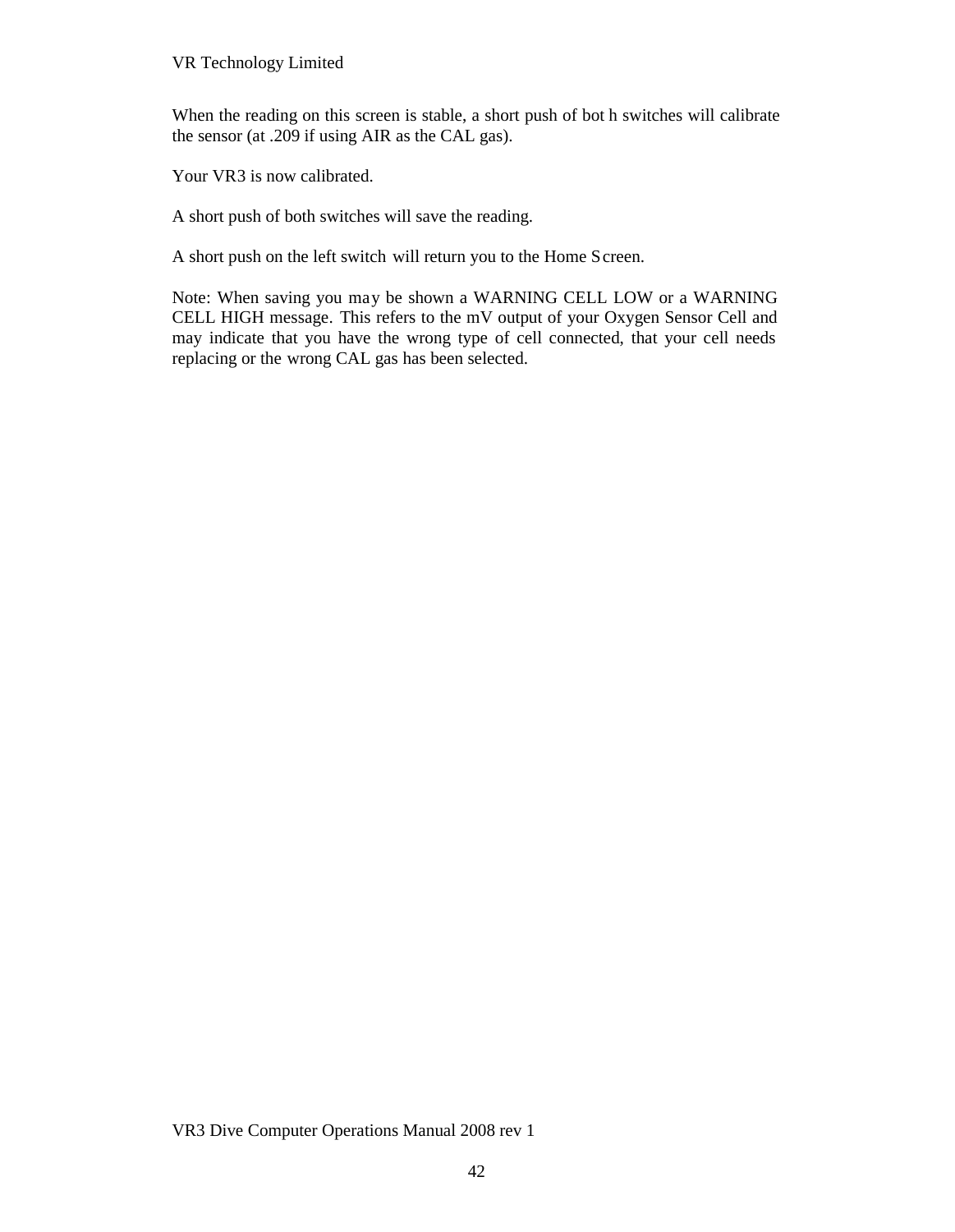**Special Calibration Procedures for Closed Circuit VR3s**



Make sure you are in Closed Circuit Mode and you see CLOSED CCT at the top of your screen if not, go to Closed Circuit mode by a long push on both switches.

A short push of both switches takes you int o the SELECT screen



a further short push of both switches takes you to ADJUST

| <b>ADJUST</b>          |  |  |  |
|------------------------|--|--|--|
| GAS:8 《IF】/45          |  |  |  |
| ŌÑ<br>MOD 104m PP 1.71 |  |  |  |
|                        |  |  |  |

Move the cursor to select your chosen calibration gas , either Air in your gas list and switch it ON

A long push of both switches will save NX 99 as your diluent

o Save it as calibration gas (CAL) by a long push on both switches o CAL GAS will appear on the screen o Then a short push on the right -hand switch will confirm and a further short push on the right-hand switch will take you back to the Dive Now screen o Using the right switch toggle to  $O2 \&$  make a long push to see the SENSOR Screen where a long push on both switches takes you to CAL (calibration) mode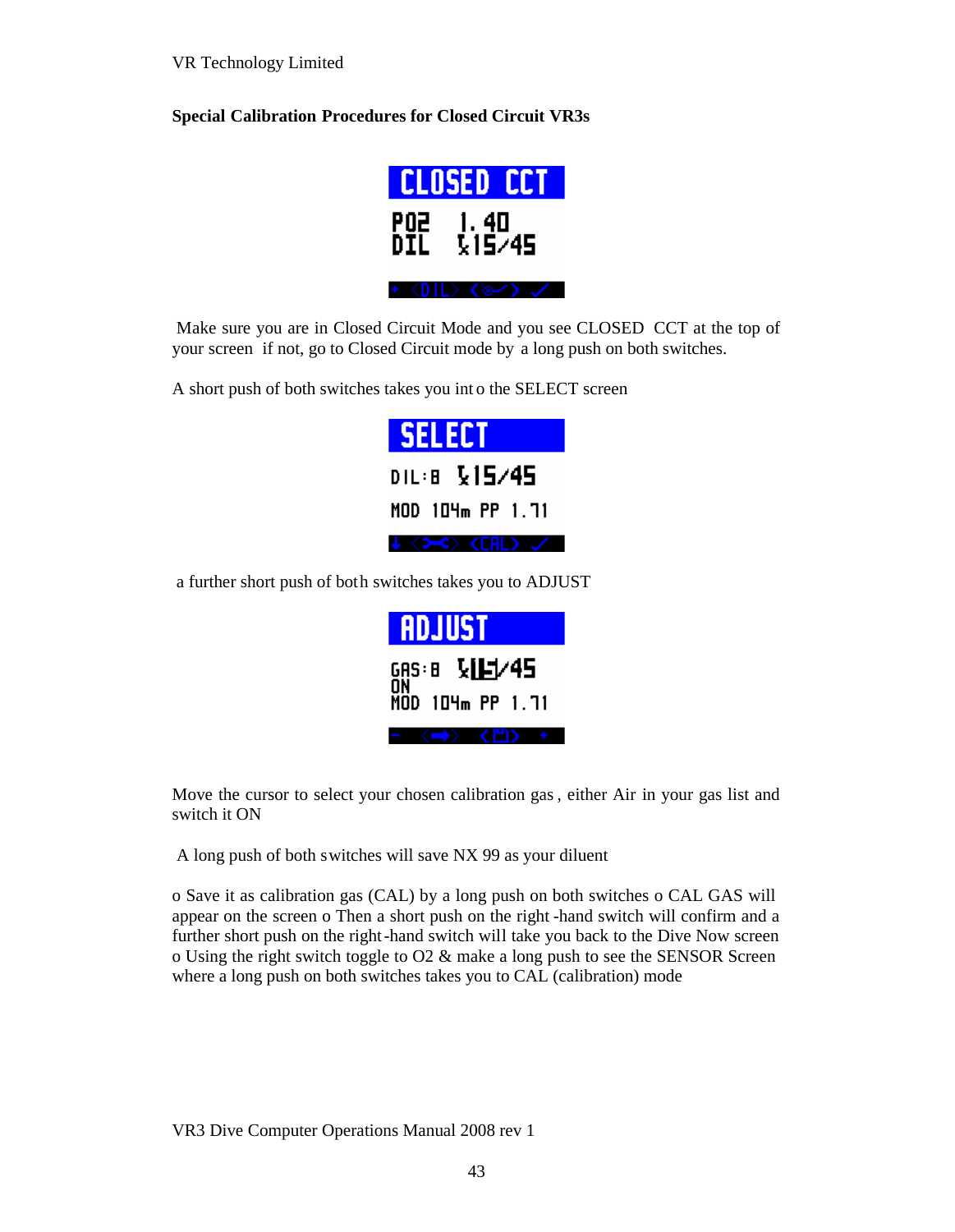You will see the instruction FLUSH CAL GAS (ignore this if you are calibrating in ambient air and do a short push on the right switch).

If calibrating using the cylinder connection kit, open the cylinder valve until you hear a gentle hiss, (see caveat concerning flow rate, above).

Once the reading is stable a short push on the right switch accepts it and takes you into the EQUALISE screen (which, again, if calibrating in ambient air you ignore).

If using the cylinder connection kit, stop the flow of gas from the cylinder and a llow the reading to stabilize

Once the reading is again stable a short push o n the right switch accepts it.

You will then be back in the SENSOR screen where you will see a reading and a measurement of the oxygen sensor cell output (measure in millivolts mV).

When the reading is stable a short push of both switches saves the calibration in the centre of the screen.

Your VR is now calibrated.

A short push on the left switch returns you to the Home Screen.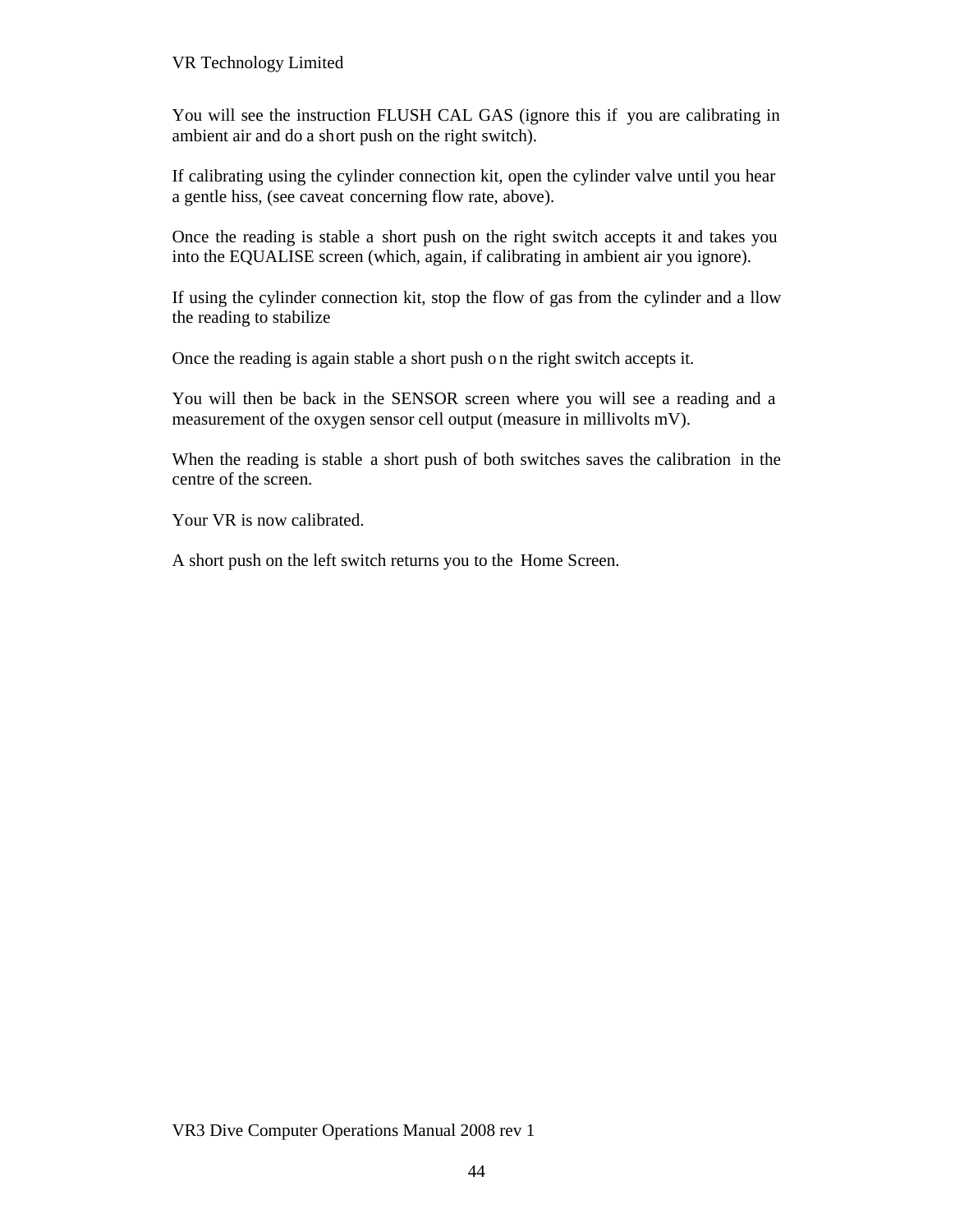### **Analysing a Gas**

Connect the sensor cable with oxygen sensor cell attached to the VR's I/O port, place the cell in the cylinder connection kit and attach the connection kit to the cylinder to be analysed.

Switch on your VR3.

In the Home Screen on your VR3 scroll through the mini screens until you reach th e SENSOR screen

There you will see the current oxygen percentage, the most recent oxygen percent age saved and a PO2 bar graph.

Open the cylinder valve until you hear a gentle hiss. The O2 reading will s tart to move.

When the reading is stable, a further short push of both switches saves the analysis, you will see a saved icon next to the saved analysis and the GAS icon will appear in the bottom right-hand corner of the screen.

A short push on the right-hand switch will take you into the Gas Adjust screen.

The gas number will be highlighted and you can change that number to place your analysed gas into any position in the gas list you wish.

Short pushes of both switches will move the cursor on the screen until the analysis ( 2nd line up) is highlighted.

You will then see a TRANSFER O2 icon in the bottom rig ht hand corner of the screen.

A short push of the right-hand switch will transfer your analysed gas to the designated position in the gas list.

Then a long push of both switches saves it. You will need to make the gas active to use it. If the analysed gas is the same as the gas already occupying the designated position in the gas list then the transfer icon and Save O2 icon will not appear. (There is no need to transfer what is already there!) For oxygen analysis at altitude, simply set the analyser to 20.8 to 21% in air.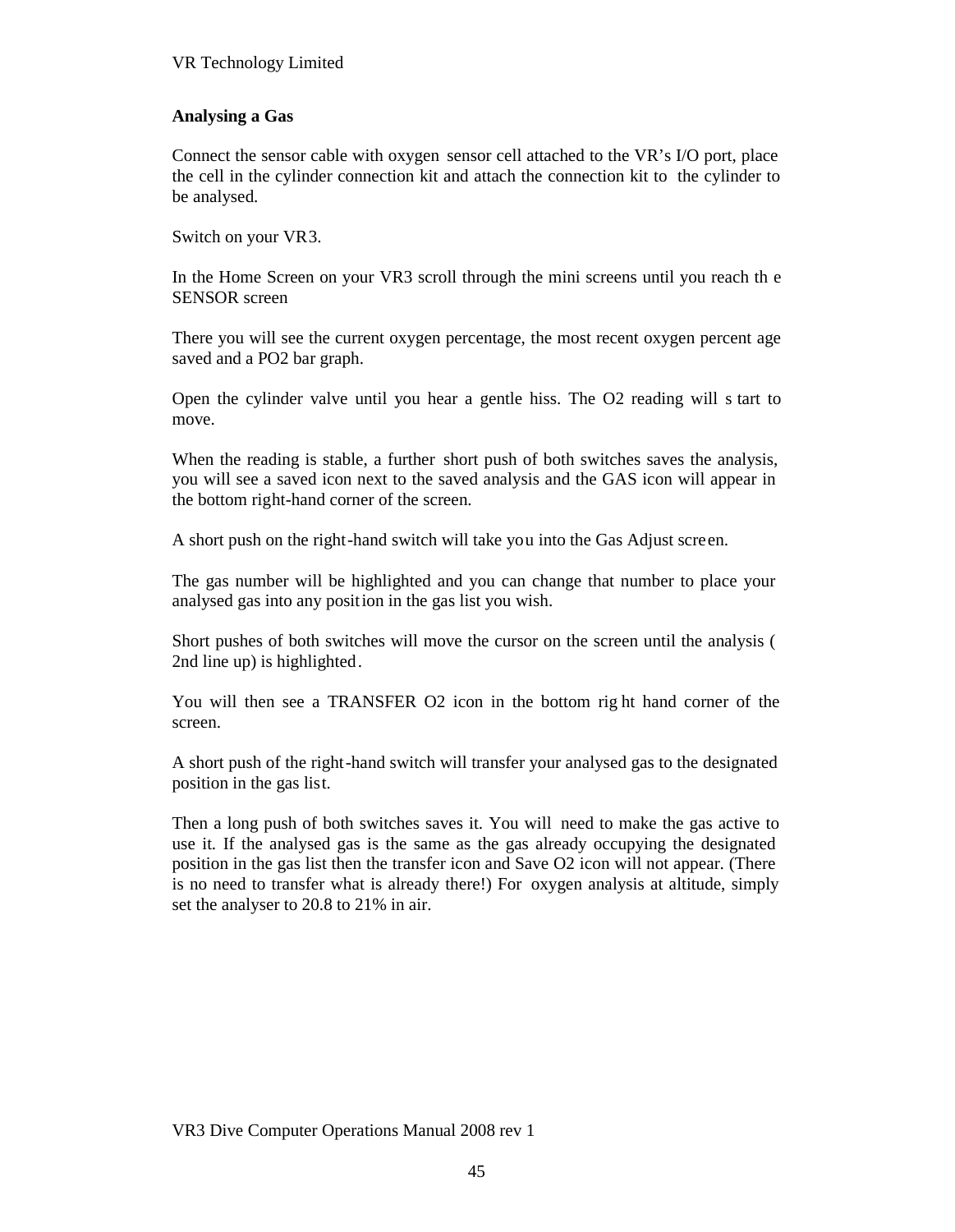### **Semi Closed Rebreather cable link**

In Open Circuit mode with the I/O connector activated and the cable linked to an external oxygen cell located within a s emi-closed circuit rebreather, your VR3 will read semi-closed circuit decompression.

Calibration: calibrate as per the analyser instructions.

Operation: If you have purchased and installed the PIN to activate the VR 3's I/O connector, in the Dive Options screen (accessible by scrolling through the Mini screens in the Home Screen) you will be able to move the highlight to the XFunc and XDec features via successive short pushes of both switches.

To activate the VR3 for use with a rebreather link cable, with the highlig ht under XFunc use short pushes of either switch to bring up XO2.

Then, with the highlight under XDec use a short push of either switch to bring up ON.

An Open Circuit VR computer with XDec set to ON will give you semi -closed circuit decompression based on the external cell readings.



In this mode, the current fraction of oxygen in the mix as read by the cell, preceded by X (e.g. XNx30 for Nitrox 30) the Home Screen and the Dive Screen will display. Also displayed will be the adjusted mix Please note that although actual decompression will be based on the external FO2 reading, the look ahead time to surface (TTS) calculation will be based on the ON gas selected in your gas list. So that the prediction will be as close as possible to actual decompression the ON gas should be set as your anticipated FiO2, calculated using the semi-closed equation.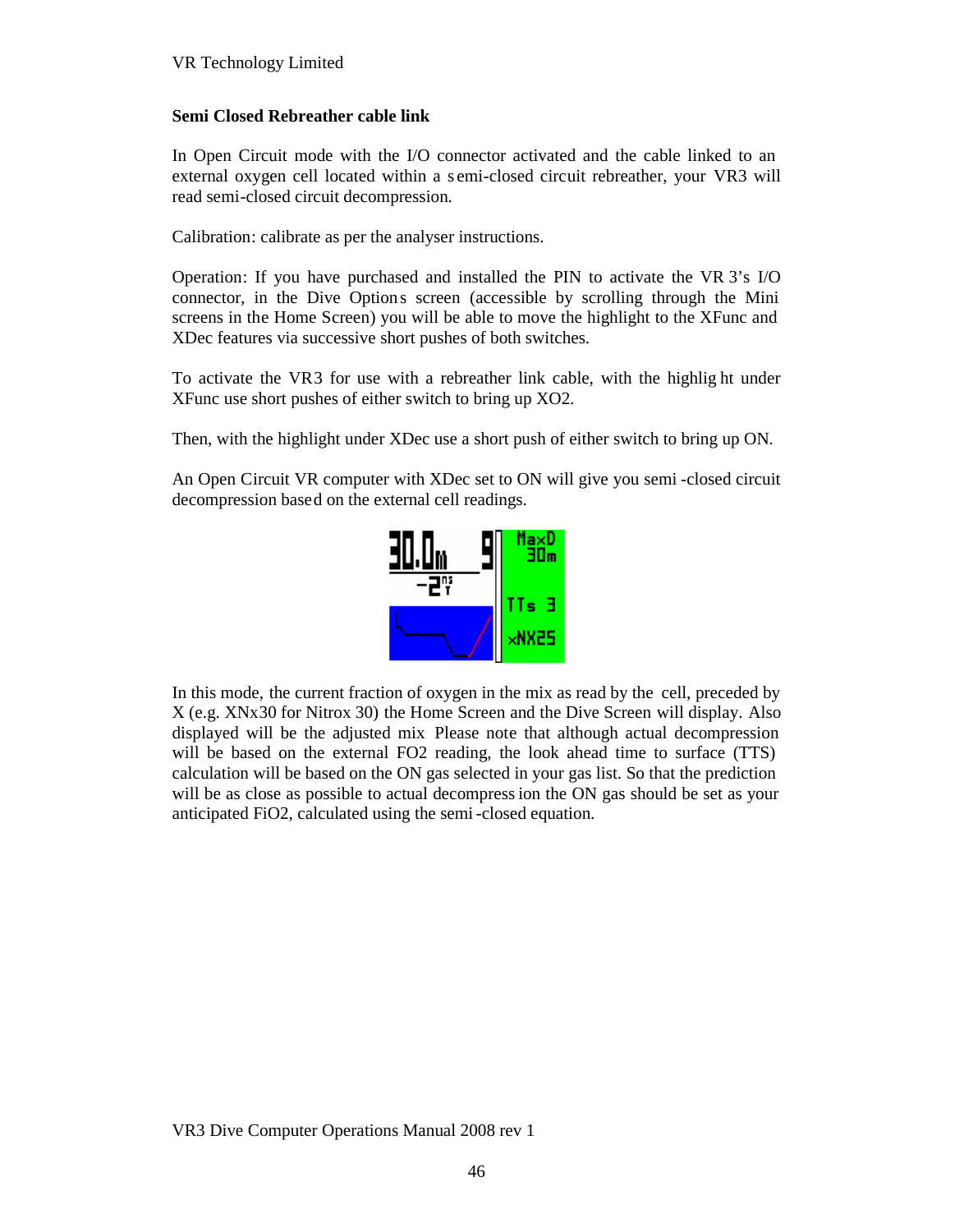### **Semi Closed Rebreather Warnings**

An XFAIL warning will appear if the PO2 sensed by the external cell falls below 0.16 bar.

An XCHECK warning will show if the PO2 of the external call is sensing less that the PO2 of the diluent selected at the depth.

Example. If you have air set as a diluent (or semi -closed gas) and you are at 10 metres and the external cell is reading less than 0.42 PO2 (air PO2 at 10m), then the warning will show.

This is a possible indication that a flow orifice has failed or PO2 injection has ceased.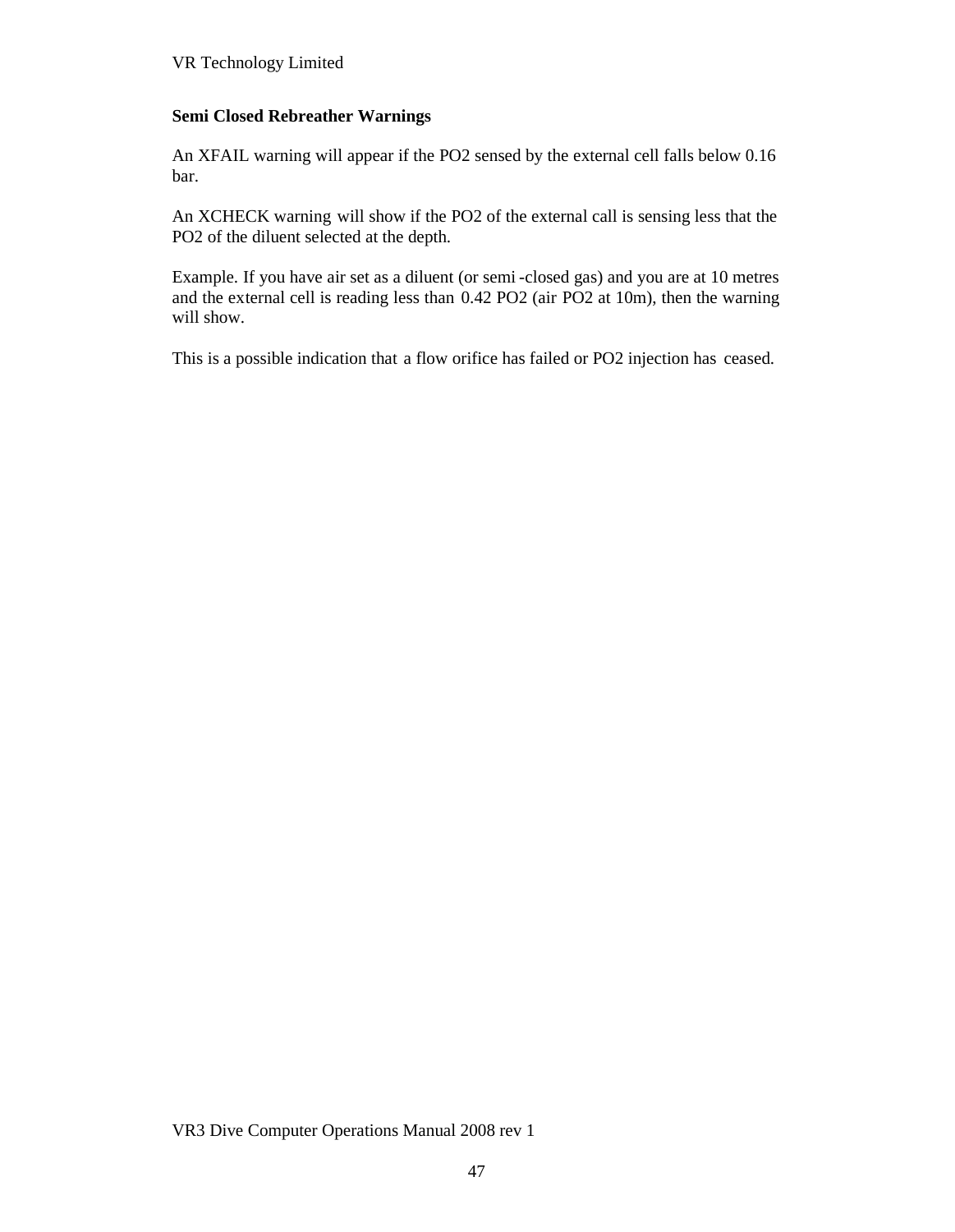### **Using a Closed Circuit Rebreather cable link**

Calibration

Connect the sensor cable to the VR3's I/O port

Ensure the correct oxygen sensor cell is i nstalled in the sensor holder

Install the sensor cell in your rebreather

Switch on your VR3

A long push on the left switch will ta ke you into Gas Select screen

Make sure you are in Closed Circuit Mode and you see CLOSED CCT at the top of your screen

If not, go to Closed Circuit mode by a long push on both switches

A short push of both switches take s you into the ADJUST screen

Move the cursor to select NX 99 in your gas list and switch it ON

A long push of both switches will save NX 99 as your diluent

Save it as the calibration gas (CAL) by a furth er long push on both switches

CAL GAS will appear on the screen

Then a short push on the right-hand switch will confirm and a further short push on the right-hand switch will take you back to the Home Screen.

Remember, AFTER calibrating, to set the diluent setting back to the actual dive diluent!

Then in the Home Screen, scroll through the Mini Screens to the SENSOR screen and GO TO the screen with a short push of both switches.

There you will see the current oxygen percentage, the PO2 in bar (adjusted automatically for ambient atmospheric pressure), and a PO2 bar graph .



A long push on both switches takes you into CAL (calibration) mode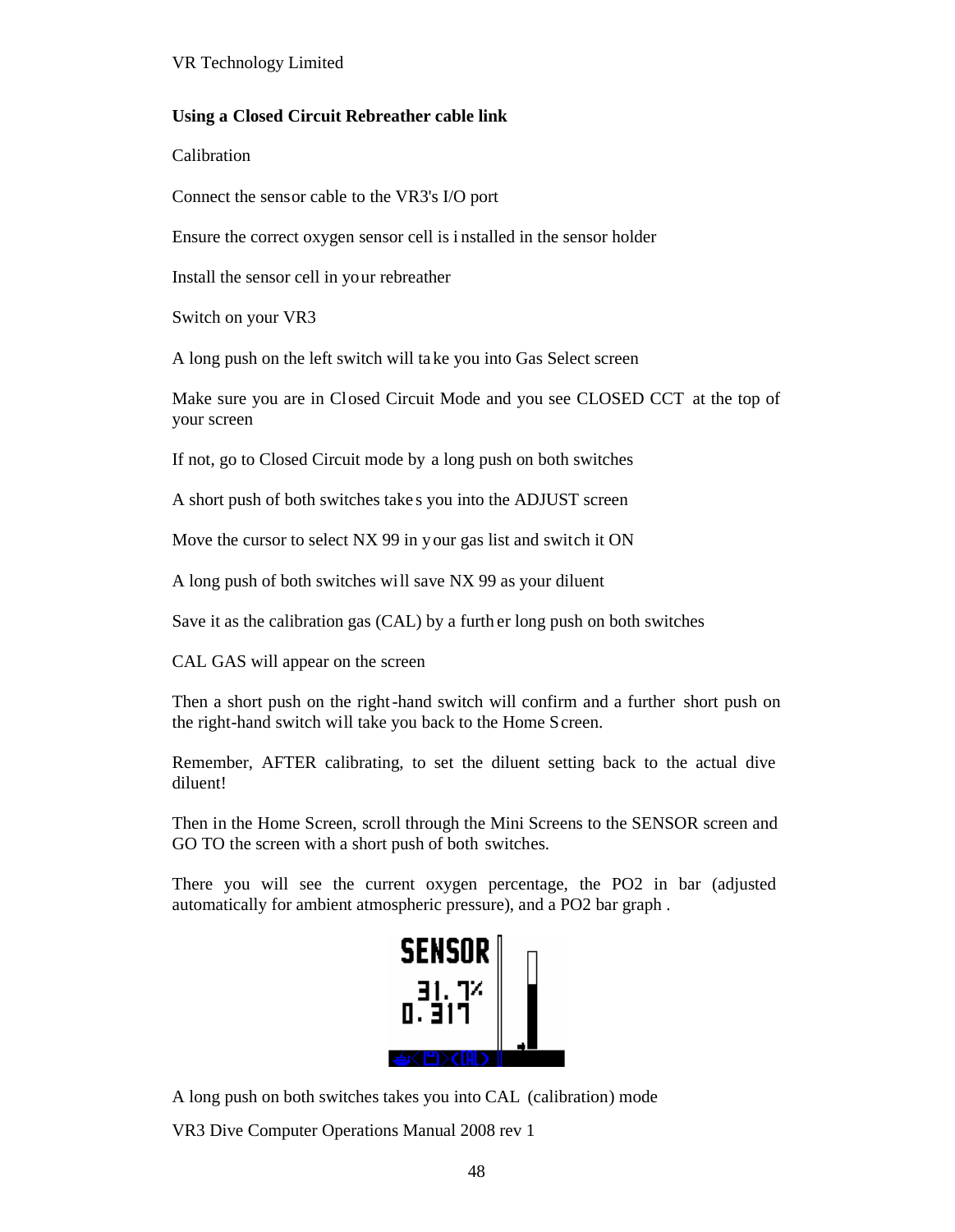

You will see the instruction FLUSH CAL GAS

Completely flood the rebreather loop with oxygen, (usually achieved by flushing and emptying the loop with pure oxygen three times), then equalize the c ounterlung to ambient pressure)

A short push on the right switch takes you into the EQUALISE screen



Once the reading is again stable a short push on the right switch accepts it and takes you into a SENSOR screen where you will see the reading and a measurement of the oxygen sensor cell output (measured in millivolts mV)



When the reading on this screen is stable, a short push of both switches wi ll calibrate the sensor (at .99 if using Oxygen as the CAL gas).

Your VR3 is now calibrated.

A short push of both switches will save the reading.

A short push on the left switch will return you to the Home Screen.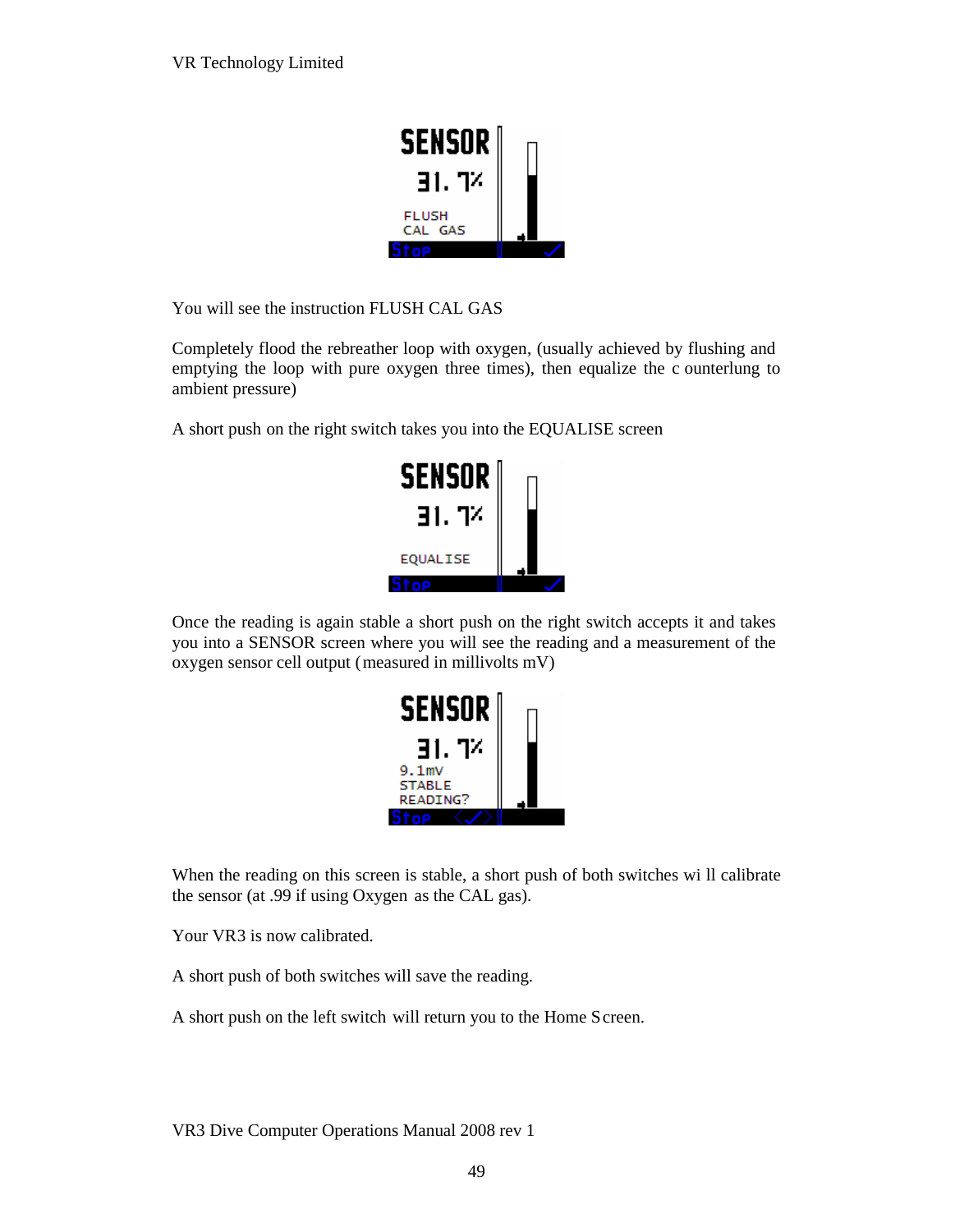If you have difficulty with this process, it is possible that the rebreather has not been properly calibrated. To test this, follow the manufacturer's recommended calibration procedure. For example:If the rebreather has an auto -cal system you may need to set the rebreathers atmospheric pressure, especially at altitude.

Fill the rebreather completely with oxygen with the loop closed.

Then evacuate the loop, allowing no air in at any time.

Repeat this three times.

After the last fill make sure the loop is at ambient pressure by momentarily opening and closing the mouth piece or pulli ng the counter-lung dump cord.

Read the rebreather displays.

If they are at 1.0 Bar PO2, the rebreather is correctly calibrated.

If not, repeat the calibration process. You may get a cell stuck message while calibrating with the counterlungs full of oxygen. If so, you may need to add a breath of air to the loop to allow auto calibration to take place.

Fill and evacuate the rebreather one more time with oxygen and the displays should read 1.0 Bar.

Now try calibrating the VR3 again.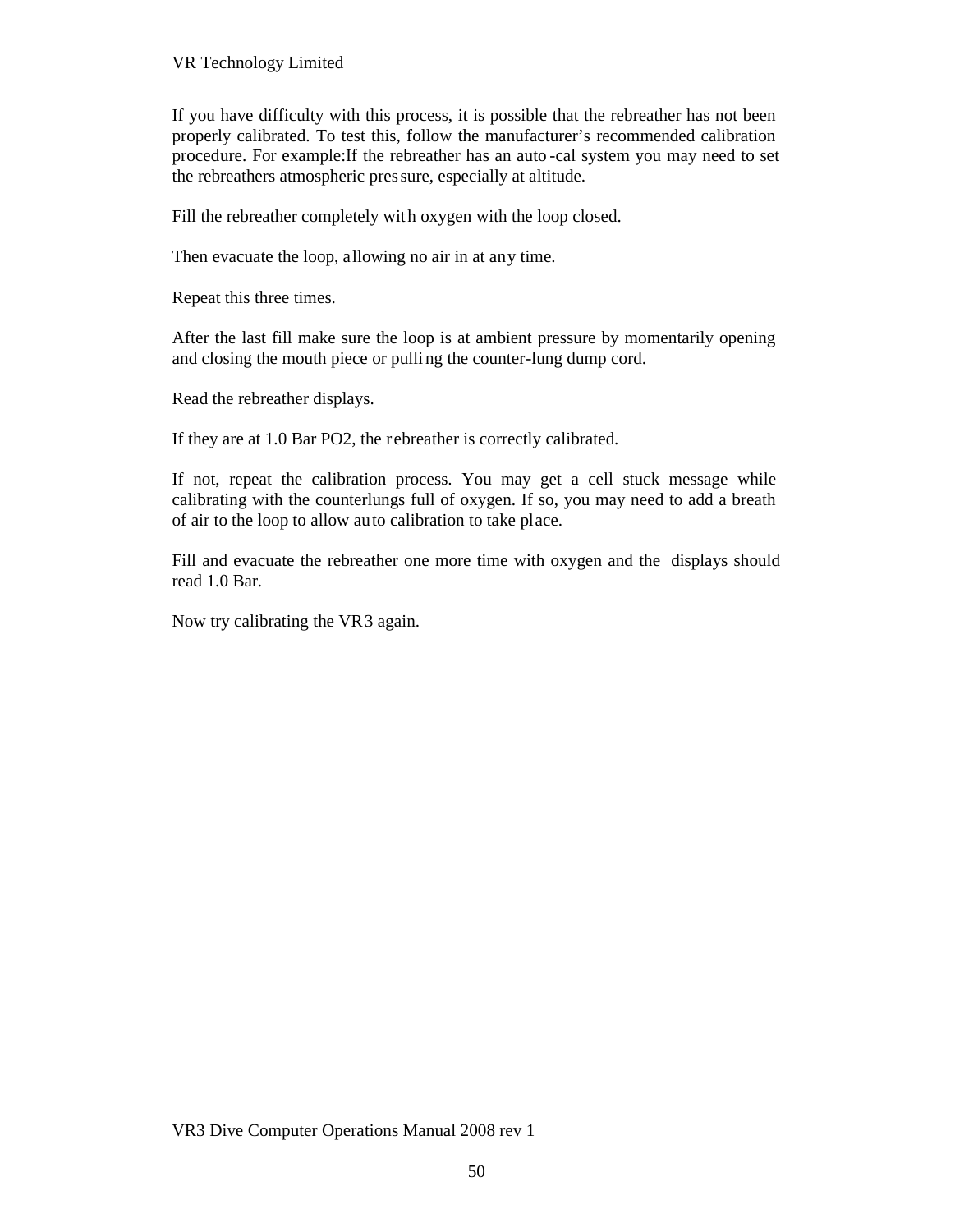## **Closed Circuit Diving Operation**

If you have purchased and installed the PIN to activate th e VR's I/O connector, in the Dive Options screen you will be able to move the highlight to the XFunc and XDec features via successive short pushes of both switches.

To activate the VR3 for use with a rebreather link cable, with the highlight under XFunc use short pushes of either switch to bring up XO2.

Then, with the highlight under XDec use a short push of either switch to bring up ON.

On the Dive Screen with XDec OFF the display shows SP followed by the VR3's internal set-point on the second line up. The diluent gas is displayed on the bottom line.



Note: if the partial pressure of oxygen in the diluent at the prevailing dive depth exceeds the VR's internal set point, then the diluent PO2 will be displayed instead of the set-point.

On the Dive Screen with XDec ON the display shows X followed by the actual reading from the external O2 cell on the second line up . The diluent gas is displayed on the bottom line.

| E<br>H | Deco!<br>AOm |
|--------|--------------|
| 607    | 94v          |
|        | 냆            |

If an error occurs with the cell or cable XP FAIL will show on the bottom line.

If XFAIL appears, go back into the Dive Option s screen via the second dive screen and switch XDec to OFF. The VR3 will then begin calculating decompression based on the internal setpoint.

Practice such emergency procedures using the VR3 in simulate mode.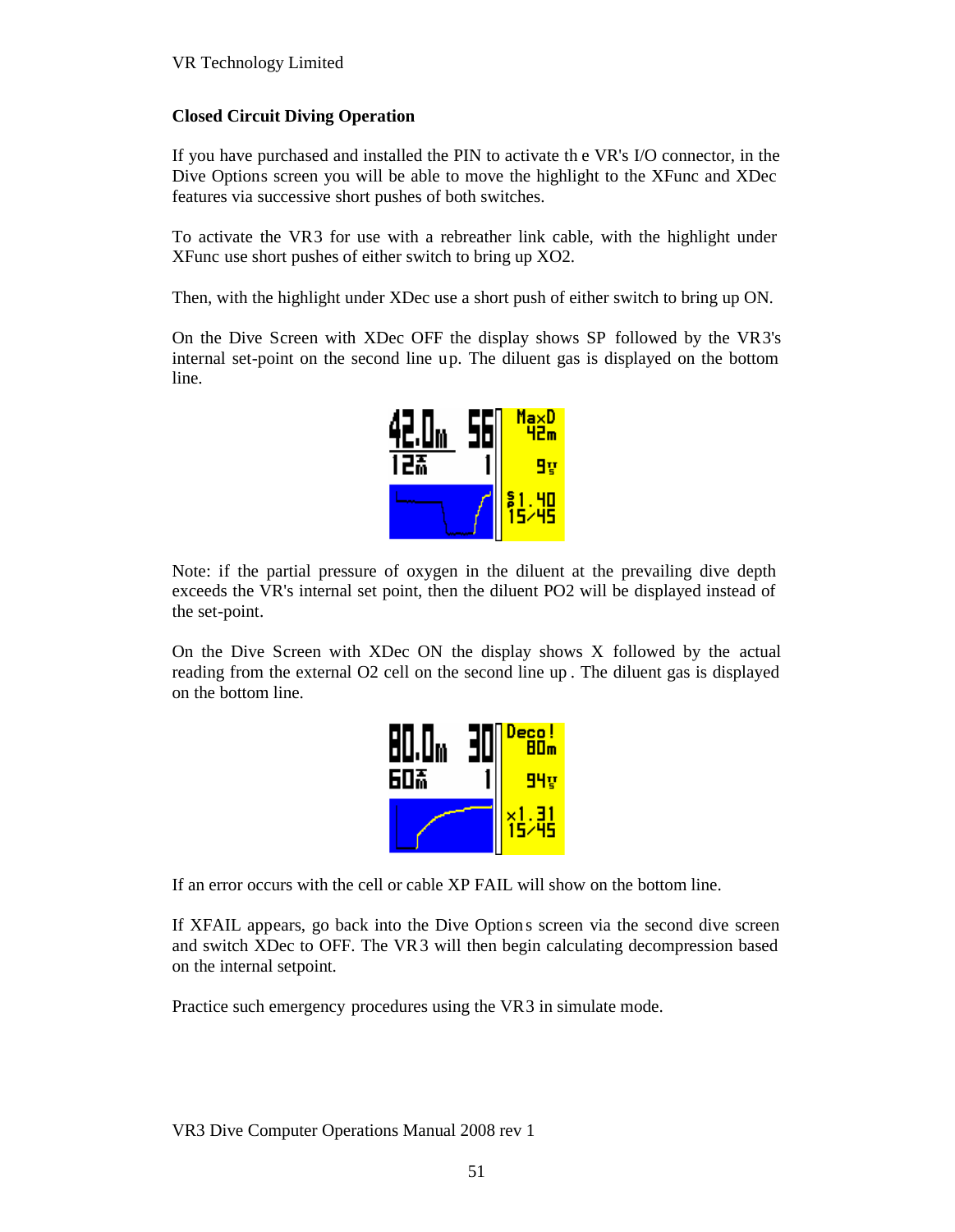# **VR3 Calibration with a CCR at Altitude**

Because the rebreather works on absolute pressure the calibration gas in the VR3 must be adjusted to allow for altitude pressure.

Example: If you are at an altitude pressure of 850mb go to the GAS menu and adjus t one of the gases for the following: Actual calibration gas % X Current atmospheric pressure at altitude 1000mb Therefore if 99% is used for a calibration gas at 850mb altitude:  $99 \text{ X } 850 = 84\%$ 

So instead of setting 99% as the calibration gas, set it to 84% and then do a flush routine as described earlier. This involves evacuating the breathing loop without adding any air, then flooding the unit with oxygen and evacuating again. Repeat this three times. Now with the loop full of oxygen equalise the pressure in the loop with the outside pressure. Now calibrate the unit.

The calibration screen also shows a PO2 bar graph

IMPORTANT. After calibrating always remember to set the diluent back to the actual dive gas.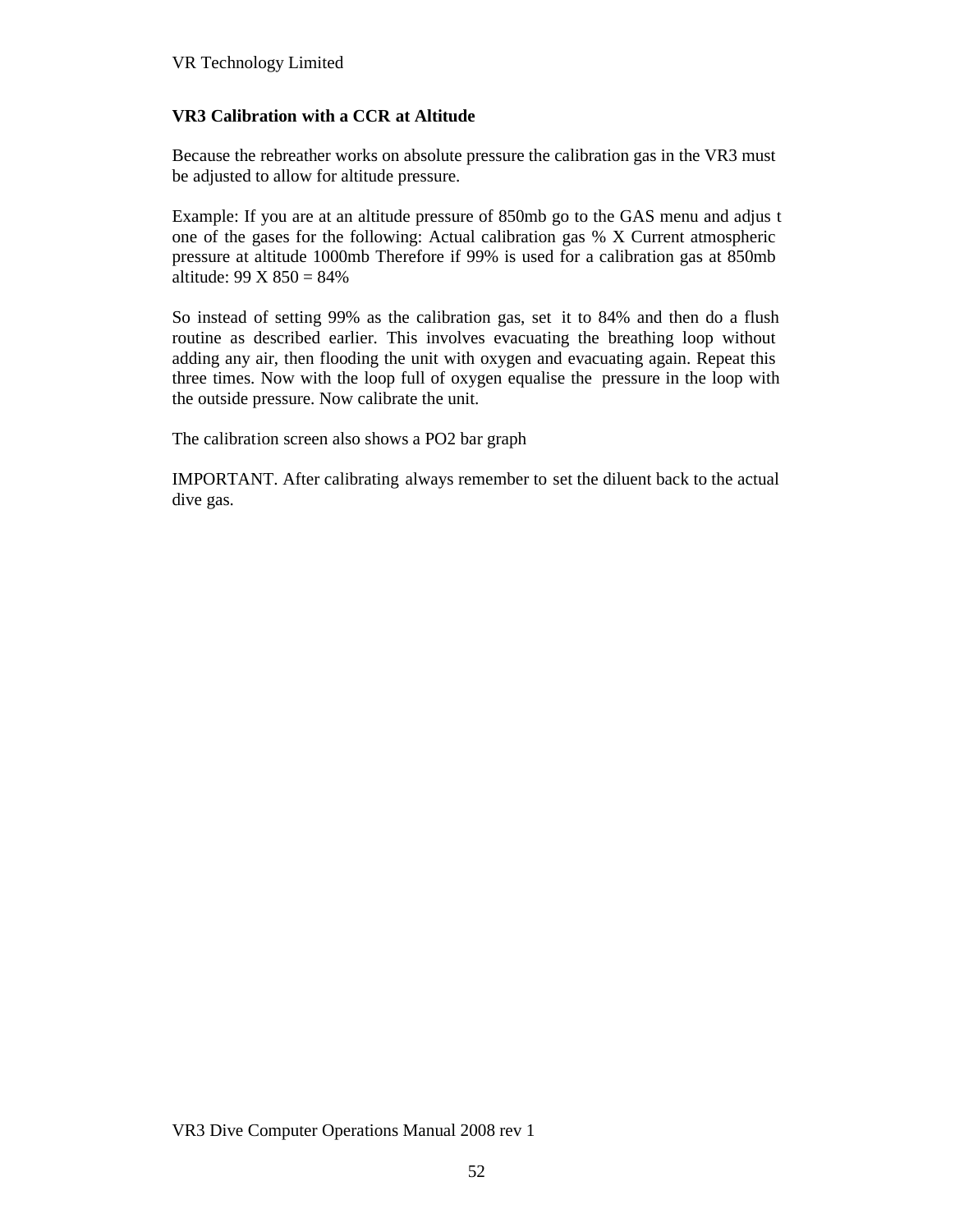### **Oxygen Sensors**

Galvanic oxygen sensors and their connection systems are affected by many environmental conditions and this must be taken into account when using an oxygen analyser or rebreather.

These conditions include:

- 1. Temperature
- 2. Moisture
- 3. Electrical noise (proximity of power sources and RF interference)
- 4. Connector corrosion
- 5. Flow rate (hence partial pressure)

Therefore, it is not unusual to notice small 'drifts' while calibrating or using the units. While an ideal calibration in air should read between 20.8% and 21% oxygen, it is not unusual to see momentary shifts due to the above. Many oxygen cells, if unused for a period, appear to benefit from a flow of an oxygen enriched gas prior to calibration and use.

To use the VR3 as an Oxygen Analyser purchase the Delta P 'Quick-ox' cylinder connection kit and I/O cable package, (our product code for the package is C8b).

The standard Teledyne cell recommended for use with the VR analyser cable is the R17 with a 3.5 mini jack connection system.

Care must be taken to ensure that the cable end connector is correctly inserted all the way into the cell and does not disconnect during use. Occasionally corrosion may occur on both the cable end and cell connector and it may be necessary to rotat e the connector in the cell to clean off any build -up. The symptoms of the presence of corrosion can be an incorrect (unstable) reading after calibration or seen as a moving FO2 as the connector is rotated.

The R17 is also the cell used with our C8 Inspi ration rebreather cable package.

The cell used with the C8a Drager rebreather cable package is the R22 with a molex connector.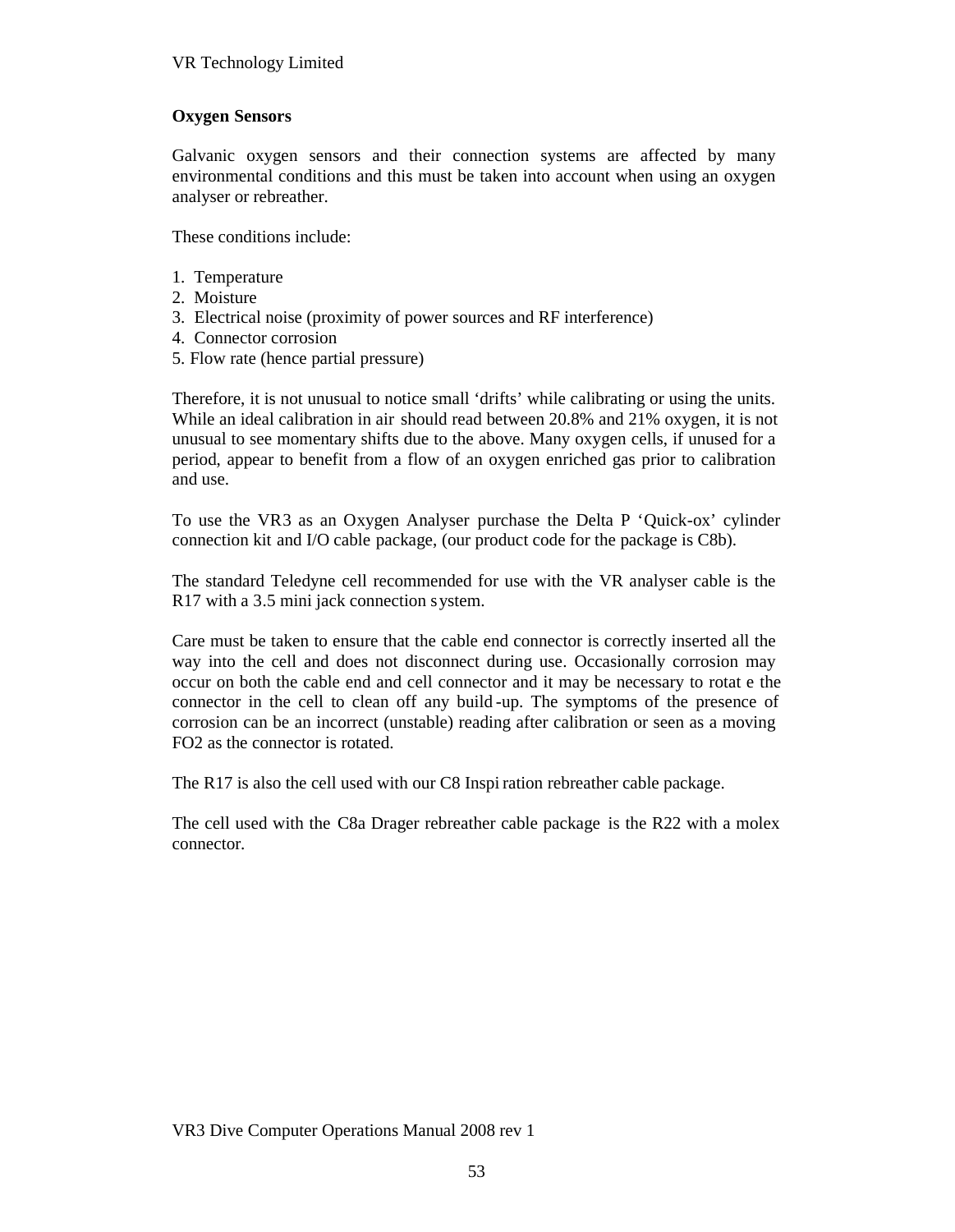## **Warranty And Support**

### **Warranty**

This product carries a one year guarantee from date of purchase for bonafide manufacturing faults. This does not cover damage to the case or screen and switches during operation.

Keep your proof of purchase to submit in the event of warranty repair.

Faulty VR3's will be repaired or replaced as appropriate.

### **Service**

All digital depth monitoring devices need a calibration check from time to time. Due to the potential depth of operation of VR computers it is recommended that you return yours to the factory for this check periodically, (a service after every 100 hours of diving is recommended.)

### **User Feedback**

We welcome any feed back from our customers. Please feel free to email or fax us with any requests or suggestions. Registered users will be kept informed of upgrades.

#### **Suggestions**

For technical support visit our website on www.VR3.co.uk or email us at: support@vr3.co.uk

### **Planned Upgrades**

If you have any comments on functions you would like to see included on the computer, please do not hesitate to let us know. Please see our websi te www.VR3.co.uk for [announcements re](www.VR3.co.uk)garding new features and options.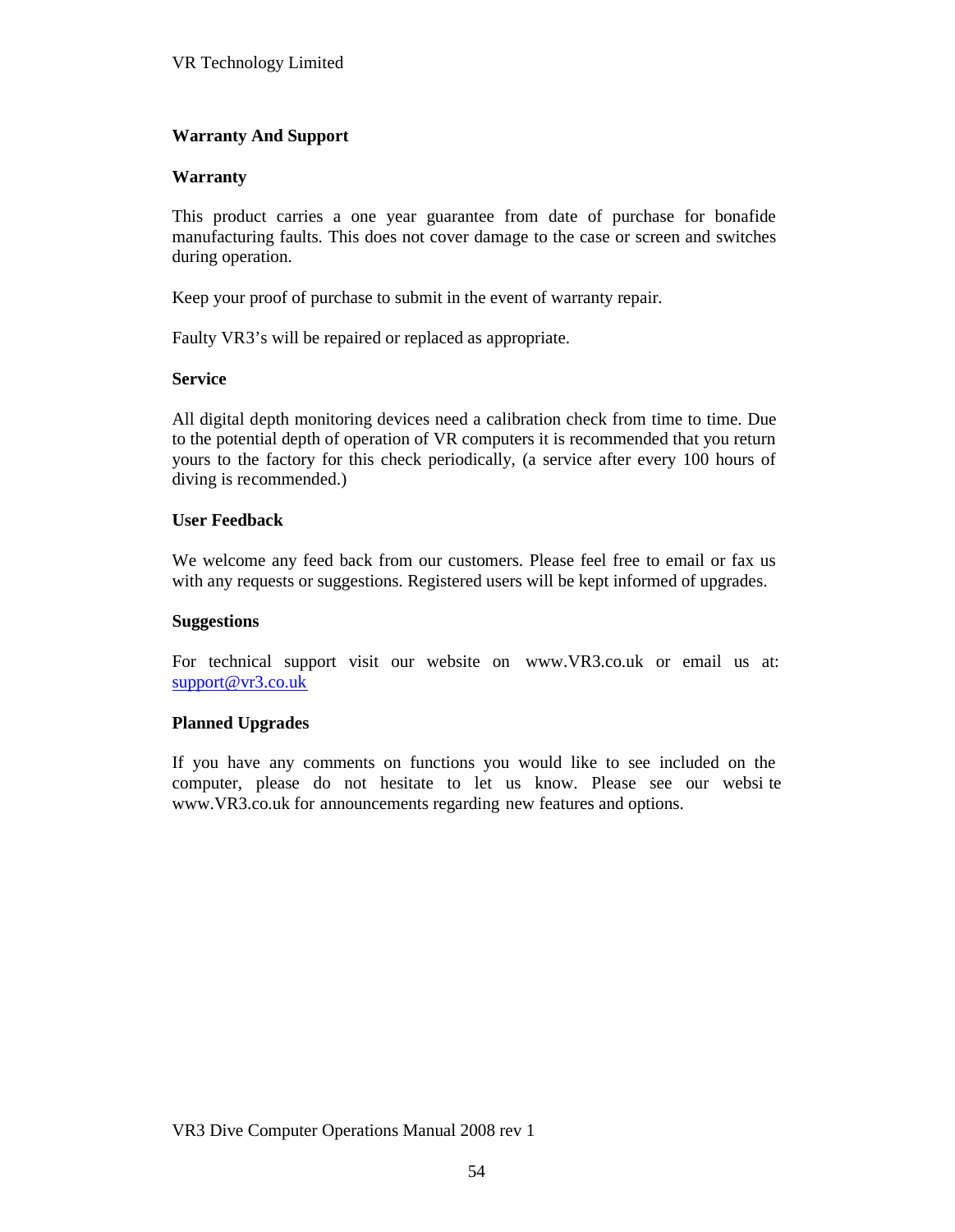## **Maintenance Tips**

The bulkhead I/O connector port

The bulkhead I/O connector port is watertight and any water that gets in to the port cannot harm your VR. However, shou ld sea water get inside the port or the ends of your cable link, flush them with fresh water as soon as possible afterwards then leave them to dry completely BEFORE refitting the cap. If the reading from a 4th cell cable becomes erratic, a solution may be to put a SMALL amount of grease on the metal end of the cable end that slides into the bulkhead I/O connector to lubricate the inner O ring of the bulkhead connector. This will serve to improve the seal and make the connection more reliable. If corrosion a ppears on the contacts rinse in a solution of white vinegar and use a fine toothbrush to remove the build -up. Rinse and dry before replacing the cap. Remember, the cleanliness of the contacts is essential to the integrity of the link. Look after your cable and it will look after you.

## **Battery Cap Maintenance**

Clean and re-grease the O-rings and O-ring grooves every 10 dives.

### **Power Supply**

If you get a power supply problem, check the battery compartment, spring and cap for any build up of corrosion. If c orrosion is present, pull the spring out of the cap, soak the spring and cap in a solution of white vinegar, remove any residual build up with a fine toothbrush, rinse in fresh water and d ry.

### **Switch Maintenance**

If the switch sticks, rotate it first in its groove to loosen it up. If that does not work, hold the switch in and, with a small flat head screwdriver, carefully ease out the silver circlips holding it in from the small groove on the back of the VR3. The spring and switch will then come out easily. Soak switch and spring in white vinegar, rinse with fresh water and dry off. Flush the switch groove with fresh water, spray A LITTLE light engineering oil (WD 40 or similar) inside the hole.

Put the spring and switch back in, push it in and out a few t imes and it should now move freely. If so, replace the circlips while holding the switch completely in. Push the circlips down firmly.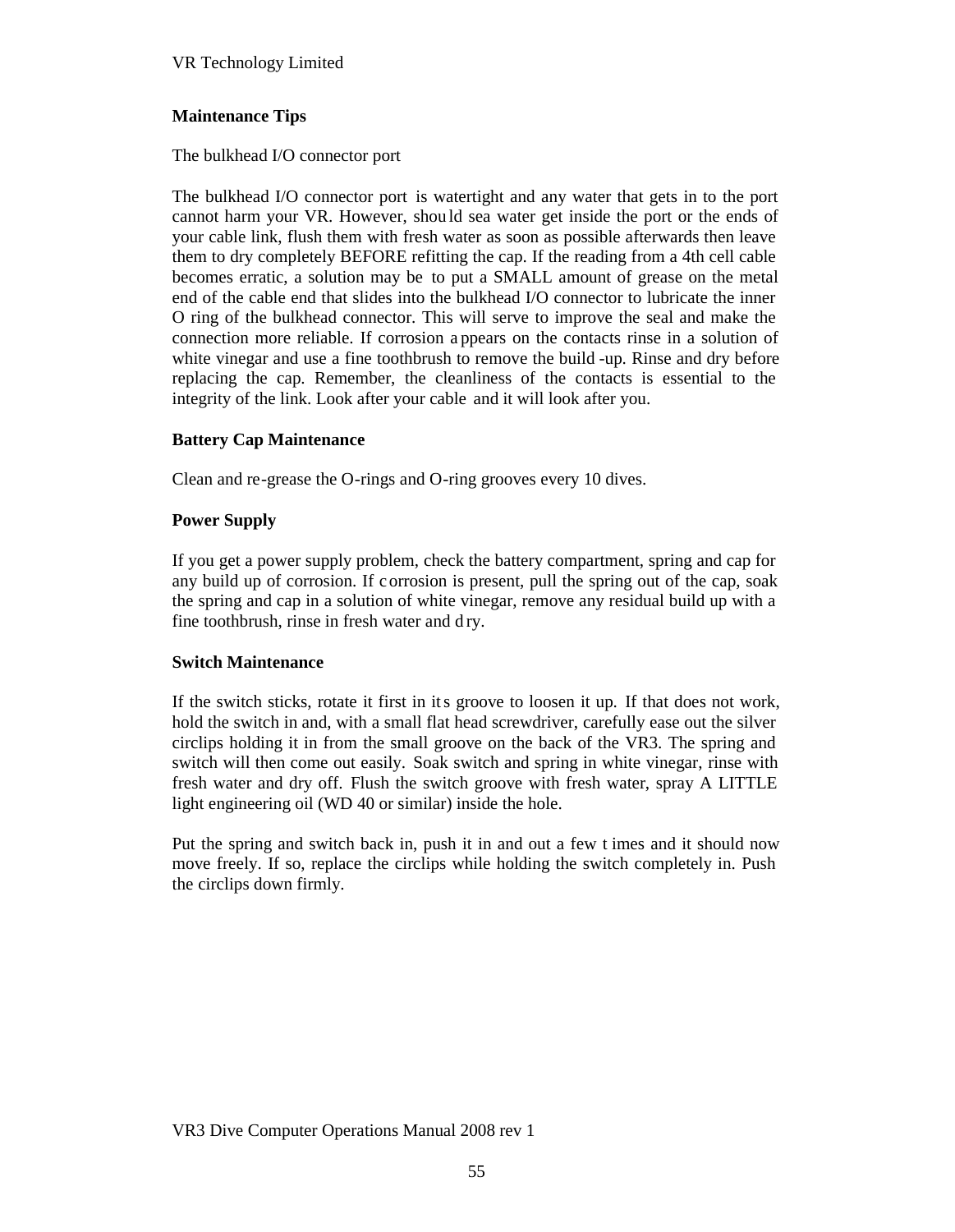### **Troubleshooting**

### **VR3 will not turn on.**

If the VR3 appears to "lock" in a screen when changing the battery, s imply leave it for three minutes (with the battery in) and it will reset. If the battery coating is too thick and fits too tightly in the cap, this may lead to power supply problems during the dive and the computer will shut off. Replace the battery with o ne that moves freely within the cap even when the spring is compressed.

If the computer does not fire up when a new battery is installed, unscrew the cap then screw it in again slowly until the screen flashes on. Stop screwing in the cap at this point and allow the unit to turn on and go into the start up screen. After a short time it will turn off (meaning the backup battery is now charged). Continue screwing in the cap fully.

If the VR3 does not turn on, check to see if the pinhole on the rear may be b locked or covered. The Pressure transducer lies below this pinhole. In order for the computer to function, this pinhole must not be covered or blocked in any way. If it does get blocked, remove debris carefully but NEVER insert a sharp object or direct a j et of water into the pinhole for fear of damaging the p ressure transducer irrevocably.

If you cannot get past the initial Start Up screen when turning the VR 3 on, remove and check both the switches to see if one or both may be broken and need s replacement. Call your dealer for a replacement set. If the external switches are fine, the problem may be a broken internal reed switch, in which case the computer will need to come back to us.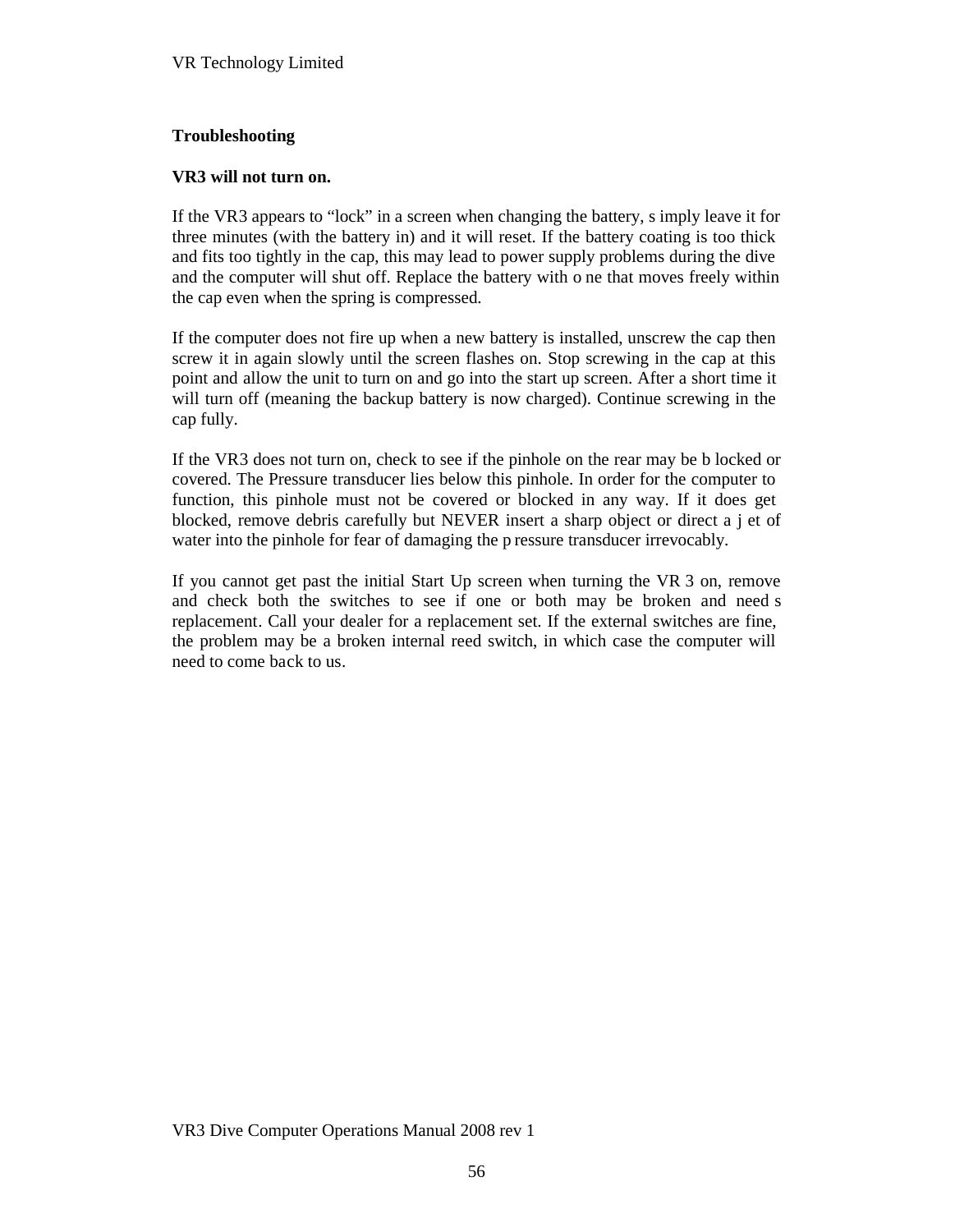### **Specifications**

Depth limit 150m (calibrated) Time limit 9999 mins and 59 seconds Max deco stop 99 levels Number of gases 10 Battery life Up to 100 hours Sleep Approx. 1 year Dive memory Approx. 80 hours Record resolution 10 seconds Logbook dives 99

Register your ownership and sign up to receive upda tes and newsletters on our website www.vr[3.co.uk](www.vr3.co.uk)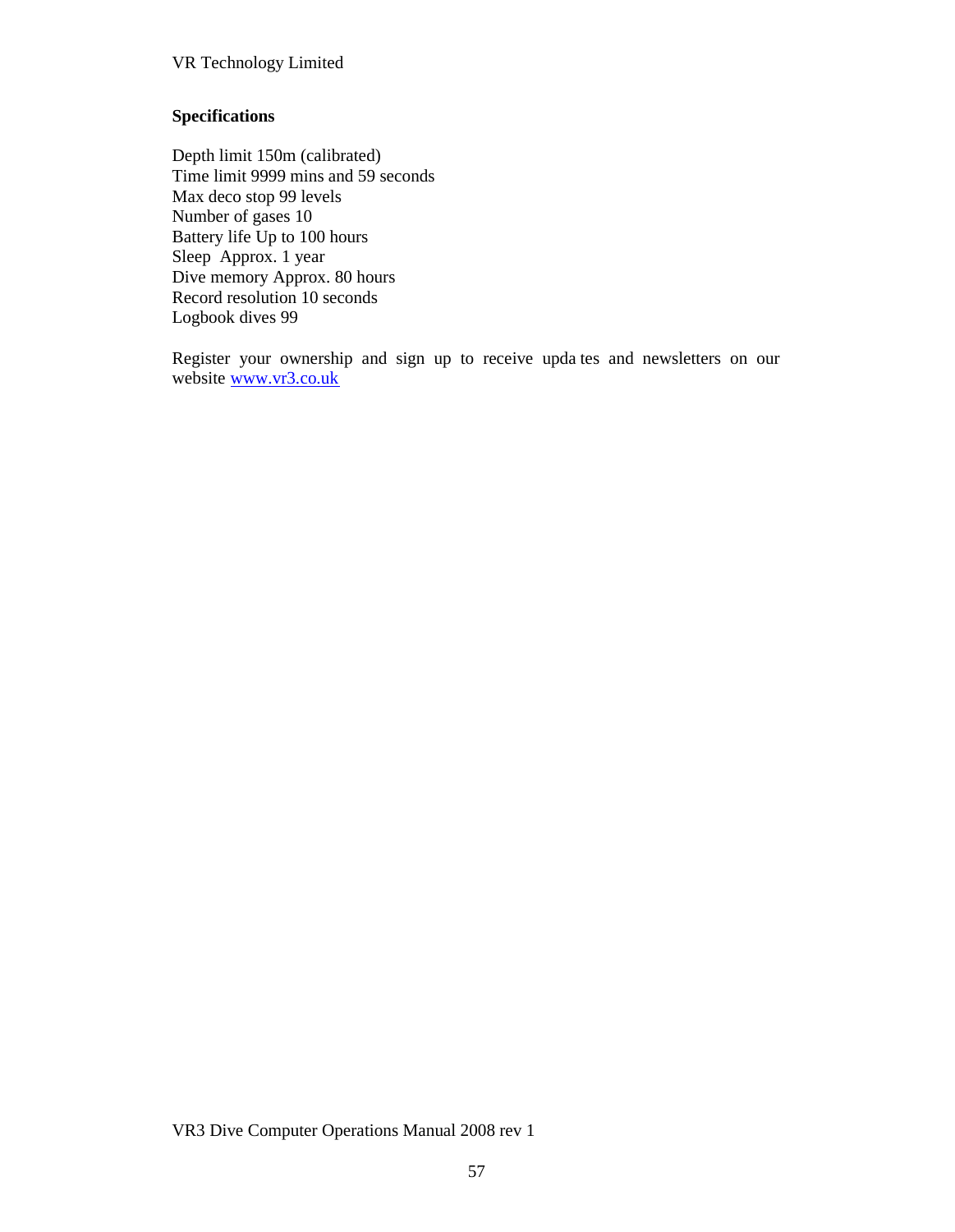## **How to read the Dive Screen.**

### **Open Circuit Diver – No Decompression Screen**



This dive screen shows

The diver has no decompression burden – hence the green colour on the right of the screen.

The diver is at 30m and is 9 mins into his dive.

The maximum depth he has reached on the dive is 30m

He can spend a further two minutes at this depth before he goes into deco. In other words his no stop time (NST) is two minutes.

He is using air and diving on open circuit.

It will take him three minutes to reach the surface at a rate of 10m per minute. In other words his Time To Surface (TTS) is 3 minutes.

The dark colour on the graph shows the track of the dive so far. The light colour shows a profile of the ascent the diver should make if he ascends now.

Note that in the Display Modes Screen the diver has ticked Deco, MaxD, nst and tts.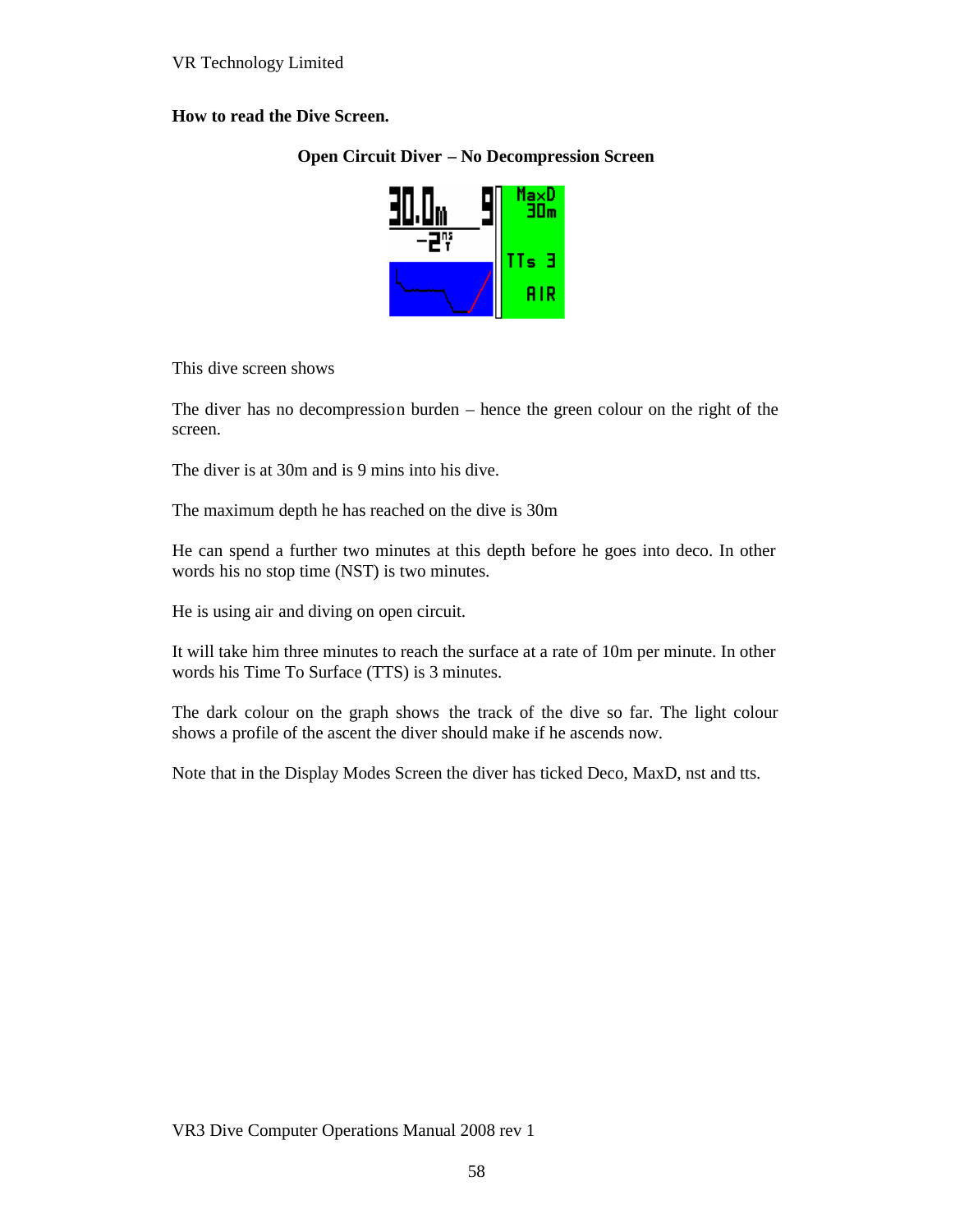### **Closed Circuit Diver – No Decompression Screen**



This dive screen shows

The diver has no decompression burden – hence the green colour on the right of the screen.

The diver is at 42m and is 38 mins into his dive.

The maximum depth he has reached on the dive is 42m

He can spend a further five minutes at this depth before he goes into deco. In other words his no stop time (NST) is five minutes.

He is using trimix 15/45 and diving on closed circuit.

The internal PO2 setpoint is 1.40.

It will take him four minutes to reach the surface at a rate of 10m per minute. In other words his Time To Surface (TTS) is 4 minutes.

The dark colour on the graph shows the track of the dive so far. The light colour shows a profile of the ascent the diver should make if he ascends now.

Note that in the Display Modes Screen the diver has ticked Deco, MaxD, nst and tts.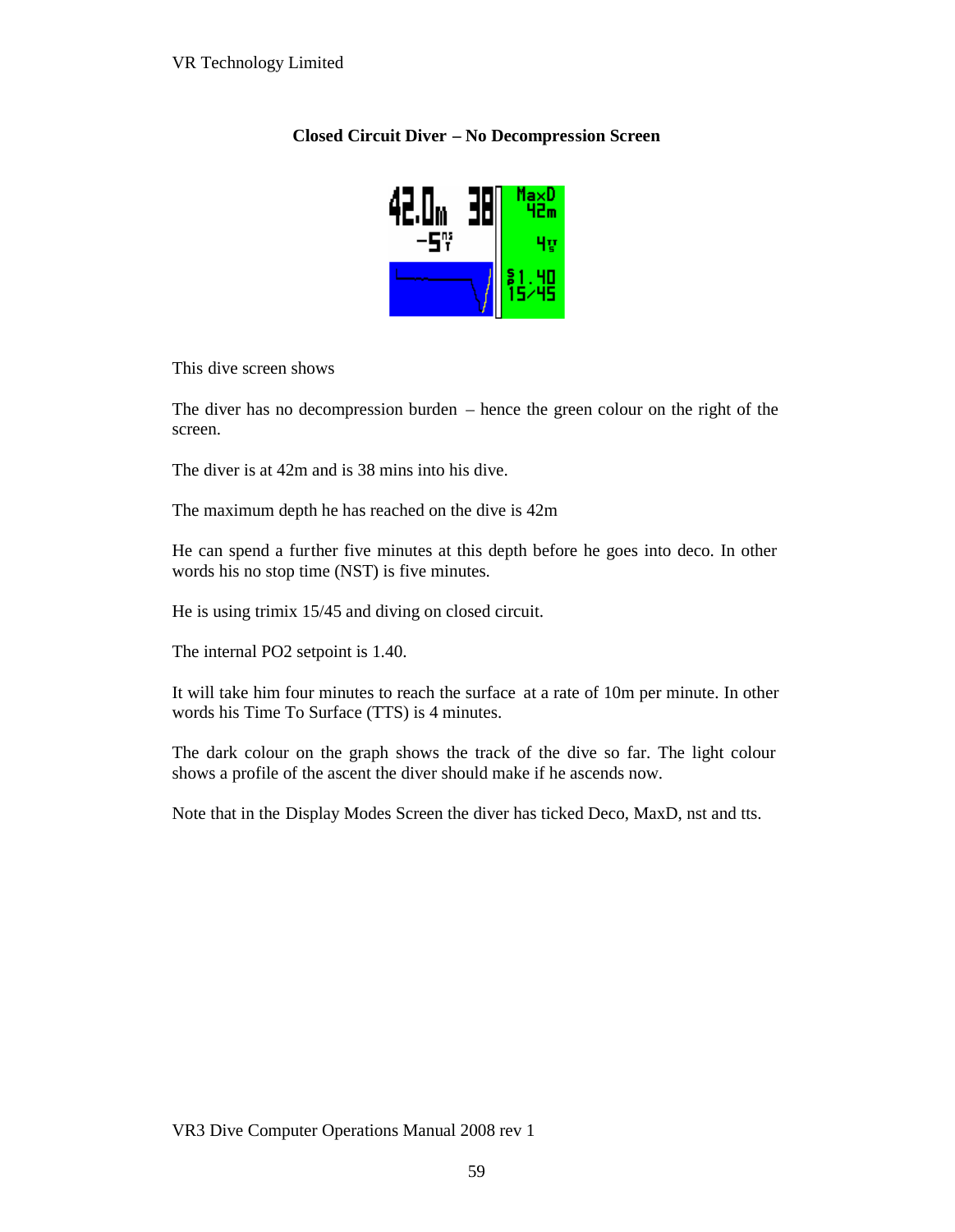# **Open Circuit Diver – Decompression Screen**



This dive screen shows

The diver has a decompression burden – hence the yellow colour on the right of the screen.

The diver is at 50m and is 10 mins into his dive.

The maximum depth he has reached on the dive is 50m

His first decompression stop is 2 minutes at 28m.

He is using Air and is diving on open circuit.

It will take him fourteen minutes to reach the surface at an ascent rate of 10m per minute and including required decompression stops. In other words his Time To Surface (TTS) is 14 minutes.

The dark colour on the graph shows the track of the dive so far. The light colour shows a profile of the ascent the diver shou ld make if he ascends now.

Note that in the Display Modes Screen the diver has ticked Deco, MaxD and tts.

Note too that when in deco the top line of the right side of the screen will alternate between "MaxD" and "deco!"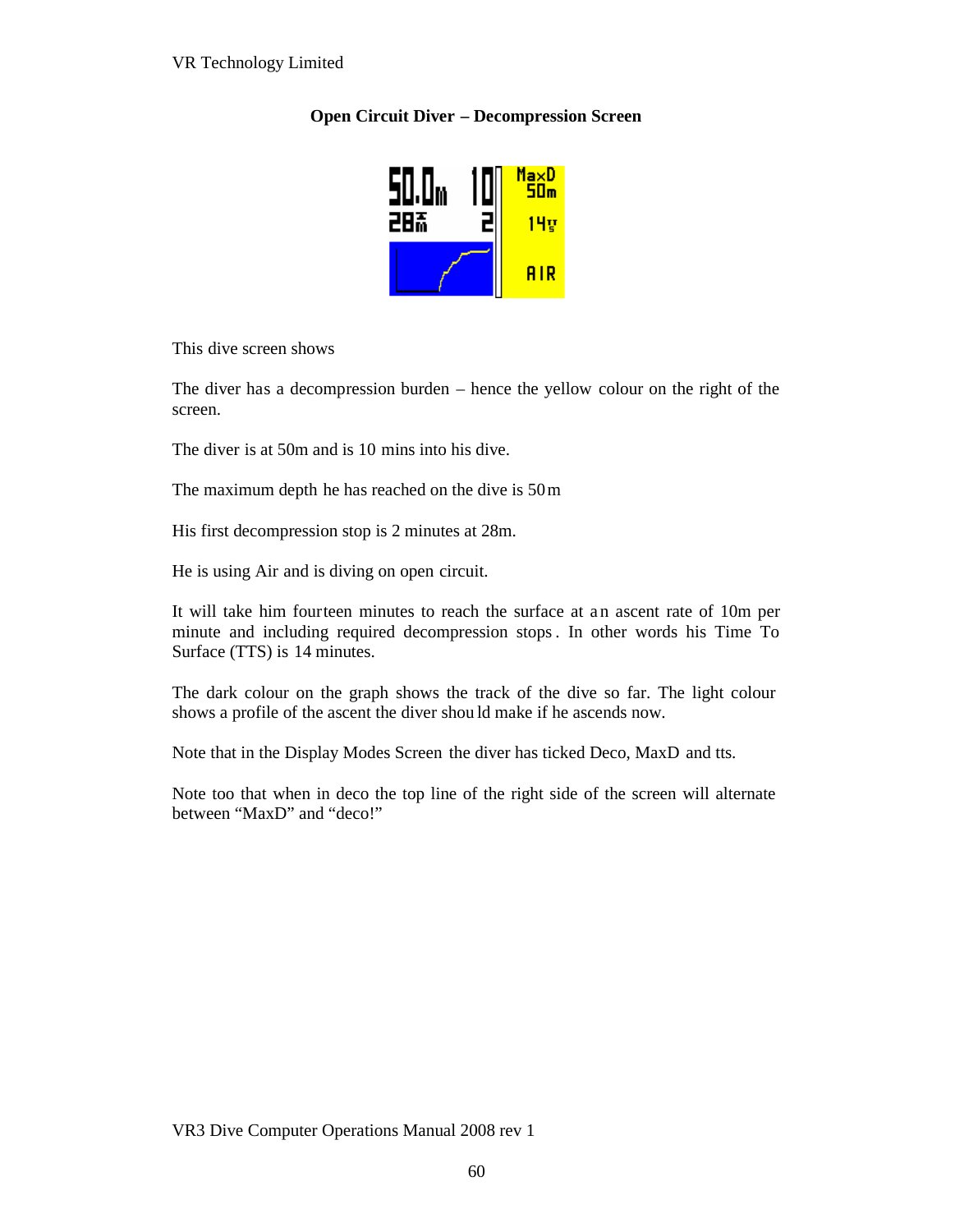## **Closed Circuit Diver – Decompression Screen**



This dive screen shows

The diver has a decompression burden – hence the yellow colour on the right of the screen.

The diver is at 42m and is 56 minutes into his dive.

The maximum depth he has reached on the dive is 42m

His first decompression stop is 1 minute at 12m.

He is using Trimix 15/45 and is diving on closed circuit.

The computer is planning decompression based on the internal setpoint.

The internal PO2 setpoint is 1.40.

An external link to the rebreather is not connected or has not been activated.

It will take him nine minutes to reach the surface at an ascent rate of 10m per minute and including required decompression stops. In other words his Time To Surface (TTS) is 9 minutes.

The dark colour on the graph s hows the track of the dive so far. The light colour shows a profile of the ascent the diver should make if he ascends now.

Note that in the Display Modes Screen the diver has ticked Deco, MaxD and tts.

Note too that when in deco the top line of the right side of the screen will alternate between "MaxD" and "deco!"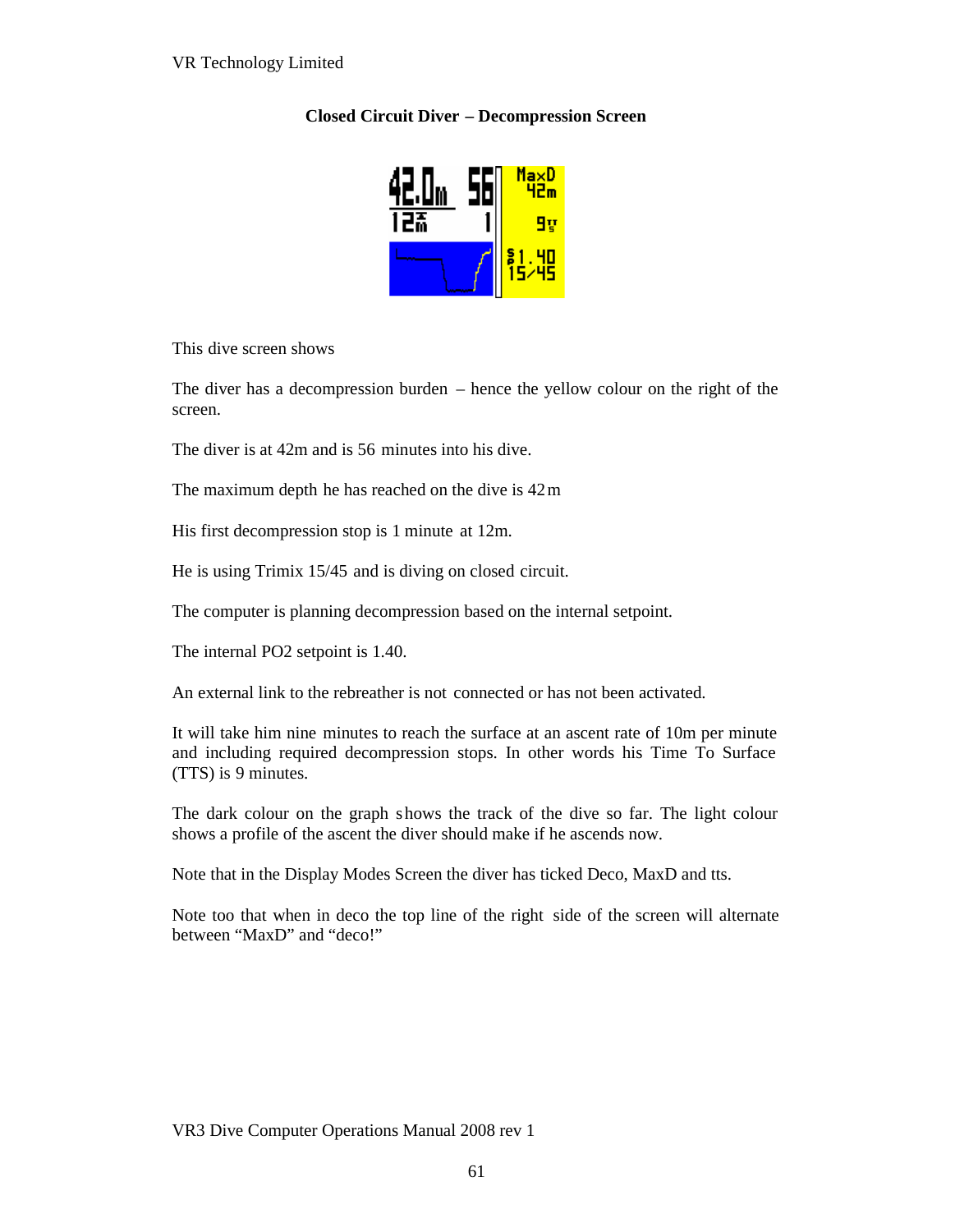## **More Closed Circuit Dive screens**



In closed circuit mode with the external sensor XO2 set to OFF the PO2 set point is displayed on the second line up in the right hand section of the s creen.



In closed circuit mode with an external cell connected and XO2 set to ON the actual PO2 is shown on the second line up.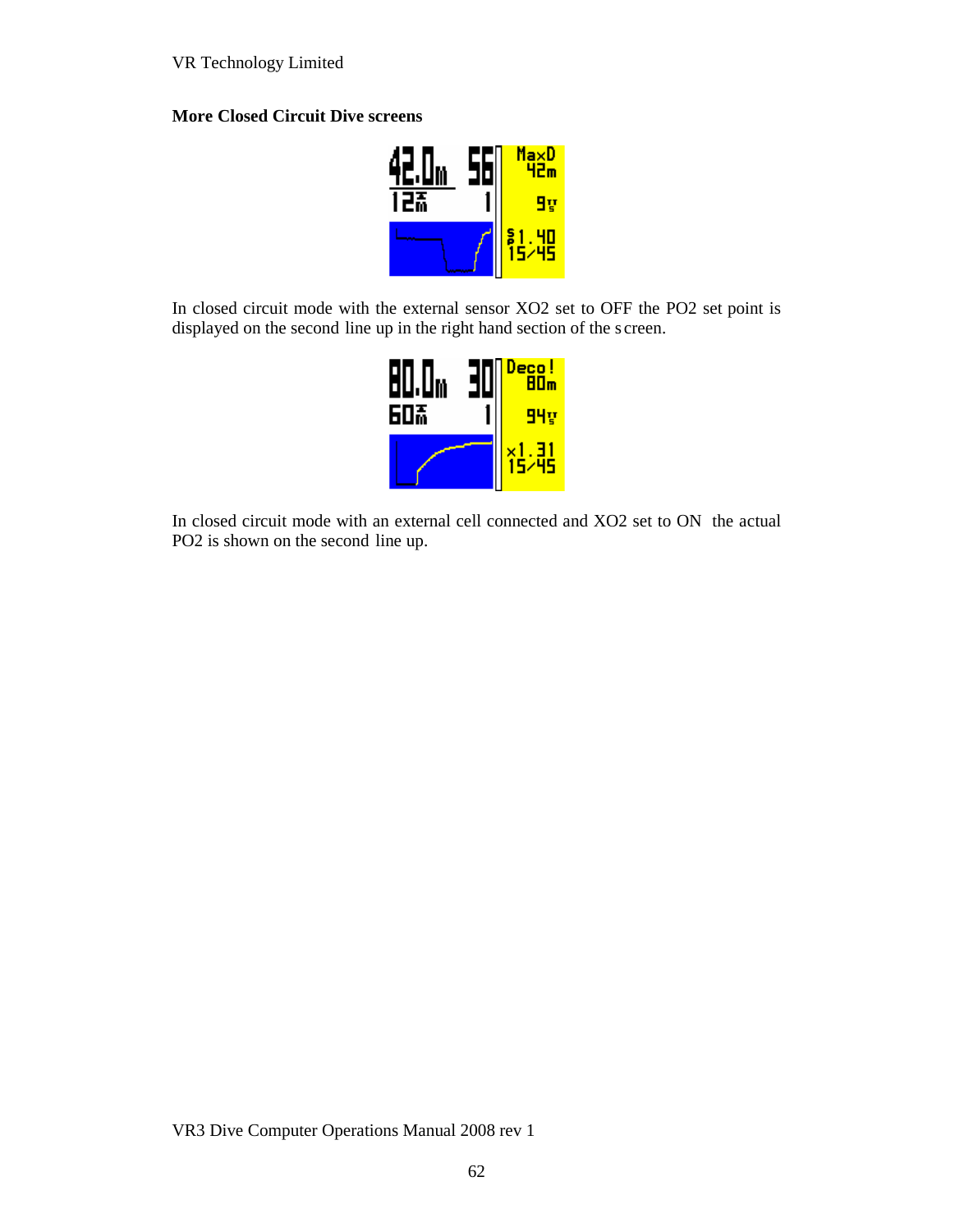**How to Switch Gases during a Dive.**



The Gas Switch advisory will appear in the top right han d corner of the dive screen on ascent as you reach the MOD you have set for your decompression gas. It will also appear on descent to ask if you wish to use your deco gas as a travel gas and, if you are using a travel gas, it will appear again when you exc eed the MOD of that gas to remind you to switch to bottom mix. If you are going to switch gases, first actually do the switch and then as soon as you have begun breathing from the new gas, tell the VR that you have done so first by a long push on the left switch when the gas bottle is showing in the bottom left hand corner of the screen.



This will take you into a screen where you will see the gas switch symbol and the new gas you have just switched to. A short push on the right switch will then take you back into the dive screen where the new gas will be displayed and decompression will begin to be calculated based on this gas.

Remember, your decompression look -ahead (TTS) is based on you switching to all ON decompression gases immediately upon reac hing the MOD set. If you do not switch gas, or delay switching, your decompression time will be extended. This will not be reflected in the number of minutes on the look ahead. These will stay the same. The minutes will just take longer to e lapse.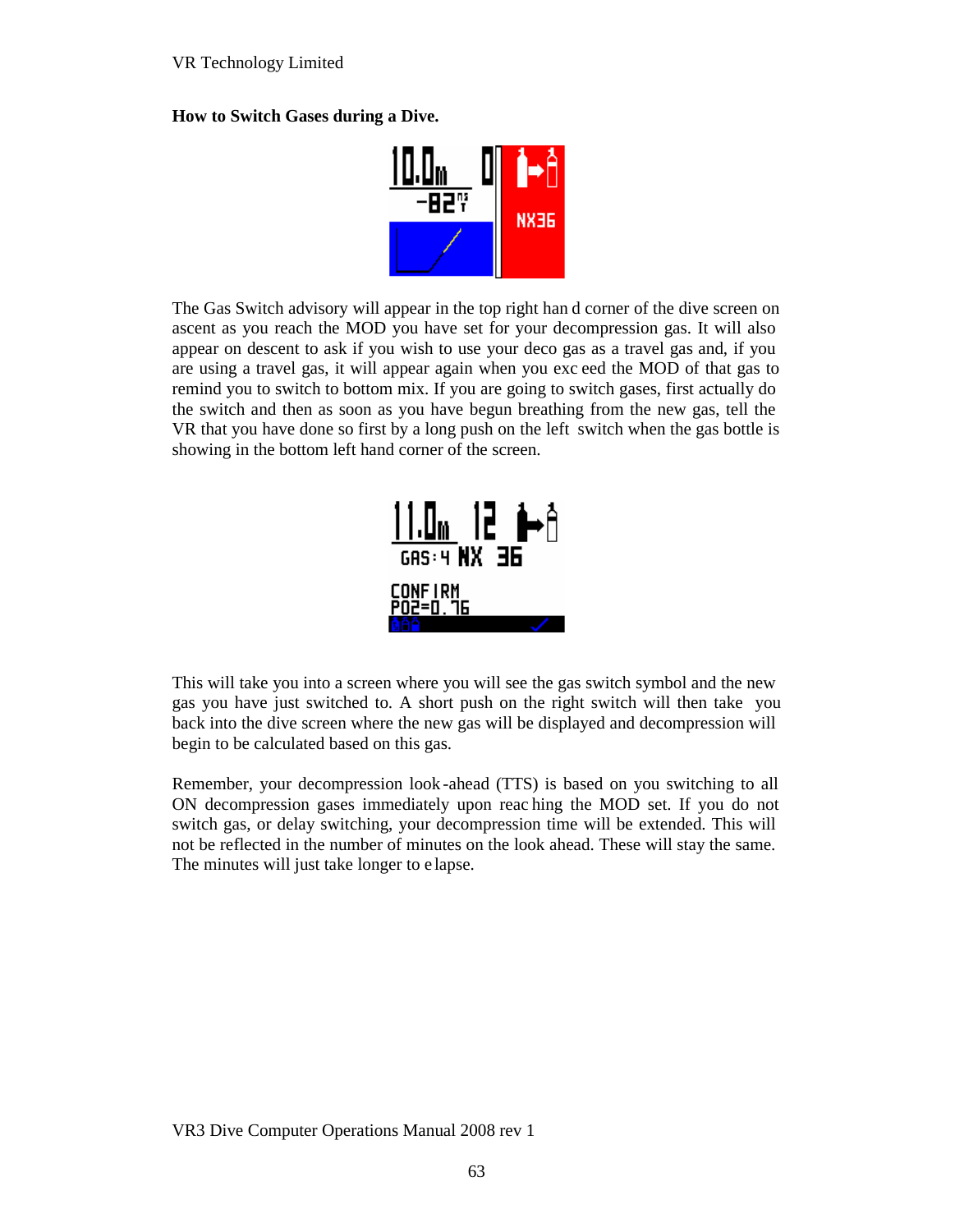## **Changing or Adding a New Gas During a Dive**

One of the unique advantages of the VR3 is that, during a dive while underwater you can add a new gas to your list of ON gases or amend the gas content of a current gas.

You can practice doing this on the surface in the Simulate screen.

A long push of the left hand switch in the dive screen will take you into a screen showing the current gas and PO2



In this screen a long push of the left switch will take you into the Gas SELECT and ADJUST screens and add a gas, change the parameters of a gas or switch a gas on or off just as you could on the surface .